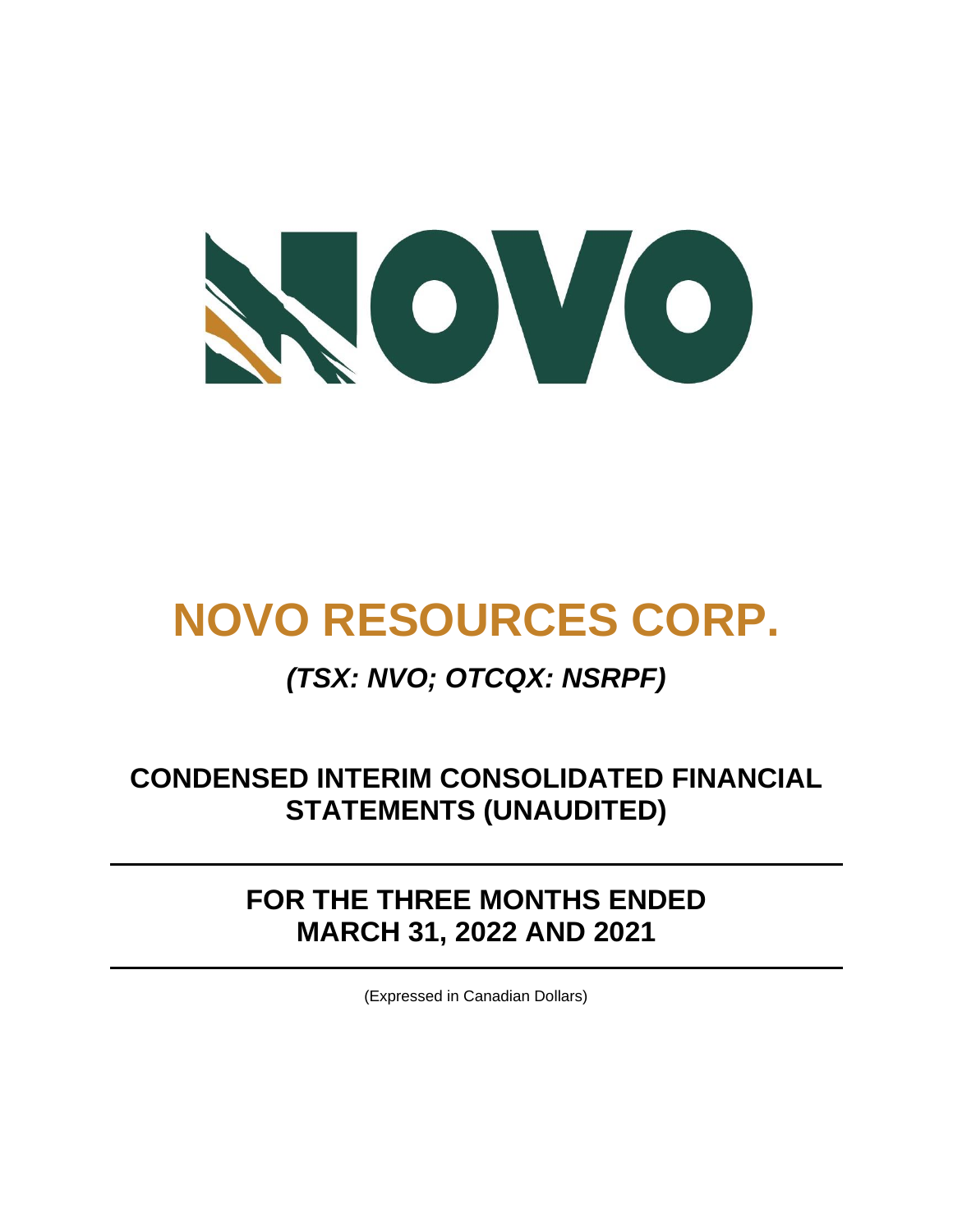#### **Novo Resources Corp.**

(Expressed in Canadian Dollars)

**Condensed Interim Consolidated Statements of Financial Position**

(Unaudited)

|                                                                    |                | March 31,  | December 31, |
|--------------------------------------------------------------------|----------------|------------|--------------|
|                                                                    |                | 2022       | 2021         |
|                                                                    | Note           | \$'000     | \$'000       |
| <b>ASSETS</b>                                                      |                |            |              |
| <b>Current assets</b>                                              |                |            |              |
| Cash                                                               |                | 21,783     | 32,345       |
| Short-term investments                                             |                | 155        | 108          |
| Inventory                                                          | 3              | 10,199     | 9,646        |
| <b>Receivables</b>                                                 | 4              | 5,188      | 6,127        |
| Prepaid expenses and deposits                                      |                | 889        | 1,159        |
| Non curret asset classified as held for sale - marketable security | 5              | 113,850    |              |
| <b>Total current assets</b>                                        |                | 152,064    | 49,385       |
| Non-current assets                                                 |                |            |              |
| Property, plant and equipment                                      | $\overline{7}$ | 74,732     | 74,337       |
| Right of use assets                                                | 8              | 23,123     | 25,778       |
| Mine development assets                                            | 9              | 4,515      | 6,968        |
| Exploration and evaluation assets                                  | 6              | 151,192    | 149,928      |
| Gold specimens                                                     |                | 77         | 77           |
| Marketable securities                                              | 5              | 21,314     | 156,209      |
| <b>Total non-current assets</b>                                    |                | 274,953    | 413,297      |
| <b>Total assets</b>                                                |                | 427,017    | 462,682      |
|                                                                    |                |            |              |
|                                                                    |                |            |              |
| <b>LIABILITIES</b>                                                 |                |            |              |
| <b>Current liabilities</b>                                         |                |            |              |
| Accounts payable and accrued liabilities                           | 11             | 18,813     | 19,805       |
| Credit facility                                                    | 13             | 12,496     | 6,339        |
| Lease liabilities                                                  | 12             | 11,015     | 12,453       |
| Sumitomo funding liability                                         | 15             | 3,575      | 5,780        |
| Sumitomo written call option                                       | 15             | 1,102      | 1,083        |
| <b>Total current liabilities</b>                                   |                | 47,001     | 45,460       |
|                                                                    |                |            |              |
| Non-current liabilities                                            |                |            |              |
| Lease liabilities                                                  | 12             | 17,677     | 18,530       |
| Credit facility                                                    | 13             | 31,392     | 37,384       |
| Derivative liability                                               | 13             | 50         | 378          |
| Rehabilitation provision                                           | 14             | 35,721     | 36,342       |
| Deferred tax liability                                             |                | 7,824      | 10,326       |
| <b>Total non-current liabilities</b>                               |                | 92,664     | 102,960      |
| <b>Total liabilities</b>                                           |                | 139,665    | 148,420      |
|                                                                    |                |            |              |
| <b>SHAREHOLDERS' EQUITY</b>                                        |                |            |              |
| Share capital                                                      | 16             | 388,781    | 388,781      |
| Reserves                                                           | 16             | 58,737     | 57,445       |
| Accumulated other comprehensive gain                               | 16             | 10,703     | 25,972       |
| Accumulated deficit                                                |                | (170, 869) | (157, 936)   |
| Total shareholders' equity                                         |                | 287,352    | 314,262      |
| Total shareholders' equity and liabilities                         |                | 427,017    | 462,682      |

These condensed interim consolidated financial statements are authorized for issue by the Board of Directors on May 13, 2022. They are signed on the Company's behalf by:

 *"Ross Hamilton" "Michael Barrett"* Ross Hamilton **Michael Barrett** 

The accompanying notes are an integral part of these condensed interim consolidated financial statements.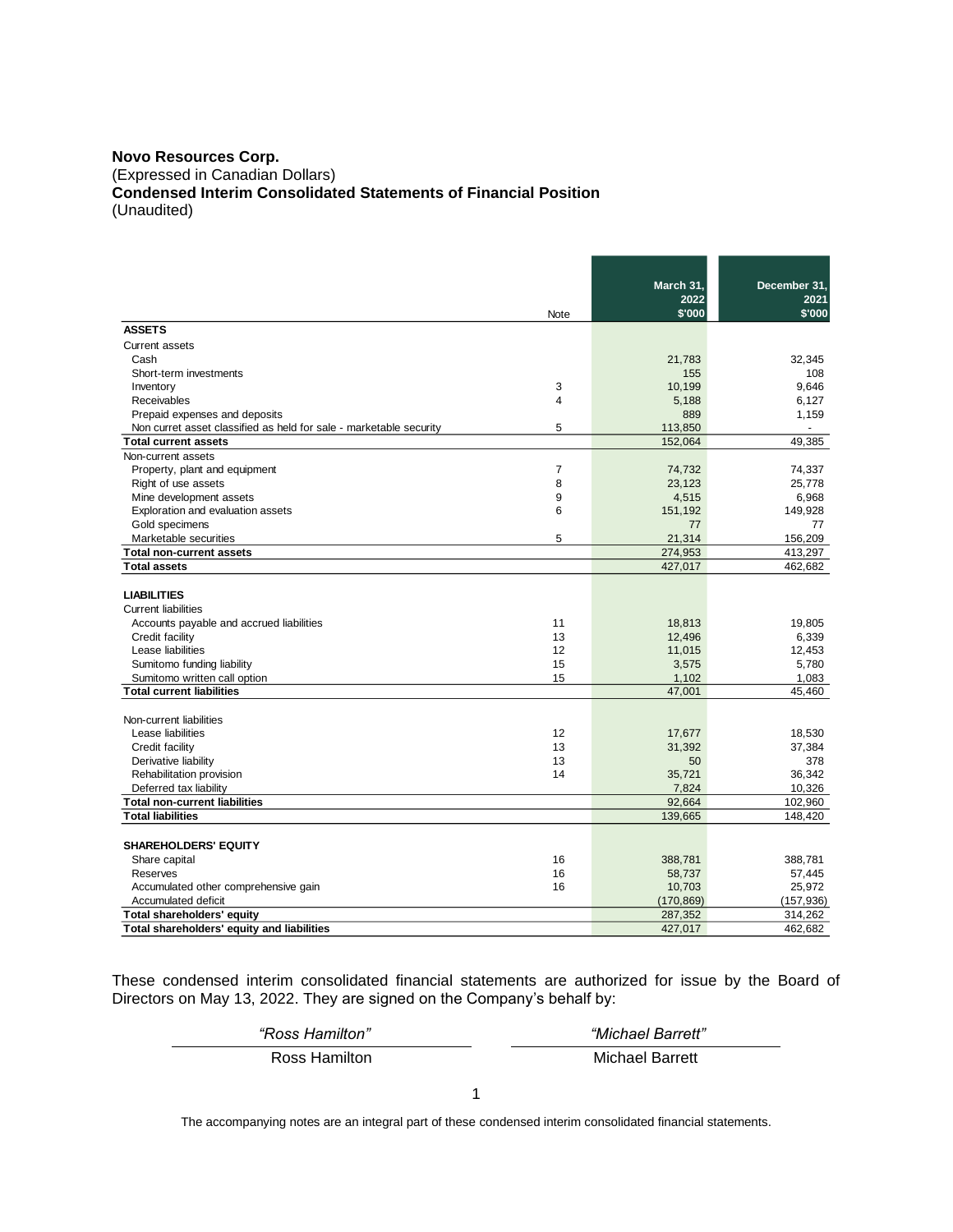# **Novo Resources Corp.** (Expressed in Canadian Dollars) **Condensed Interim Consolidated Statements of Profit or Loss and Other Comprehensive Income / (Loss)**

(Unaudited)

|                                                                                                                           |    | Three months ended March 31 |                                   |
|---------------------------------------------------------------------------------------------------------------------------|----|-----------------------------|-----------------------------------|
|                                                                                                                           |    | 2022<br>\$'000              | 2021<br>restated Note 2<br>\$'000 |
| Revenue                                                                                                                   | 17 | 31,875                      | 7,718                             |
| Cost of goods sold                                                                                                        | 18 | (37, 375)                   | (7, 718)                          |
| Gross loss from mine operations                                                                                           |    | (5,500)                     |                                   |
| General administration                                                                                                    | 19 | (4,001)                     | (7,645)                           |
| <b>Exploration expenditure</b>                                                                                            | 20 | (4,038)                     | (2, 848)                          |
| Profit on disposal of exploration asset                                                                                   | 6  |                             | 14,940                            |
| (Loss) / income from operations                                                                                           |    | (13, 539)                   | 4,447                             |
| Other income / (expenses), net                                                                                            | 22 | 670                         | (1,903)                           |
| <b>Finance items</b>                                                                                                      |    |                             |                                   |
| Finance income                                                                                                            | 23 | 10                          | 9                                 |
| Finance costs                                                                                                             | 23 | (74)                        | (1, 433)                          |
| Net (loss) / income for the period before tax                                                                             |    | (12, 933)                   | 1,120                             |
| Income tax (expense) / benefit                                                                                            |    |                             |                                   |
| Net (loss) / income for the period after tax                                                                              |    | (12, 933)                   | 1,120                             |
| Other comprehensive income / (loss)<br>Change in fair value of marketable securities, net of tax - not to be reclassified |    |                             |                                   |
| to profit or loss in subsequent periods                                                                                   | 16 | (18, 698)                   | (2,684)                           |
| Foreign exchange on translation of subsidiaries - to be reclassified to profit or<br>loss in subsequent periods           | 16 | 3,429                       | (965)                             |
| Total other comprehensive loss                                                                                            |    | (15, 269)                   | (3,649)                           |
| Comprehensive loss for the period                                                                                         |    | (28, 202)                   | (2,529)                           |
|                                                                                                                           |    |                             |                                   |
| Weighted average number of common shares outstanding                                                                      |    | 245,939,504                 | 231, 144, 281                     |
| Basic and diluted (loss)/ profit per common share (\$ per share)                                                          |    | (0.05)                      | 0.00                              |

The accompanying notes are an integral part of these condensed interim consolidated financial statements.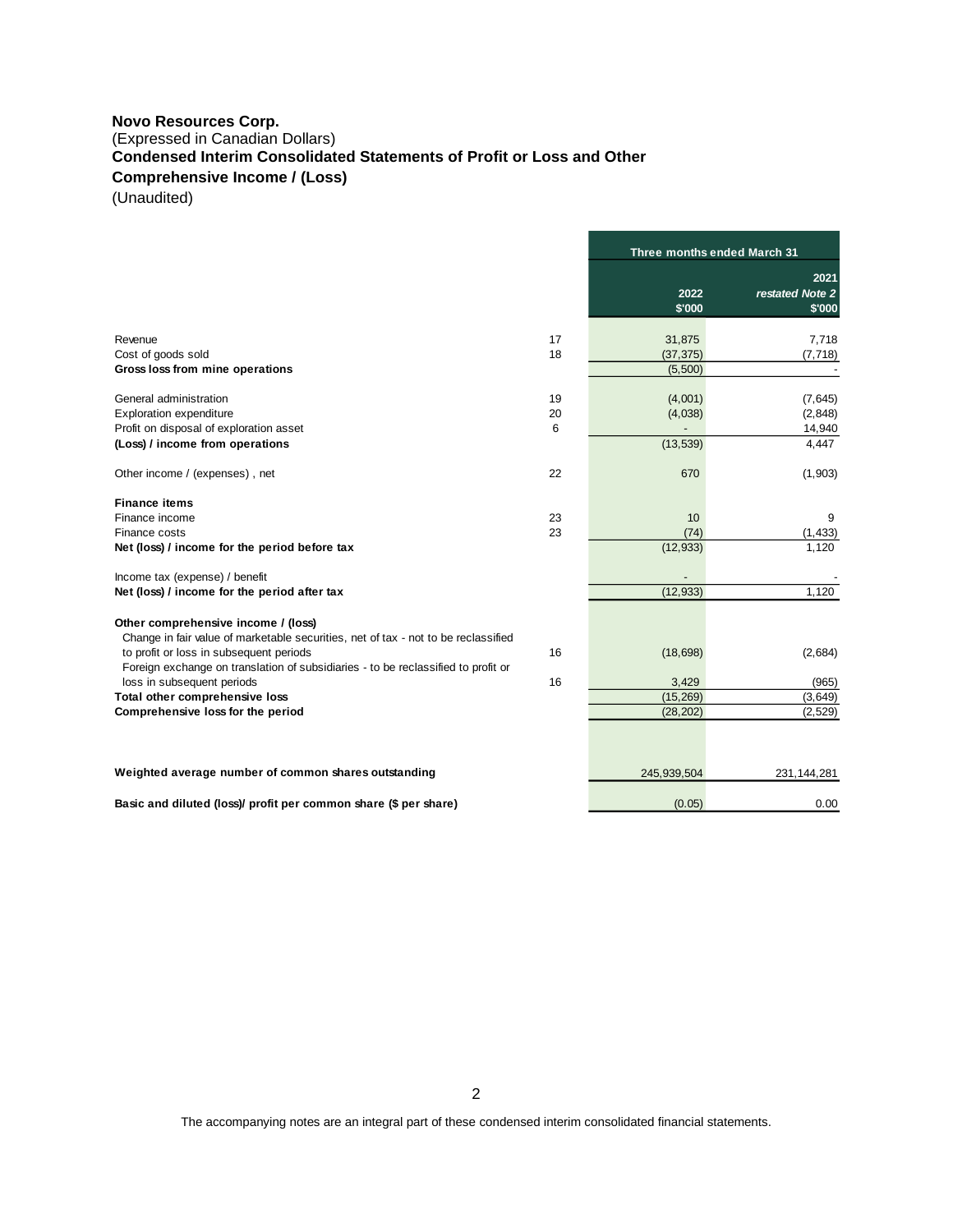#### **Novo Resources Corp.** (Expressed in Canadian Dollars) **Condensed Interim Consolidated Statements of Changes in Equity For the three months ended March 31, 2022 and 2021 (**Unaudited)

|                                                       |         |                          |                          |                                       |                          |                          | <b>Comet Well</b><br><b>Deferred</b> | <b>Fair value</b><br>reserve of        | Foreign<br>currency      |                |                          |
|-------------------------------------------------------|---------|--------------------------|--------------------------|---------------------------------------|--------------------------|--------------------------|--------------------------------------|----------------------------------------|--------------------------|----------------|--------------------------|
|                                                       |         |                          | <b>Share Capital</b>     |                                       |                          |                          |                                      | Warrant Consideration financial assets | translation              | Accumulated    | <b>Shareholders</b>      |
|                                                       |         | <b>Number of Shares</b>  | Amount                   | <b>Treasury Shares Option Reserve</b> |                          | Reserve                  | Reserve                              | at FVTOCI                              | reserve                  | <b>Deficit</b> | Equity                   |
|                                                       | Note    | (unrounded)              | \$'000                   | \$'000                                | \$'000                   | \$'000                   | \$'000                               | \$'000                                 | \$'000                   | \$'000         | \$'000                   |
| Balance - December 31, 2020 as previously reported    |         | 230, 353, 507            | 347.166                  | (2,571)                               | 31,137                   | 16.293                   | 3.354                                | 6,028                                  | 5,557                    | (77, 525)      | 329,439                  |
| Change in accounting policy - adopted in 2021         |         | $\overline{\phantom{a}}$ |                          |                                       | $\overline{\phantom{a}}$ | $\overline{\phantom{a}}$ | . .                                  | $\overline{\phantom{a}}$               | (5, 258)                 | (79, 707)      | (84, 965)                |
| Balance - December 31, 2020 restated                  |         | 230,353,507              | 347,166                  | (2,571)                               | 31,137                   | 16.293                   | 3.354                                | 6,028                                  | 299                      | (157, 232)     | 244,474                  |
| Other comprehensive loss for the period               |         |                          |                          |                                       |                          |                          |                                      |                                        |                          |                |                          |
|                                                       |         | .                        |                          |                                       |                          |                          |                                      | (2,684)                                | (5,257)                  |                | (7, 941)                 |
| Profit for the period                                 |         |                          |                          |                                       |                          |                          |                                      | $\overline{\phantom{a}}$               | $\sim$                   | 1.120          | 1,120                    |
| Comprehensive loss for the period                     |         | $\sim$                   | $\sim$                   | $\overline{\phantom{a}}$              | $\sim$                   | $\overline{\phantom{a}}$ |                                      | (2,684)                                | (5, 257)                 | 1,120          | (6, 821)                 |
| Share-based payments                                  | 16 & 19 | $\sim$                   | . .                      | $\sim$                                | 4,328                    | $\overline{\phantom{a}}$ |                                      |                                        |                          | $\sim$         | 4,328                    |
| Queens project share issuance                         |         | 584.215                  | 1.875                    |                                       | $\overline{\phantom{a}}$ | $\sim$                   |                                      |                                        |                          |                | 1.875                    |
| Comet Well share issuance                             |         | 1,198,395                | 3,354                    |                                       |                          | $\overline{\phantom{0}}$ | (3, 354)                             |                                        |                          | ٠              | $\overline{\phantom{a}}$ |
| Movement in treasury shares - Investment in associate |         |                          |                          |                                       | $\overline{\phantom{a}}$ |                          |                                      | $\overline{\phantom{a}}$               | $\overline{\phantom{a}}$ | $\sim$         |                          |
| <b>Balance - March 31, 2021</b>                       |         | 232, 136, 117            | 352.395                  | (2.565)                               | 35.465                   | 16.293                   | . .                                  | 3,344                                  | (4,958)                  | (156, 112)     | 243,862                  |
| Balance - December 31, 2021                           |         | 245,939,504              | 388,781                  | $\overline{\phantom{a}}$              | 41,152                   | 16.293                   |                                      | 40.369                                 | (14, 397)                | (157, 936)     | 314,262                  |
|                                                       |         |                          |                          |                                       |                          |                          |                                      |                                        |                          |                |                          |
| Other comprehensive profit / (loss) for the period    |         | <b>COLUM</b>             |                          |                                       |                          | $\overline{\phantom{a}}$ | $\sim$                               | (18, 698)                              | 3,429                    | $\sim$         | (15, 269)                |
| Loss for the period                                   |         | $\sim$                   |                          |                                       |                          | $\overline{\phantom{a}}$ |                                      | $\overline{\phantom{a}}$               | $\sim$                   | (12, 933)      | (12, 933)                |
| Comprehensive loss for the period                     |         | $\sim$                   | $\overline{\phantom{0}}$ | $\overline{\phantom{0}}$              | $\sim$                   | $\sim$                   | $\sim$                               | (18, 698)                              | 3,429                    | (12, 933)      | (28, 202)                |
|                                                       |         |                          |                          |                                       |                          |                          |                                      |                                        |                          |                |                          |
| Share-based payments                                  | 16 & 19 |                          |                          | $\overline{\phantom{0}}$              | 1.292                    |                          |                                      |                                        |                          |                | 1,292                    |
| <b>Balance - March 31, 2022</b>                       |         | 245,939,504              | 388,781                  | $\overline{\phantom{a}}$              | 42,444                   | 16,293                   | $\sim$                               | 21,671                                 | (10, 968)                | (170, 869)     | 287,352                  |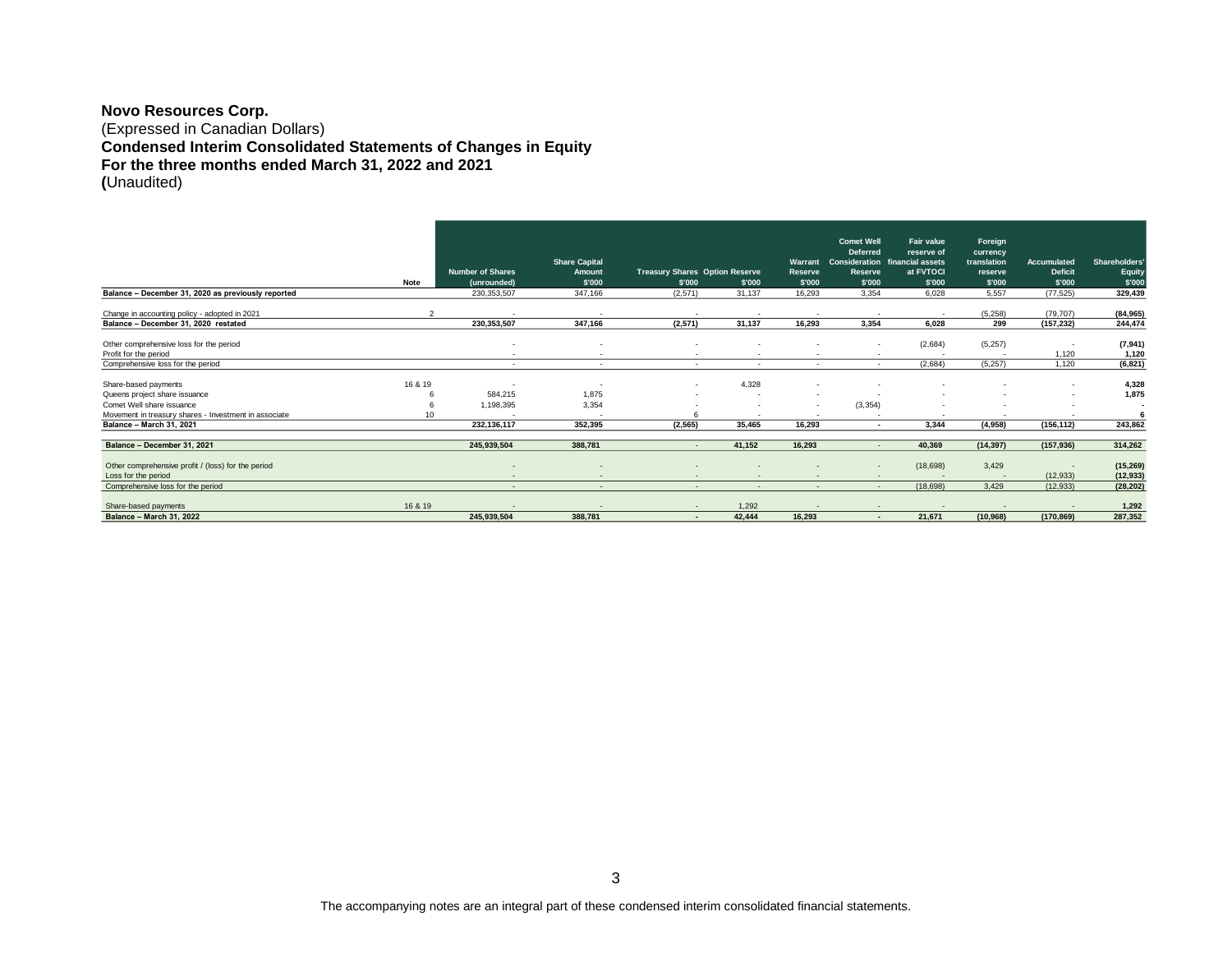#### **Novo Resources Corp.** (Expressed in Canadian Dollars) **Condensed Interim Consolidated Statements of Cash Flows** (Unaudited)

|                                                   |      |                | Three months ended March 31       |  |  |
|---------------------------------------------------|------|----------------|-----------------------------------|--|--|
|                                                   | Note | 2022<br>\$'000 | 2021<br>restated Note 2<br>\$'000 |  |  |
| <b>Operating activities</b>                       |      |                |                                   |  |  |
| Net (loss) / profit for the period                |      | (12, 933)      | 1,120                             |  |  |
| Adjustments:                                      |      |                |                                   |  |  |
| Finance income                                    | 23   | (10)           | (9)                               |  |  |
| Finance costs                                     | 23   | (496)          | 1,403                             |  |  |
| Depreciation - fixed assets                       | 7    | 4,931          | 389                               |  |  |
| Depreciation - right of use assets                | 8    | 3,058          | 3,032                             |  |  |
| Foreign exchange                                  |      | 1,442          | (3,773)                           |  |  |
| Share-based payments                              | 19   | 1,292          | 4,328                             |  |  |
| Share of (profit) / loss in associate             | 10   |                | 966                               |  |  |
| Profit on sale of tenements                       | 6    |                | (14,940)                          |  |  |
| Change in fair value of marketable securities     | 5    | 70             | 1,166                             |  |  |
| Total adjustments                                 |      | 10,287         | (7, 438)                          |  |  |
| Changes in non-cash operating working capital:    |      |                |                                   |  |  |
| Accounts payable and accrued liabilities          |      | (594)          | 4,276                             |  |  |
| Prepaid expenses and deposits                     |      | 269            | (107)                             |  |  |
| Receivables                                       |      | 939            | (1,899)                           |  |  |
| Inventory                                         |      | (553)          | (2, 303)                          |  |  |
|                                                   |      | 61             | (33)                              |  |  |
| Interest income                                   |      | 10             | 9                                 |  |  |
| Interest paid                                     | 13   | (1, 139)       | (996)                             |  |  |
| Net cash used in operating activities             |      | (3,714)        | (7, 338)                          |  |  |
| <b>Investing activities</b>                       |      |                |                                   |  |  |
| Purchase of property, plant and equipment         | 7    | (4,064)        | (1,896)                           |  |  |
| Payments for mine development                     | 9    | (73)           | (15, 203)                         |  |  |
| Proceeds from sale of exploration assets          | 6    |                | 9,592                             |  |  |
| Proceeds from sale of marketable securities       | 5    |                | 393                               |  |  |
| Net cash used in investing activities             |      | (4, 137)       | (7, 114)                          |  |  |
| <b>Financing activities</b>                       |      |                |                                   |  |  |
| Payment of Comet Well deferred consideration      | 6    |                | (2,946)                           |  |  |
| Payment of principal portion of lease liabilities | 12   | (2,786)        | (2,208)                           |  |  |
| Net cash used in financing activities             |      | (2,786)        | (5, 154)                          |  |  |
|                                                   |      |                |                                   |  |  |
| Net change in cash                                |      | (10, 637)      | (19,606)                          |  |  |
| Effect of exchange rate changes on cash           |      | 75             | (84)                              |  |  |
| Cash, beginning of the period                     |      | 32,345         | 40,494                            |  |  |
| Cash, end of the period                           |      | 21,783         | 20,804                            |  |  |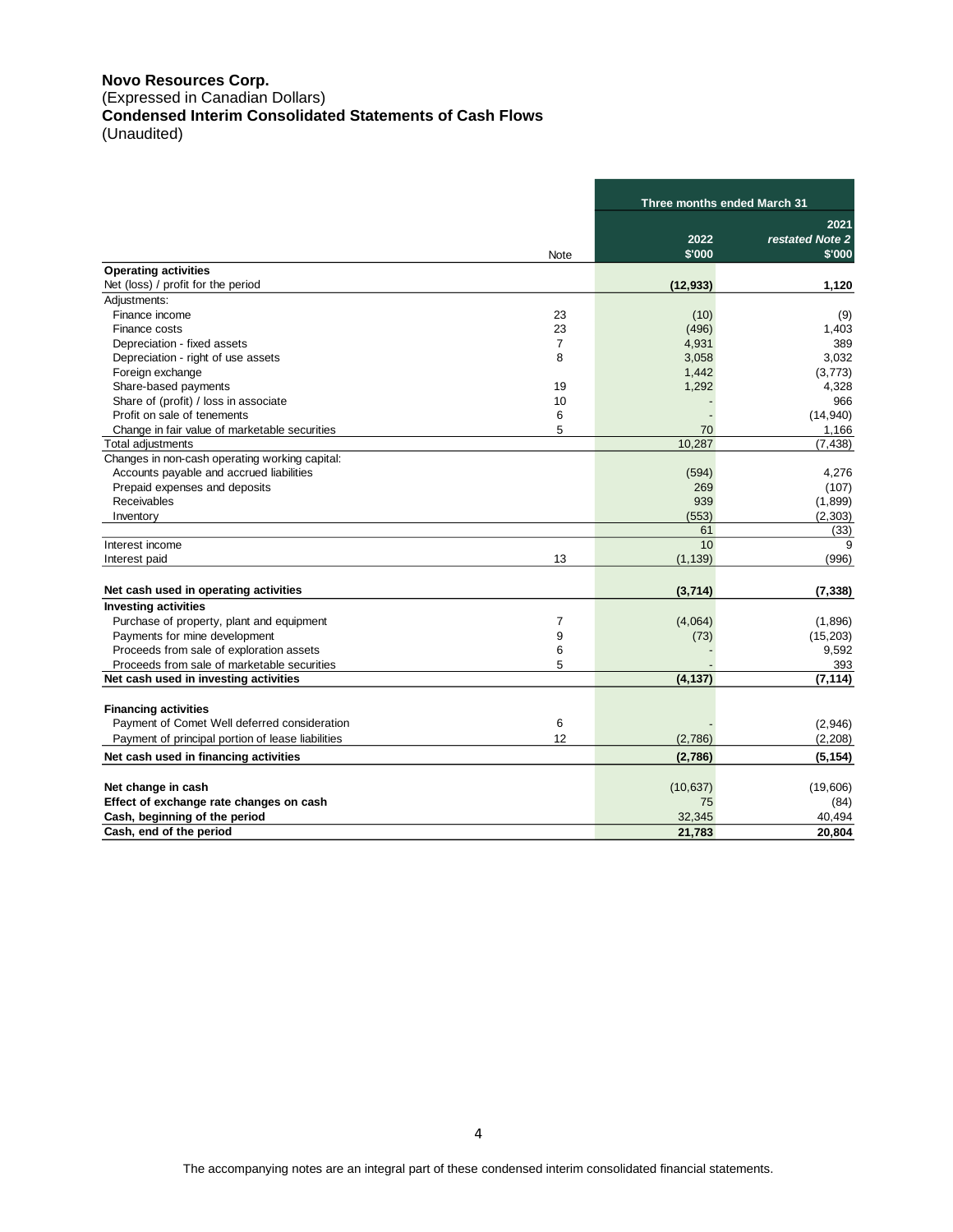#### **1. NATURE OF OPERATIONS**

Novo Resources Corp. (individually, or collectively with its subsidiaries, as applicable, the "Company" or "Novo") was incorporated on October 28, 2009 pursuant to the provisions of the *Business Corporations Act* (British Columbia) as Galliard Resources Corp. On June 27, 2011, the Company changed its name from Galliard Resources Corp. to Novo Resources Corp. The Company's common shares trade on the Toronto Stock Exchange (the "TSX") under the ticker symbol "NVO" and in the United States on the OTC market's OTCQX International Exchange under the symbol "NSRPF".

The Company is engaged primarily in the business of evaluating, acquiring, exploring, developing, and mining natural resource properties with a focus on gold, particularly the Beatons Creek conglomerate gold project (the "Beatons Creek Project"). The Company's registered office is located at Suite 2900, 595 Burrard Street, Vancouver, British Columbia, V7X 1J5, Canada. The Company's operational office and corporate staff are located at Level 1, 46 Ventnor Avenue, West Perth, Western Australia, 6005, Australia.

# **2. BASIS OF PREPARATION AND SIGNIFICANT ACCOUNTING POLICIES**

#### **Statement of compliance**

These condensed interim consolidated financial statements have been prepared in accordance with International Accounting Standard 34, *Interim Financial Reporting* ("IAS 34"). The accounting policies adopted are consistent with those disclosed in the Company's most recent annual consolidated financial statements. These condensed interim consolidated financial statements do not include all of the information and note disclosures required by International Financial Reporting Standards ("IFRS") for annual financial statements and therefore should be read in conjunction with the Company's annual consolidated financial statements for the year ended December 31, 2021.

#### **New and amended Accounting Standards and Interpretations adopted by the Company**

All new and amended accounting standards and interpretations effective from January 1, 2022 have been adopted with no impact on the Company during the period.

#### **Basis of presentation**

These condensed interim consolidated financial statements have been prepared on a historical cost basis, except for certain financial instruments that have been measured at fair value. These condensed interim consolidated financial statements are presented in Canadian dollars and all values are rounded to the nearest thousand dollars (\$'000) unless otherwise stated. Share quantities are not rounded.

The preparation of condensed interim consolidated financial statements requires management to make judgements, estimates and assumptions that affect the application of policies and reported amounts of assets and liabilities, income and expenses. Actual results may differ from these estimates. The areas involving a higher degree of judgement or complexity or where assumptions and estimates are significant to the financial statements are disclosed below within this note.

The estimates and underlying assumptions are reviewed on an ongoing basis. Revisions to accounting estimates are recognized during the period in which the estimate is revised if the revision affects only that period, or during the period of the revision and further periods if the review affects both current and future periods.

Australian dollars are referred to as "AUD", and United States dollars are referred to as "USD", in these interim consolidated financial statements.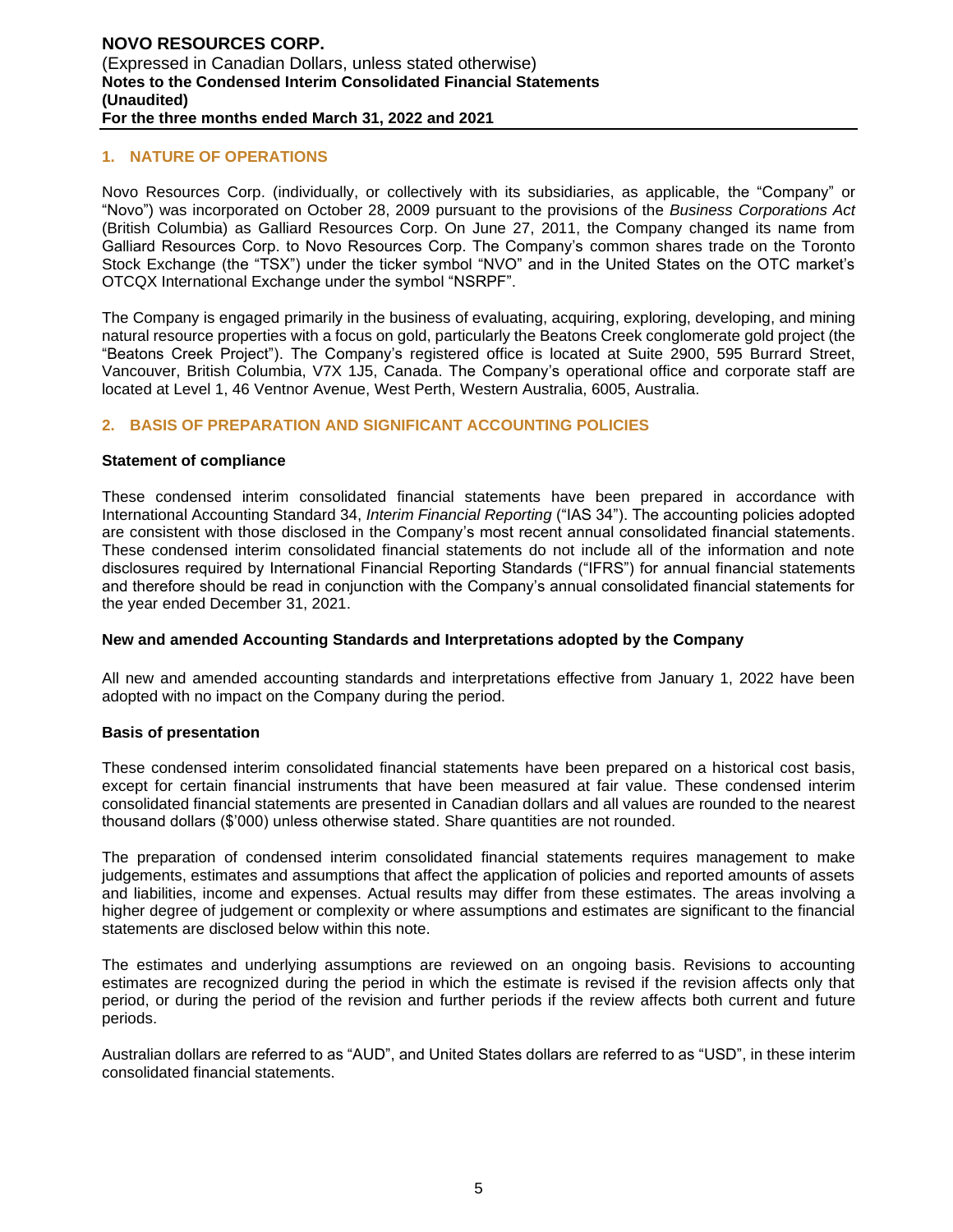#### **Change in accounting policy – exploration and evaluation assets**

As more fully disclosed in the Company's annual consolidated financial statements for the year ended December 31, 2021 the Company adopted a voluntary change in its accounting policy for exploration and evaluation expenditures during the year ended December 31, 2021 and has applied the change retrospectively. As a result, balances of comparative periods have been restated. Under the new policy, the Company recognizes these expenditures as exploration and evaluation costs in the condensed interim consolidated statements of profit or loss and other comprehensive income in the period incurred until management concludes the technical feasibility and commercial viability of a mineral deposit has been established. Costs that represent the acquisition of rights to explore a mineral deposit continue to be capitalized. Prior to December 31, 2021, the Company's policy was to capitalize all exploration and evaluation expenditures as exploration and evaluation assets.

#### **Impact of the change in accounting policy**

The Company reclassified all post-acquisition exploration and evaluation expenditures that were (i) capitalized as exploration and evaluation assets, and (ii) included in mine development assets in the statement of financial position, to exploration and evaluation expenditure in the statements of profit and loss and other comprehensive income. Initial acquisition costs of the Beatons Creek Project were unaffected by the change in accounting policy. Other than acquisition costs, all capitalized amounts for exploration and evaluation assets associated with the Company's other projects were retrospectively expensed.

All Australian research and development tax incentive credits associated with exploration costs that were offset against exploration and evaluation assets have been reclassified to profit and loss in accordance with the Company's stated accounting policy.

The adjustment arising from the reclassification of post-acquisition exploration and evaluation expenditure has been translated into the presentation currency of the Company in accordance with the Company's stated accounting policy for foreign currencies using the relevant average exchange rates. As a result of the change in accounting policy, cash outflows relating to post acquisitions exploration and evaluation expenditure have been reclassified from investing to operating activities in the condensed interim consolidated statement of cash flows.

The impact of the change in accounting policy on the Consolidated Statement of Financial Position at December 31, 2021 was disclosed in the Company's annual consolidated financial statements for the year then ended. As a result of the accounting policy change, the Company recorded the following adjustments to specific account balances, in the condensed interim Statement of Profit or Loss and Other Comprehensive Income/Loss.

*Condensed interim consolidated statements of profit or loss and other comprehensive income / (loss)*

|                                                                                       | For the period ended March 31, 2022 |                                    |                                   |  |
|---------------------------------------------------------------------------------------|-------------------------------------|------------------------------------|-----------------------------------|--|
|                                                                                       | Balances before change in           |                                    |                                   |  |
|                                                                                       | accounting policy<br>\$'000         | Policy change adjustment<br>\$'000 | <b>Restated balance</b><br>\$'000 |  |
| <b>Exploration expenditure</b>                                                        |                                     | (4,038)                            | (4,038)                           |  |
| Net loss for the period before tax                                                    | (8, 895)                            | (4,038)                            | (12, 933)                         |  |
| Net loss for the period after tax                                                     | (8, 895)                            | (4,038)                            | (12, 933)                         |  |
| Other comprehensive income / (loss) - foreign exchange on translation of subsidiaries | 3.347                               | 82                                 | 3.429                             |  |
| Comprehensive profit / (loss for the period)                                          | (24, 246)                           | (3,956)                            | (28, 202)                         |  |
| Basic and diluted profit / (loss) per common share (\$ per share)                     | (0.05)                              | (0.00)                             | (0.05)                            |  |

|                                                                                       | For the period ended March 31, 2021 |                                                        |                                   |  |  |
|---------------------------------------------------------------------------------------|-------------------------------------|--------------------------------------------------------|-----------------------------------|--|--|
|                                                                                       | \$'000                              | Previously reported Policy change adjustment<br>\$'000 | <b>Restated balance</b><br>\$'000 |  |  |
| <b>Exploration expenditure</b>                                                        |                                     | (2,848)                                                | (2,848)                           |  |  |
| Impairment of exploration and evaluation assets                                       | (1, 372)                            | 1,372                                                  |                                   |  |  |
| Profit on disposal of exploration asset                                               | 14.067                              | 873                                                    | 14.940                            |  |  |
| Net profit for the period before tax                                                  | 1.723                               | (603)                                                  | 1.120                             |  |  |
| Net profit for the period after tax                                                   | 1.723                               | (603)                                                  | 1.120                             |  |  |
| Other comprehensive income / (loss) - foreign exchange on translation of subsidiaries | (9,003)                             | 8.038                                                  | (965)                             |  |  |
| Comprehensive profit / (loss for the period)                                          | (9,964)                             | 7.435                                                  | (2,529)                           |  |  |
| Basic and diluted profit / (loss) per common share (\$ per share)                     | 0.01                                | (0.01)                                                 | 0.00                              |  |  |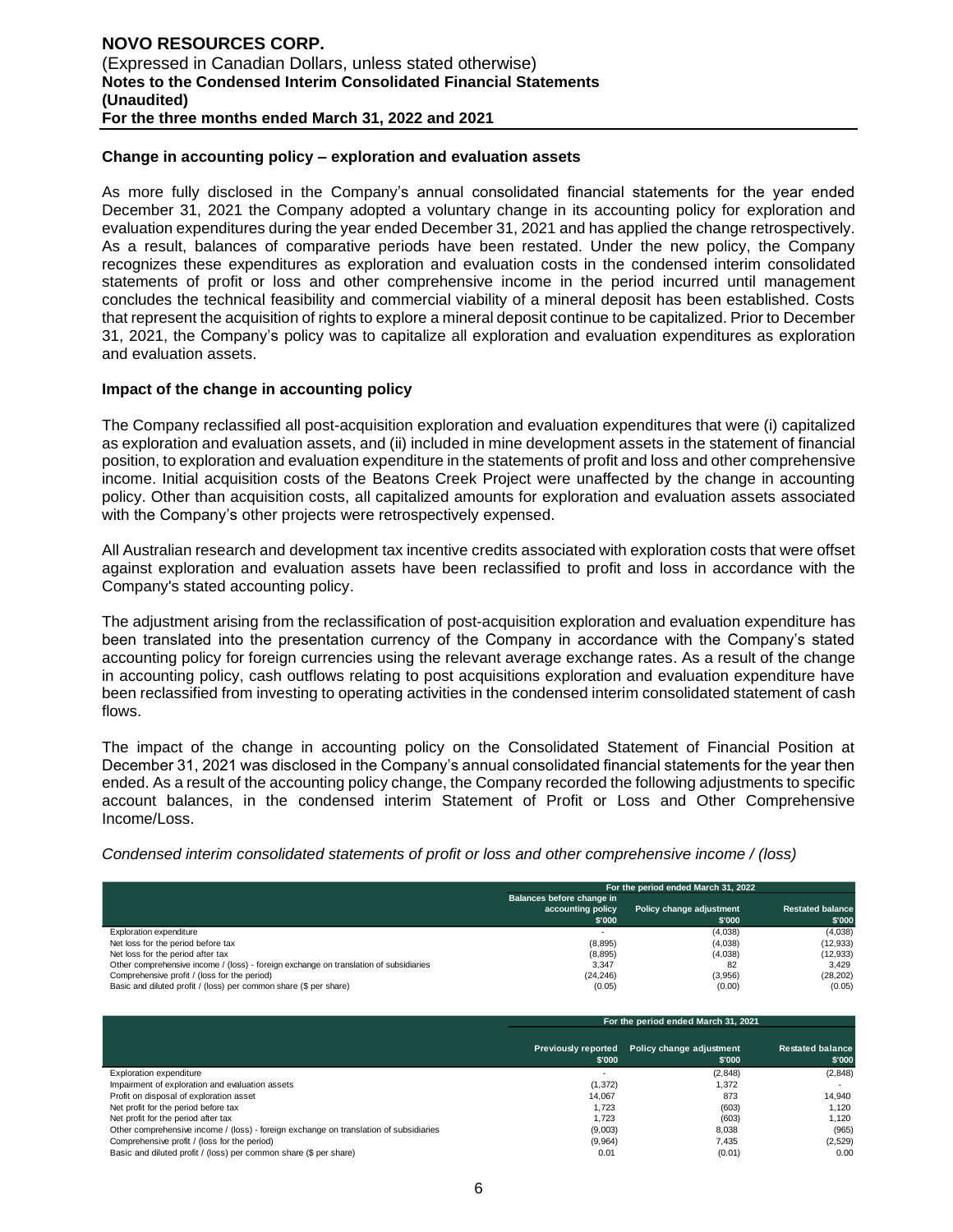*Condensed interim consolidated statements of cash flows*

|                                                                                                  | For the period ended March 31, 2021 |                                                        |                                   |  |
|--------------------------------------------------------------------------------------------------|-------------------------------------|--------------------------------------------------------|-----------------------------------|--|
|                                                                                                  | \$'000                              | Previously reported Policy change adjustment<br>\$'000 | <b>Restated balance</b><br>\$'000 |  |
| Net cash used in operating activities<br>Net cash(generated from) / used in investing activities | (1.417)<br>(13,035)                 | (5, 921)<br>5,921                                      | (7, 338)<br>(7, 114)              |  |

#### **Basis of consolidation**

These condensed interim consolidated financial statements include the accounts of the Company and its subsidiaries listed below. Control is established by having power over the acquiree, exposure or rights to variable returns from its involvement with the acquiree, and the ability to use its power over the acquiree to affect the amount of the acquiror's returns. Subsidiaries are fully consolidated from the date on which control is acquired by the Company. Inter-company transactions and balances are eliminated upon consolidation. They are de-consolidated from the date that control by the Company ceases.

As at March 31, 2022, the subsidiaries of the Company were as follows:

| <b>Company Name</b>                           | Area of Incorporation           | % of Interest |
|-----------------------------------------------|---------------------------------|---------------|
| Novo Resources (USA) Corp.                    | Nevada, USA                     | 100%          |
| Conglomerate Gold Exploration (B.V.I.) Ltd.   | Tortola, British Virgin Islands | 100%          |
| Karratha Gold Exploration (B.V.I.) Ltd.       | Tortola, British Virgin Islands | 100%          |
| Conglomerate Gold Exploration Pty Ltd ("CGE") | Western Australia, Australia    | 100%          |
| Nullagine Gold Pty Ltd ("Nullagine Gold")     | Western Australia, Australia    | 100%          |
| Beatons Creek Gold Pty Ltd                    | Western Australia, Australia    | 100%          |
| Grant's Hill Gold Pty Ltd                     | Western Australia, Australia    | 100%          |
| Karratha Gold Pty Ltd ("Karratha Gold")       | Western Australia, Australia    | 100%          |
| Rocklea Gold Pty Ltd                          | Western Australia, Australia    | 100%          |
| Meentheena Gold Pty Ltd ("Meentheena")        | Western Australia, Australia    | 100%          |
| Farno-McMahon Pty Ltd ("Farno")               | South Australia, Australia      | 100%          |
| Millennium Minerals Pty Ltd ("Millennium")    | New South Wales, Australia      | 100%          |

#### **Going concern**

These condensed interim consolidated financial statements have been prepared on a going concern basis, which contemplates continuity of business activities and the realization of assets and settlement of liabilities in the normal course of business.

For the three-month period ended March 31, 2022, the Company reported operating cash outflows of \$3,714,000 (March 31, 2021: \$7,338,000) and investing cash outflows of \$4,137,000 (March 31, 2021: \$7,114,000). The Company had cash on hand and short-term investments of \$86,959,000 at May 13, 2022 and \$21,938,000 at March 31, 2022.

Since December 31, 2021, the Company has continued to develop its Beatons Creek Project and advance its exploration efforts across the Pilbara and Victoria. The Company has prepared a cash flow forecast demonstrating that the Company will have access to sufficient cash flows to meet all commitments and working capital requirements for the 12-month period from the date of signing these condensed interim consolidated financial statements.

Based on the cash flow forecast and revenue, operating cost assumptions, exploration costs, and capital expenditures, along with forecast commodity prices, foreign exchange rates, and the ability to further realize marketable securities, the Company's directors are satisfied that the going concern basis of preparation is appropriate.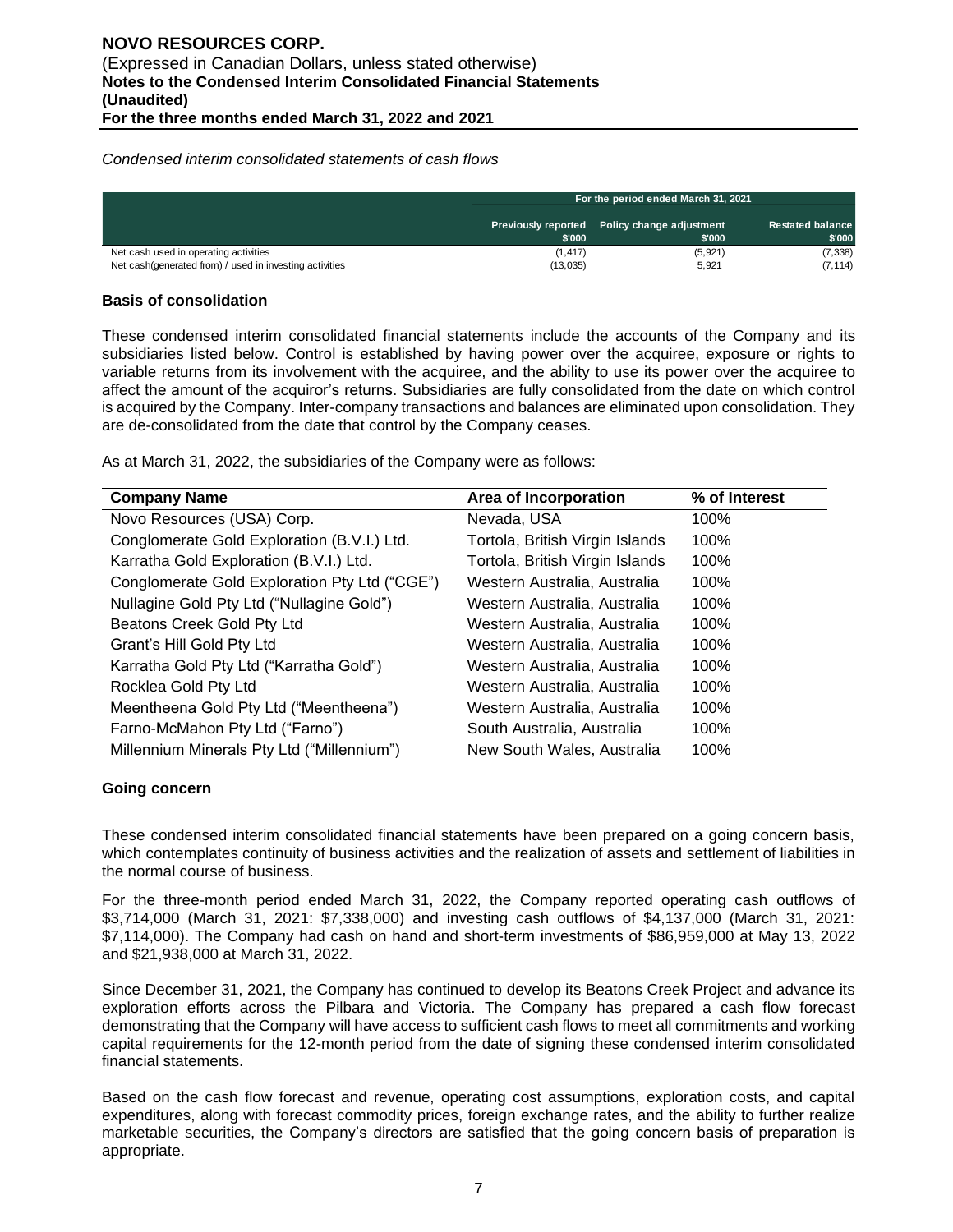#### **NOVO RESOURCES CORP.**  (Expressed in Canadian Dollars, unless stated otherwise) **Notes to the Condensed Interim Consolidated Financial Statements (Unaudited) For the three months ended March 31, 2022 and 2021**

Critical elements to managing the Company's cash flows and achieving the forecast cash flows, positive cash balance, and forecast covenant compliance under the Credit Facility (as defined below, and as amended or waived) include achieving forecast gold production at forecast operating costs, managing forecast capital expenditure, determining forecast discretionary exploration expenditure, and realising additional liquidity from the potential to dispose of certain of the Company's assets at favourable prices, in acceptable timeframes, if required, and to the extent permitted under the Credit Facility.

If the Company does not meet its cash flow forecast, it may need to rely on a number of additional options, including obtaining additional waivers or rescheduling of repayments under the Credit Facility, securing additional funding, refinancing the Credit Facility with other parties or by raising further capital from equity markets, or a combination of these options. The Company had available liquidity of \$99,136,000 at March 31, 2022. Refer to the Company's Management's Discussion and Analysis for the three-month period ended March 31, 2022 for further details.

Subsequent to period end, the Company increased its cash reserves through the sale of 8.25 million New Found shares (see Note 27).

The conditions above indicate a material uncertainty that may cast doubt about the Company's ability to continue as a going concern and, therefore, whether it will be able to realize its assets and extinguish its liabilities in the normal course of business and at the amounts stated in the condensed interim consolidated financial statements. The condensed interim consolidated financial statements do not include any adjustments relating to the recoverability and classification of asset carrying amounts or to the amount and classification of liabilities that might result should the Company be unable to continue as a going concern.

### **3. INVENTORY**

|                 | March 31, 2022<br>\$'000 | December 31, 2021<br>\$'000 |
|-----------------|--------------------------|-----------------------------|
| Consumables     | 5,444                    | 4,126                       |
| Gold in circuit | 1,434                    | 788                         |
| Stockpiles      | 3,321                    | 4.732                       |
| Total           | 10,199                   | 9,646                       |

During the period ended March 31, 2022, the Company recorded net realizable value adjustments, recognized in cost of goods sold, of \$230,000 (year ended December 31, 2021 - \$2,723,000).

# **4. RECEIVABLES**

|                                     | March 31, 2022 | December 31, 2021 |
|-------------------------------------|----------------|-------------------|
|                                     | \$'000         | \$'000            |
| Canadian GST receivable             | 62             | 49                |
| Australian GST receivable           | 5,053          | 5.568             |
| Other receivables at amortized cost | 73             | 510               |
| Total                               | 5,188          | 6.127             |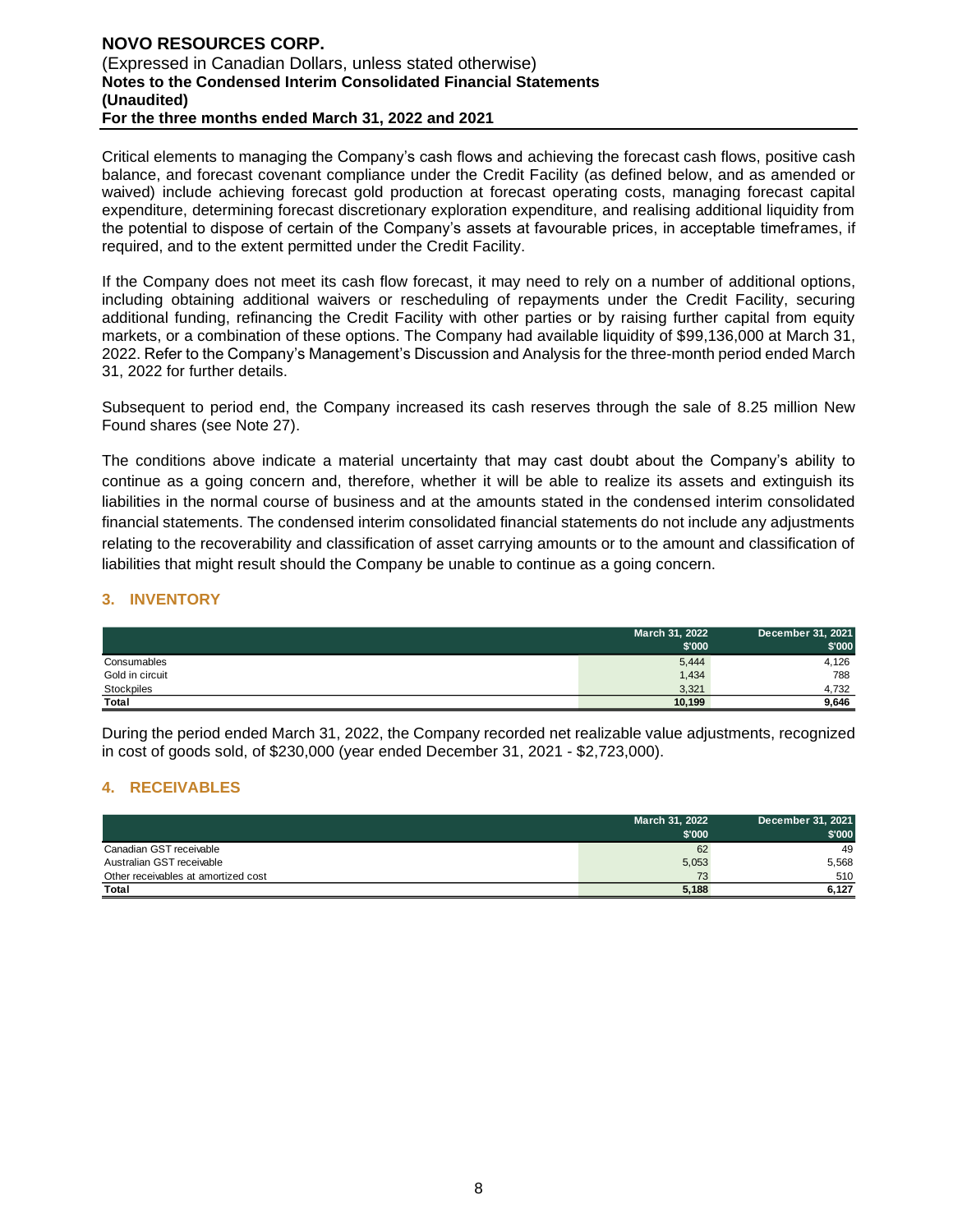#### **5. MARKETABLE SECURITIES**

#### Calidus Resources Limited – (ASX: CAI)

On April 1, 2021, Calidus Resources Limited ("Calidus") issued 13,333,333 shares to the Company in relation to the Blue Spec sale (see note 6). During the year ended December 31, 2021, the Company sold all of its 18,471,870 Calidus shares for gross proceeds of AUD \$10,550,000 (\$9,858,000).

#### Elementum 3D Inc. – (unlisted)

During the year ended December 31, 2021, Elementum 3D, Inc. ("E3D") conducted a financing at USD \$8 per unit. Each unit was comprised of one common share and one-half-of one common share purchase warrant exercisable at US\$11 for a period of 5 years from the date of issue. The value allocated to the half warrant based on a Black Scholes valuation is USD \$1.73, resulting in a fair value of USD \$6.27 per E3D common share. The valuation has been performed by an independent valuer, and the following assumptions were used in the warrant valuation:

|                                 | <b>Assumptions</b> |
|---------------------------------|--------------------|
| Exercise price                  | <b>USD \$11.00</b> |
| Risk-free interest rate         | 1.51%              |
| Expected stock price volatility | 82%                |
| Expected dividend yield         | $0.00\%$           |
| Expected life of warrants       | 5 years            |

Although the Company did not participate in this financing, the Company recognized the increased price as an appropriate indicator of E3D's fair value and revalued its holdings. As at March 31, 2022 the Company held 2,076,560 common shares of E3D which represents a 12.41% undiluted interest. The Company has recognized its investment in E3D at fair value, being USD \$6.27 (2021: USD \$6.27) per E3D common share.

#### American Pacific Mining Corp. – (CSE: USGD)

During the year ended December 31, 2021, the Company sold all of its 266,666 common shares of American Pacific Mining Corp. ("APM") for gross proceeds of \$91,000.

#### Essential Metals Limited – (ASX: ESS)

During the year ended December 31, 2021, the Company sold all of its 4,450,000 ordinary shares of Essential Metals for gross proceeds of AUD \$402,000 (\$378,000).

#### Kalamazoo Resources Limited – (ASX: KZR)

The Company holds 10,000,000 ordinary shares of ASX-listed Kalamazoo Resources Limited ("Kalamazoo") which represent a 6.89% undiluted interest in Kalamazoo as at March 31, 2022.

The Kalamazoo ordinary shares have been accounted for as marketable securities, so they have initially been recognized at fair value and subsequently remeasured at fair value through other comprehensive income / loss ("FVTOCI").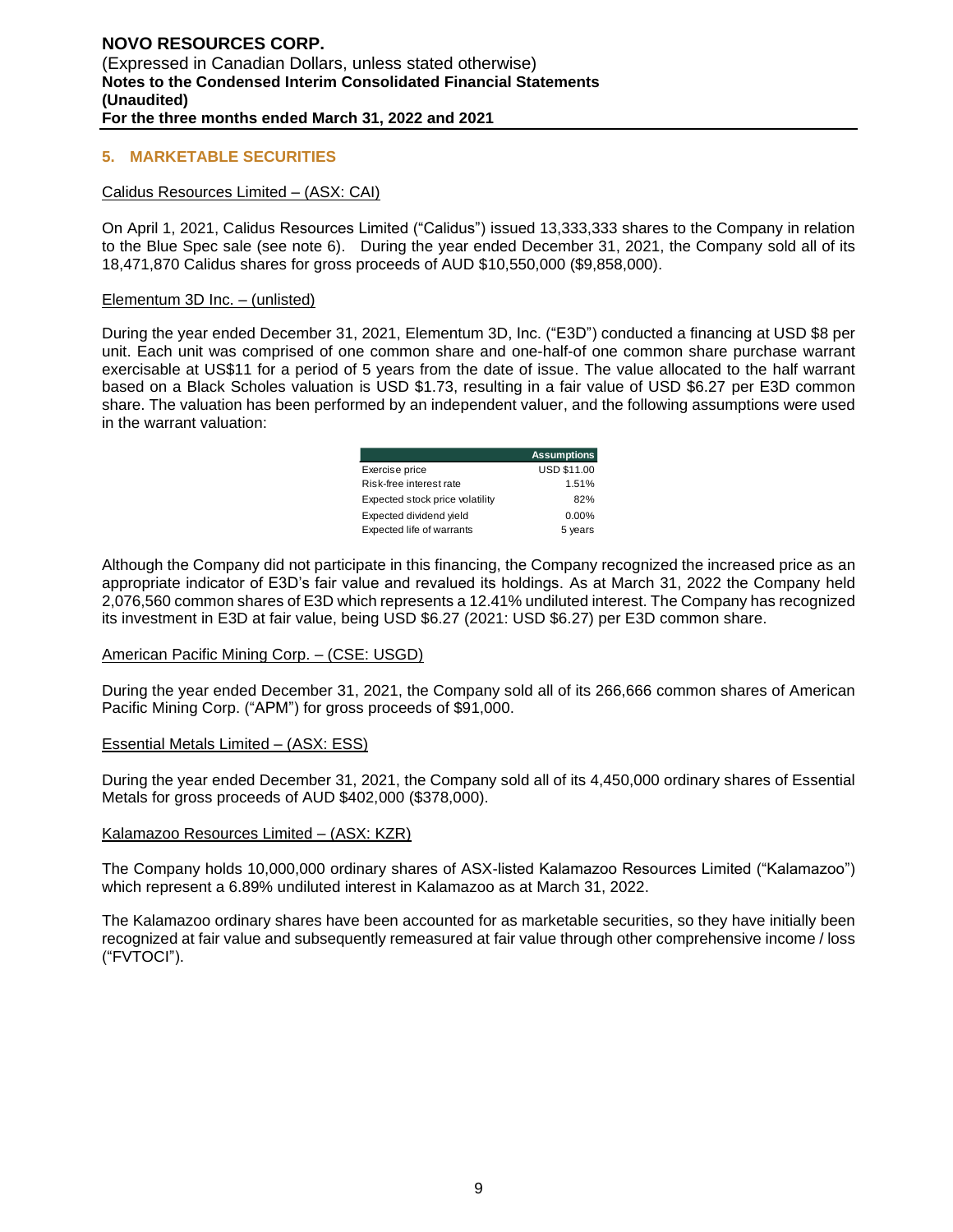#### GBM Resources Limited – (ASX: GBZ)

The Company holds 11,363,637 ordinary shares (the "GBM Shares") of ASX-listed GBM Resources Limited ("GBM"), 4,545,454 ordinary share purchase warrants exercisable to purchase one ordinary share of GBM at AUD \$0.096 and expiring on April 6, 2023, and an additional 1,136,362 listed ordinary share purchase warrants exercisable to purchase one ordinary share of GBM at AUD \$0.11 and expiring on July 6, 2023 (collectively, the "GBM Warrants"). The GBM Shares represent a 2.12% undiluted interest in GBM as at March 31,2022.

The GBM Shares have been accounted for as marketable securities and have therefore been initially recognized at fair value and will be subsequently remeasured at FVTOCI.

The GBM Warrants qualify as derivatives and have therefore been initially recognized at fair value and subsequently remeasured at FVTPL.

#### New Found Gold Corp. – (TSX-V: NFG)

The Company holds 15,000,000 common shares of New Found Gold Corp. ("New Found") which were originally accounted for as marketable securities, so they were initially recognized at fair value and subsequently remeasured at FVTOCI. In 2020, the Company obtained significant influence over New Found , and the New Found investment became an equity-accounted investment and was therefore subsequently recognized as an investment in associate.

On September 17, 2021 the Company ceased to exercise significant influence over New Found, and the investment in New Found was derecognized as an investment in associate and recognized as a marketable security at fair value, and will be subsequently remeasured at FVTOCI. The discontinuation of equity accounting of New Found resulted in a gain through profit and loss of \$85,636,000 during the year ended December 31, 2021. The fair value of the investment in New Found, based on the December 31, 2021 closing price of \$8.98 on the TSX-V, is \$134,700,000. The fair value was determined using level 1 inputs in the fair value hierarchy.

The Company had committed to a plan to sell its shares in New Found as at March 31, 2022 and subsequent to March 31, 2022 agreed to sell all of its shares in New Found. Refer to note 27.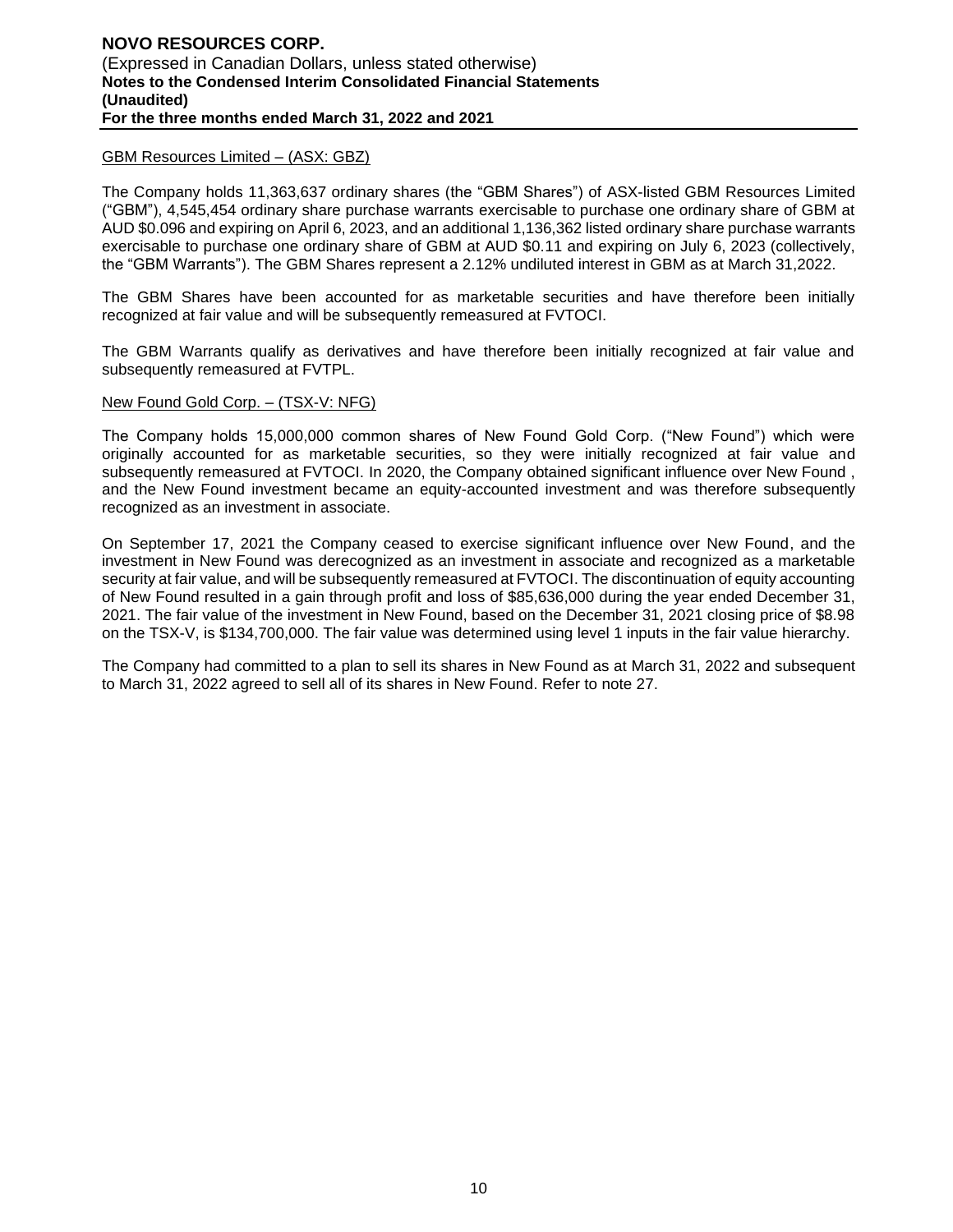# **NOVO RESOURCES CORP.**

(Expressed in Canadian Dollars, unless stated otherwise) **Notes to the Condensed Interim Consolidated Financial Statements (Unaudited)**

**For the three months ended March 31, 2022 and 2021**

|                                             | As at March 31, 2022                       |                                        |                                   |                            |                                        |
|---------------------------------------------|--------------------------------------------|----------------------------------------|-----------------------------------|----------------------------|----------------------------------------|
| <b>FVTOCI</b>                               | Number of shares<br><b>Closing balance</b> | Opening<br><b>Fair Value</b><br>\$'000 | <b>Foreign Exchange</b><br>\$'000 | Gains / (Losses)<br>\$'000 | Closing<br><b>Fair Value</b><br>\$'000 |
| Elementum 3D Inc. Common Shares             | 2,076,560                                  | 16,507                                 |                                   | (237)                      | 16,270                                 |
| New Found Gold Corp Common Shares           | 15,000,000                                 | 134,700                                |                                   | (20, 850)                  | 113,850                                |
| Kalamazoo Resources Limited Ordinary Shares | 10,000,000                                 | 3,498                                  | 54                                | (321)                      | 3,231                                  |
| GBM Resources Ltd Ordinary Shares           | 11,363,637                                 | 1,203                                  |                                   | 209                        | 1,436                                  |
|                                             |                                            | 155,908                                |                                   | (21, 199)                  | 134.787                                |

| As at March 31, 2022               |                                            |                                        |                                   |                            |                                        |
|------------------------------------|--------------------------------------------|----------------------------------------|-----------------------------------|----------------------------|----------------------------------------|
| <b>FVTPL</b>                       | Number of shares<br><b>Closing balance</b> | Opening<br><b>Fair Value</b><br>\$'000 | <b>Foreign Exchange</b><br>\$'000 | Gains / (Losses)<br>\$'000 | Closing<br><b>Fair Value</b><br>\$'000 |
| GBM Resources Ltd Warrants/Options | 5,681,818                                  | 201                                    |                                   |                            | 377                                    |
|                                    |                                            | 201                                    |                                   |                            | 377                                    |

Total marketable securities - current **113,850**<br>al marketable securities - non current **113,850**<br>21,314 **Total marketable securities - non current** 

|                                             | As at December 31, 2021                    |                                        |                                          |                                                            |                            |                            |                                        |
|---------------------------------------------|--------------------------------------------|----------------------------------------|------------------------------------------|------------------------------------------------------------|----------------------------|----------------------------|----------------------------------------|
| <b>FVTOCI</b>                               | Number of shares<br><b>Closing balance</b> | Opening<br><b>Fair Value</b><br>\$'000 | <b>Additions / (Disposals)</b><br>\$'000 | <b>Transfer to</b><br>investment in<br>associate<br>\$'000 | Foreign Exchange<br>\$'000 | Gains / (Losses)<br>\$'000 | Closing<br><b>Fair Value</b><br>\$'000 |
| Calidus Resources Limited Ordinary Shares   |                                            | 2,552                                  | (4,834)                                  |                                                            | (188)                      | 2,470                      |                                        |
| American Pacific Mining Corp. Common Shares |                                            | 47                                     | (92)                                     | $\overline{\phantom{a}}$                                   |                            | 45                         |                                        |
| Elementum 3D Inc. Common Shares             | 2,076,560                                  | 6.610                                  |                                          |                                                            | 84                         | 9.813                      | 16,507                                 |
| Essential Metals Limited Ordinary shares    |                                            | 358                                    | (393)                                    |                                                            | (1)                        | 36                         |                                        |
| Kalamazoo Resources Limited Ordinary Shares | 15,000,000                                 |                                        |                                          | 107.250                                                    |                            | 27.450                     | 134,700                                |
| New Found Gold Corp Common Shares           | 10.000.000                                 | 5.852                                  |                                          |                                                            | (329)                      | (2,025)                    | 3,498                                  |
| GBM Resources Ltd Ordinary Shares           | 11,363,637                                 | 1.564                                  |                                          |                                                            | (94)                       | (267)                      | 1,203                                  |
|                                             |                                            | 16,983                                 | (5, 319)                                 | 107.250                                                    | (528)                      | 37.522                     | 155,908                                |

|                                              |                        |                   |        | As at December 31, 2021    |                                    |                   |
|----------------------------------------------|------------------------|-------------------|--------|----------------------------|------------------------------------|-------------------|
|                                              |                        | Opening           |        |                            |                                    | Closing           |
|                                              | Number of shares       | <b>Fair Value</b> |        | Additions Foreign Exchange | <b>Unrealised Gains / (Losses)</b> | <b>Fair Value</b> |
| <b>FVTPL</b>                                 | <b>Closing balance</b> | \$'000            | \$'000 | \$'000                     | \$'000                             | \$'000            |
| Kalamazoo Resources Limited Warrants/Options |                        | 1,271             |        |                            | (1, 217)                           |                   |
| GBM Resources Ltd Warrants/Options           | 5.681.818              | 516               |        |                            | (186)                              | 301               |
|                                              |                        | 1.787             |        |                            | (1.403)                            | 301               |

**156,209 Total marketable securities - non current**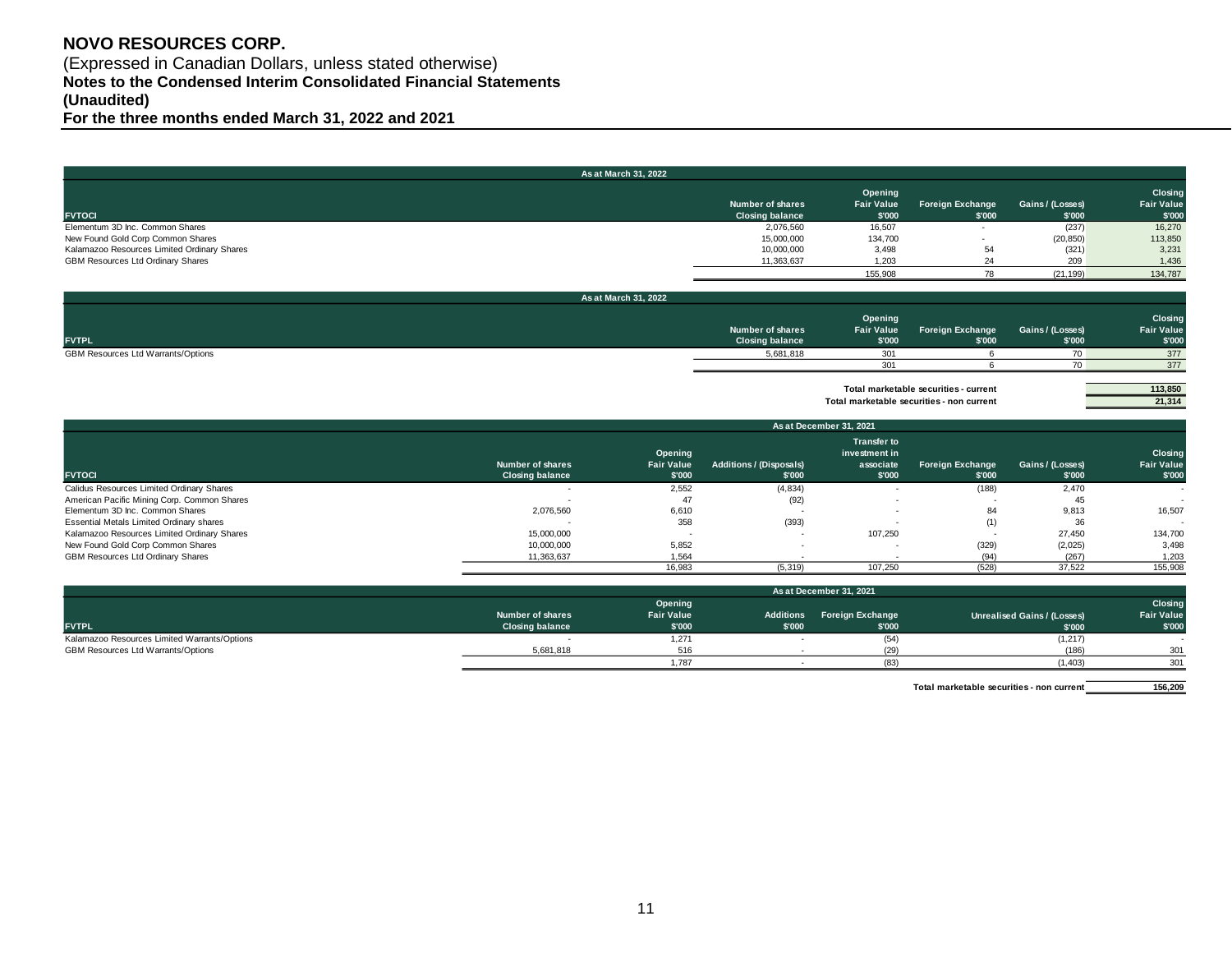#### **6. EXPLORATION AND EVALUATION ASSETS**

#### **Royalties**

In addition to any specific royalty rights described below, a 2.5% gross royalty is payable to the State of Western Australia on any gold and silver sold by the Company on any mineral property in Western Australia.

Concurrently with the acquisition of Millennium Minerals Limited ("Millennium") in 2020, Novo has also agreed to pay to IMC Resources Gold Holdings Pte Ltd, Heritas Capital Management (Australia) Pty Ltd, and IMC Resources Ltd (collectively, "IMC") deferred consideration in the form of a fee on future gold production equal to 2% of all gold revenue generated by Novo up to the later of cumulative gold production of 600,000 ounces or cumulative payments of AUD \$20,000,000 having been made to IMC.

#### **East Pilbara**

#### **Beatons Creek Project**

The Company signed agreements with Aboriginal groups who have title to the ground comprising the Beatons Creek Project during the year ended January 31, 2018. A gross royalty totaling 2.75% is payable to these groups on any gold and silver produced from the Beatons Creek Project.

#### **Millennium Property**

Pursuant to the acquisition of Millennium, the Company acquired control over 106 granted tenements including one general purpose lease, 11 miscellaneous licences, 62 mining leases, and 32 prospecting licences.

#### **Talga Projects**

A 1.5% net smelter returns royalty is payable on any minerals extracted from the Talga Talga and Mosquito Creek projects in a commercial mining operation.

#### **Blue Spec Project**

On March 22, 2021 the Company signed amended binding terms sheets with Calidus regarding the sale of M46/115 and M46/244 (the "Calidus Blue Spec Tenements") which comprise the greater Blue Spec project (the "Blue Spec Project"). The resulting transactions and revised terms were as follows:

- Calidus paid an additional AUD \$5,000,000 (\$4,891,000) to the Company on January 28, 2021 in exchange for an additional 25% in the Calidus Blue Spec Tenements (aggregate payment in addition to payments made in 2020 – AUD \$7,700,000); and
- Calidus paid an additional AUD \$5,000,000 (\$4,810,000) to the Company on March 29, 2021 (aggregate payment – AUD \$12,700,000) and issued 13,333,333 ordinary shares of Calidus (the "Calidus Shares") on April 1, 2021 to complete the acquisition of the Calidus Blue Spec Tenements.

A 2% net smelter returns royalty over all production from tenements comprising the Blue Spec Project is payable to RSI (WA Gold) Pty Ltd. under a royalty agreement entered into by Northwest Resources Limited ("Northwest"), the prior owner of the Blue Spec Project.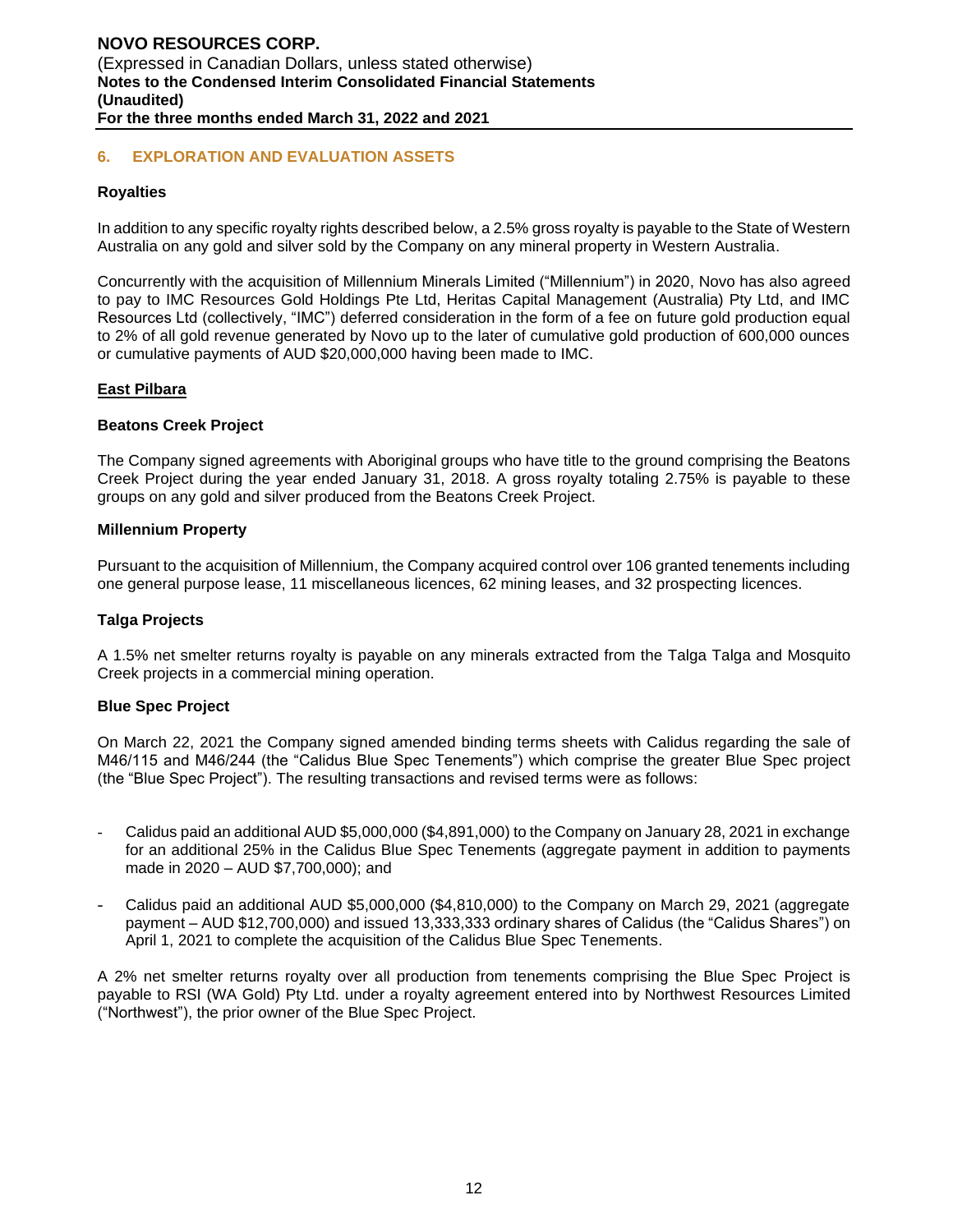A net smelter returns royalty over all production from certain tenements comprising the Blue Spec Project is payable to St. Barbara Limited under a royalty agreement Northwest was bound by when it owned the Blue Spec Project. The Company assumed the obligations under the 2015 purchase agreement with Northwest. The royalty is equal to 3.75% of the gross proceeds of sale of 75% of all gold, silver and other minerals produced from the Blue Spec Project. Insofar as these royalty obligations pertain to the Calidus Blue Spec Tenements, the Company has transferred these royalty obligations to Calidus.

#### **Paleo-Placer Property**

8,431 common shares (the "Additional Consideration Shares") will be issued to Mark Gareth Creasy and entities controlled by him (collectively, the "Creasy Group") once Australian Foreign Investment Review Board ("FIRB") approval has been obtained for a binding term sheet with the Creasy Group pursuant to which Novo would consolidate sole ownership of 510km<sup>2</sup> of existing tenure and acquire ownership of an additional 2,390km<sup>2</sup> of highly prospective new tenure in the Pilbara region of Western Australia (the "Creasy Transaction"). The Additional Consideration Shares will be subject to a statutory hold period expiring four months from the date of issuance. If FIRB approval is not obtained by June 30, 2021, or such later date as agreed by the Company and the Creasy Group, either the Company or the Creasy Group may terminate this portion of the Creasy Transaction. As at March 31, 2022 the Company is still assessing this transaction.

#### **Calidus' Warrawoona Project**

The Company holds a 1% net smelter returns gold royalty over Calidus' Warrawoona project in Western Australia.

#### **West Pilbara**

#### **Bellary Dome Pty Ltd ("Bellary Dome")**

The Company holds an option to acquire the gold rights (the "Option") in exploration licence 47/3555 (the "Bellary Tenement") located in the Southern Pilbara region of Western Australia from Bellary Dome, which it extended for 12 months (the "Option Period") during the year ended December 31, 2021 by paying Bellary Dome AUD \$25,000 (\$23,000). At any time during the Option Period, the Company may exercise its Option and earn a 100% gold rights interest in the Bellary Tenement by paying Bellary Dome AUD \$1,000,000 and granting Bellary Dome a 2% gross overriding royalty on all gold derived from future production by the Company from the Bellary Tenement.

The Company can extend the Option Period for another 12 months from the expiry of the Option Period by paying Bellary Dome AUD \$50,000, and another 12 months from the date of expiry of any extended Option Period by paying Bellary Dome an additional AUD \$100,000.

#### **Comet Well Property**

On February 4, 2021, AUD \$3,000,000 (\$2,946,000) in aggregate was paid to Gardner Mining Pty Ltd ("Gardner") and Bradley Adam Smith ("Smith"), the Company's Comet Well project (the "Comet Well Project") joint operation partners, and 1,198,395 common shares (the "Subsequent Consideration Shares") were issued to Gardner and Smith with a fair value of \$3,354,000.

A bonus (the "Discovery Bonus") of AUD \$1,000,000 payable in cash and/or Novo common shares (at Campbell's option) is required to be paid to Johnathon and Zoe Campbell ("Campbell") if Novo publishes measured, indicated, or inferred gold resources of at least 250,000 ounces on the Comet Well Project (the "Comet Well Technical Report"). As at the date of these interim consolidated financial statements, resources have not been defined on the Comet Well Project.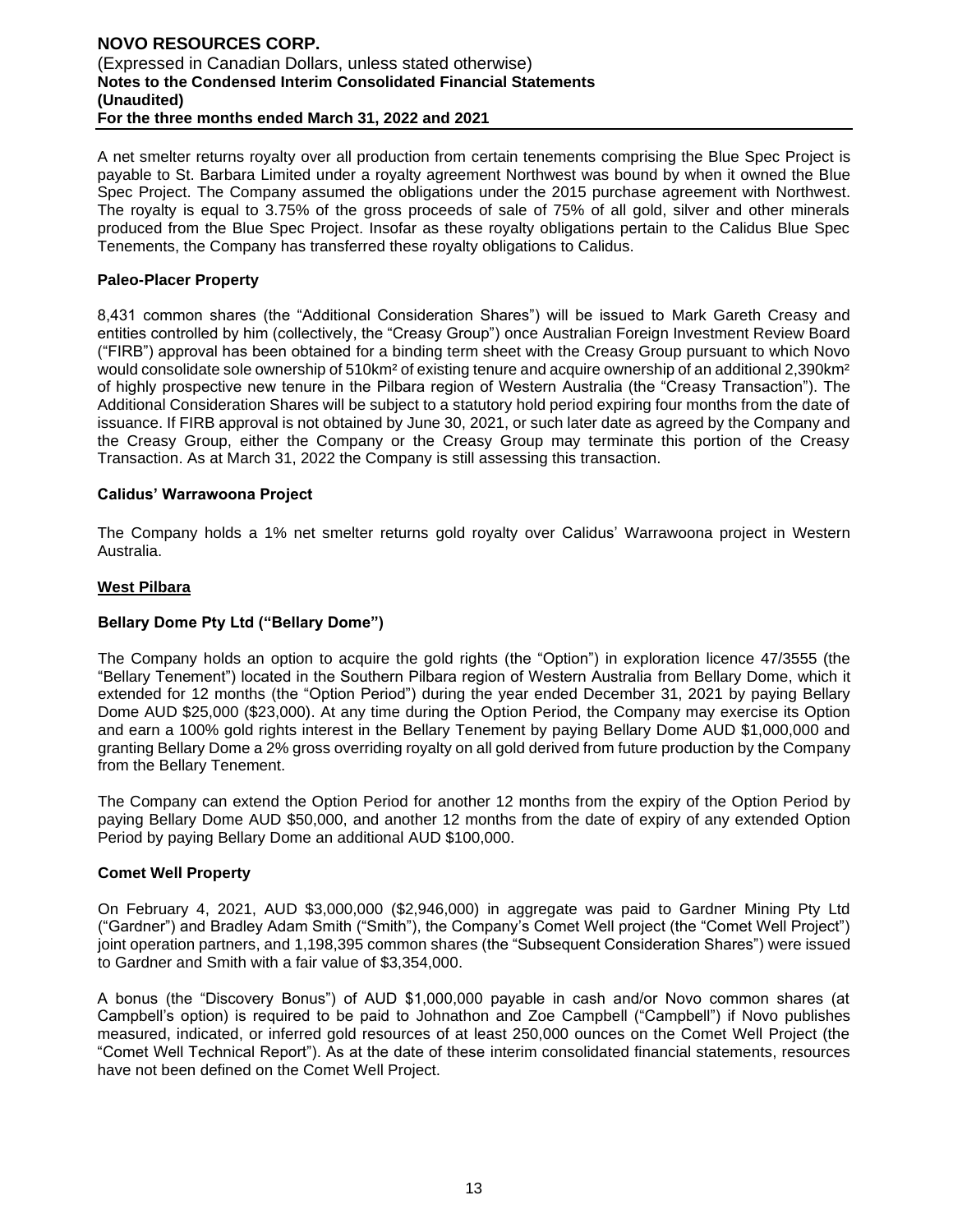If the Discovery Bonus is to be paid in the Company's common shares, the shares will be priced at the Company's then 5-day trailing volume-weighted average closing price ("VWAP") and will be subject to a statutory hold period expiring four months from the date of issuance. The Company has not published a Comet Well Technical Report, therefore no amount has been accrued for the Discovery Bonus.

The royalty agreement between the Company and Campbell entitles Campbell to a 0.5% net smelter returns royalty on gold (the "Campbell Royalty") extracted by the Company on the Comet Well Project. The Company also agreed to pay Campbell a sub-royalty, in cash or satisfied by the issuance of common shares at the Company's discretion, based on either (i) resource reports being announced by the Company in compliance with either National Instrument 43-101 or the Australasian Code for Reporting of Exploration Results, Mineral Resources and Ore Reserves for the Comet Well property, demonstrating Measured Mineral Resources or Indicated Mineral Resources of gold, or a combination thereof (together, the "Announced Resources"), or (ii) if there are no Announced Resources but the Comet Well property is being mined by the Company, gold produced by the Company ("Mined Resources"), as follows:

- For Announced Resources and/or Mined Resources up to 5,000,000 ounces of gold, Novo shall make a payment of \$0.50 per ounce; and
- For Announced Resources and/or Mined Resources over 5,000,000 ounces of gold, Novo shall make a payment of \$1.00 per ounce.

If applicable, any sub-royalty will be paid quarterly, and the obligation to pay the sub-royalty expires on the tenth anniversary of the date the TSX-V approved the Discovery Bonus. The sub-royalty is only payable once in respect of Announced Resources that may subsequently become Mined Resources. If a sub-royalty is paid in common shares issued by the Company, the issue price will be determined by reference to the VWAP of the Company's shares for the last 20 trading days of the relevant quarter.

#### **Artemis Resources Limited Joint Operation**

On March 23, 2020, the Company dissolved its 50:50 joint operation with Artemis (the "Dissolution") and acquired a 100% interest in exploration licenses E47/1745 ("Purdy's Reward") and E47/3443 ("47K"). As consideration for the transaction, the Company issued 1,640,000 common shares at a fair value of \$1.61 per share based on the Company's closing price on the TSX-V on March 23, 2020 for total consideration of \$2,640,000, and paid AUD \$820,000 (\$680,000) to Artemis. The Company also issued 360,000 common shares at a fair value of \$1.61 per share for total consideration of \$580,000, paid AUD \$180,000 (\$151,000), and granted a 1% net smelter returns royalty to Sorrento Resources Pty Ltd, one of Artemis' joint venture partners on the 47K project. For both transactions, as the Company determined that it could not reliably measure the fair value of the asset obtained, the shares issued were fair valued based on their trading price at the date of the respective transactions.

A finder's fee comprised of 100,000 common shares of the Company, issued at a fair value of \$1.61 per share for total consideration of \$161,000, and a cash payment of AUD \$50,000 (\$42,000) was paid to Battle Mountain Pty Ltd in respect of the transaction.

#### **De Grey Mining Ltd. ("De Grey") and Farno McMahon Heads of Agreement**

During the year ended December 31, 2021, De Grey earned an aggregate 75% interest in tenement E47/2502. The Company retains a 100% interest in alluvial rights over E47/2502 to a depth of three metres below surface.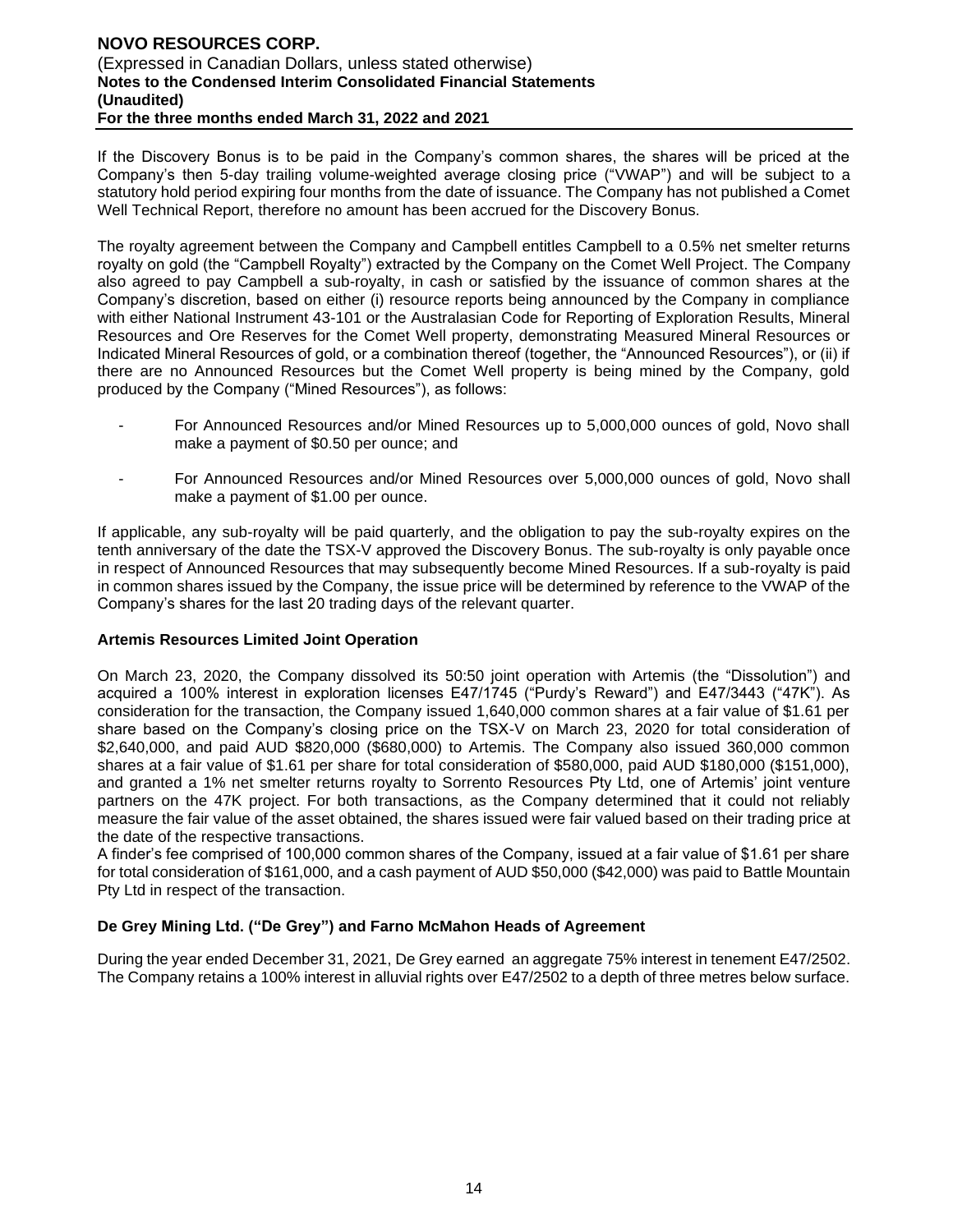#### **Victoria, Australia**

#### **Malmsbury Project**

The Company has the right to increase its 50% interest in GBM's Malmsbury gold project (the "Malmsbury Project") and earn an additional 10% interest and form a joint venture with GBM by incurring AUD \$5,000,000 in exploration expenditure (the "Malmsbury Earn-In Amount") over a four-year period (the "Malmsbury Earn-In Period"), as to a minimum of AUD \$1,000,000 during the first year, and AUD \$1,250,000 in each subsequent year, of the Malmsbury Earn-In Period. Any expenditure incurred during any year of the Malmsbury Earn-In Period which surpasses the minimum required amount will be credited against the subsequent year's commitment. If Novo does not satisfy the Malmsbury Earn-In Amount during the Malmsbury Earn-In Period, Novo's interest in the Malmsbury Project will decrease to 49%.

However, following satisfaction by Novo of the Malmsbury Earn-In Amount during the Malmsbury Earn-In Period, and delivery to GBM of written notice of its election to increase its interest in the Malmsbury Project to an aggregate 60% interest and initiate a joint venture with GBM (the "Malmsbury Joint Venture Date"), GBM will be required to elect to (i) retain its 40% interest in the Malmsbury Project by contributing to 40% of exploration and development expenditure incurred subsequent to the Malmsbury Joint Venture Date, or (ii) dilute its interest in the Malmsbury Project to 25% upon delivery by Novo of a preliminary economic assessment (the "Malmsbury PEA") disclosing at least a 1 million ounce gold resource, of which at least 60% must be in the Indicated classification, within 3 years from the Malmsbury Joint Venture Date. In such case, Novo will pay all development expenditure incurred commencing from the Malmsbury Joint Venture Date, but if a decision to mine is made, GBM will reimburse Novo as to 25% of any such development expenditure from a maximum of 80% of Malmsbury Project cash flows.

Novo and GBM also negotiated a royalty arrangement whereby, subsequent to a decision to mine, GBM will be entitled to receive a maximum 2.5% net smelter returns royalty (the "Maximum Royalty"). The Malmsbury Project is encumbered by certain pre-existing royalties; where such an encumbrance is present, GBM will only be entitled to an adjusted royalty, being the Maximum Royalty less any pre-existing royalty amount.

#### **Queens Project**

On March 22, 2021, the Company exercised an option to acquire a 50% interest in Kalamazoo's Queens gold project (the "Queens Project") and issued 584,215 Novo common shares to Kalamazoo at a fair value of \$3.21 for total consideration of \$1,875,000.

Novo now has the right to increase its 50% interest and earn an additional 20% interest and form a joint arrangement with Kalamazoo by incurring AUD \$5,000,000 in exploration expenditure (the "Queens Earn-In Amount") over a five-year period (the "Queens Earn-In Period"), with a minimum expenditure of AUD \$250,000 during the first year, AUD \$1,000,000 in each of the second, third, and fourth years, and AUD \$1,750,000 during the fifth and final year of the Queens Earn-In Period. Any expenditure incurred during any year of the Queens Earn-In Period which surpasses the minimum required amount will be credited against the subsequent year's commitment.

If Novo satisfies the Queens Earn-In Amount by the expiry of the Queens Earn-In Period, it will have 30 days to elect to either (i) earn an additional 10% in the Queens Project by delivering a preliminary economic assessment (the "Queens PEA") which must include a minimum 1 million ounces of gold of which at least 60% must be comprised of indicated mineral resources within three years of the Company's election (the "Queens PEA Conditions"), or (ii) maintain its 70% interest in the Queens Project. If the Company elects to maintain its 70% interest in the Queens Project, Kalamazoo must elect to either (i) contribute to 30% of exploration expenditure, or (ii) automatically convert to a 2% net smelter returns gold royalty.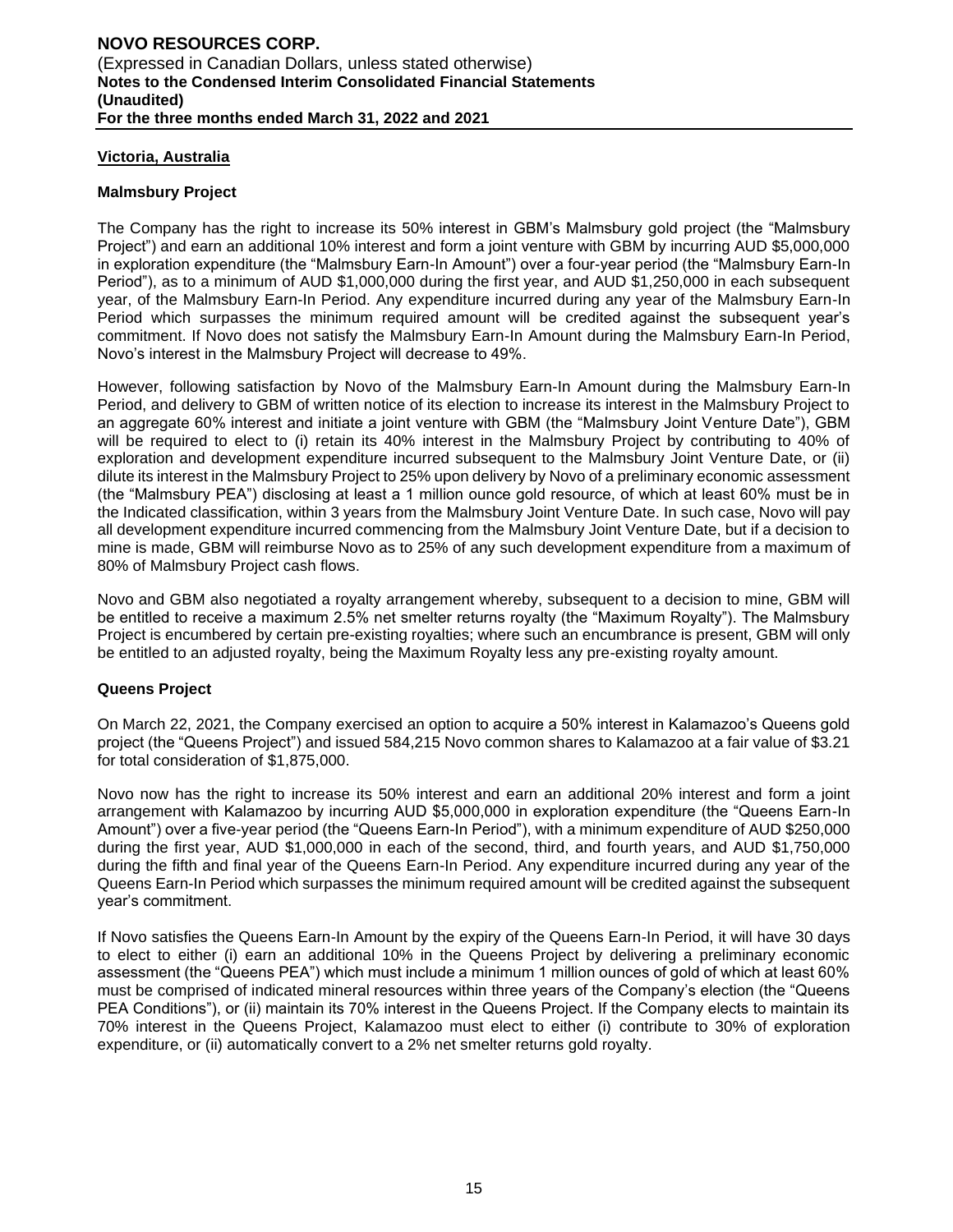#### **NOVO RESOURCES CORP.**  (Expressed in Canadian Dollars, unless stated otherwise) **Notes to the Condensed Interim Consolidated Financial Statements (Unaudited) For the three months ended March 31, 2022 and 2021**

If the Company elects to complete the Queens PEA but fails to satisfy the Queens PEA Conditions, Novo will retain a 70% interest in the Queens Project and Kalamazoo can elect to contribute to 30% of exploration expenditure or dilute at a rate of 1% for every AUD\$100,000 not contributed. If Kalamazoo's interest dilutes below 10%, Kalamazoo's interest will automatically convert to a 2% net smelter returns gold royalty.

The Company and Kalamazoo also agreed to amend the timing of the Queens Earn-In Amount on March 22, 2021. During the Queens Earn-In Period, the Company would be required to incur AUD \$75,000 during the first year, AUD \$1,000,000 during each of the second, third, and fourth years, and AUD \$1,925,000 during the fifth and final year to earn the additional 20% interest. If Novo does not satisfy the Queens Earn-In Amount during the Queens Earn-In Period, Novo's interest in the Queens Project will decrease to 49%.

#### **Nevada, USA Region**

#### **Tuscarora Property**

APM granted to Novo a 0.5% net smelter returns royalty which APM can repurchase for USD \$500,000 at any time. APM also assumed all of Novo's royalty obligations under its original option agreement underlying the Tuscarora project between Novo and Nevada Select Royalty, Inc.

#### **Recoverability of exploration and evaluation assets**

The amounts shown as exploration and evaluation assets represent acquisition costs to date, net of amounts written off and costs recovered, and do not necessarily represent present or future values. The recoverability of these amounts from future exploration and any additional amounts required to place the exploration and evaluation assets into commercial production are dependent upon certain factors. These factors include the existence of mineral deposits sufficient for commercial production and the Company's ability to obtain the required additional financing necessary to develop its exploration and evaluation assets.

|                                          | March 31, 2022 | December 31, 2021 |
|------------------------------------------|----------------|-------------------|
| <b>Exploration and evaluation assets</b> | \$'000         | \$'000            |
| <b>Opening balance</b>                   | 149,928        | 146,687           |
| <b>Acquisitions</b>                      |                |                   |
| East Pilbara                             |                | 4,224             |
| Victoria                                 |                | 7.215             |
| West Pilbara                             |                | 23                |
| Movement in rehabiltation provision      | (1,055)        | 1,933             |
| Impairment                               |                | (177)             |
| Foreign exchange                         | 2,319          | (9, 977)          |
| <b>Closing balance</b>                   | 151,192        | 149,928           |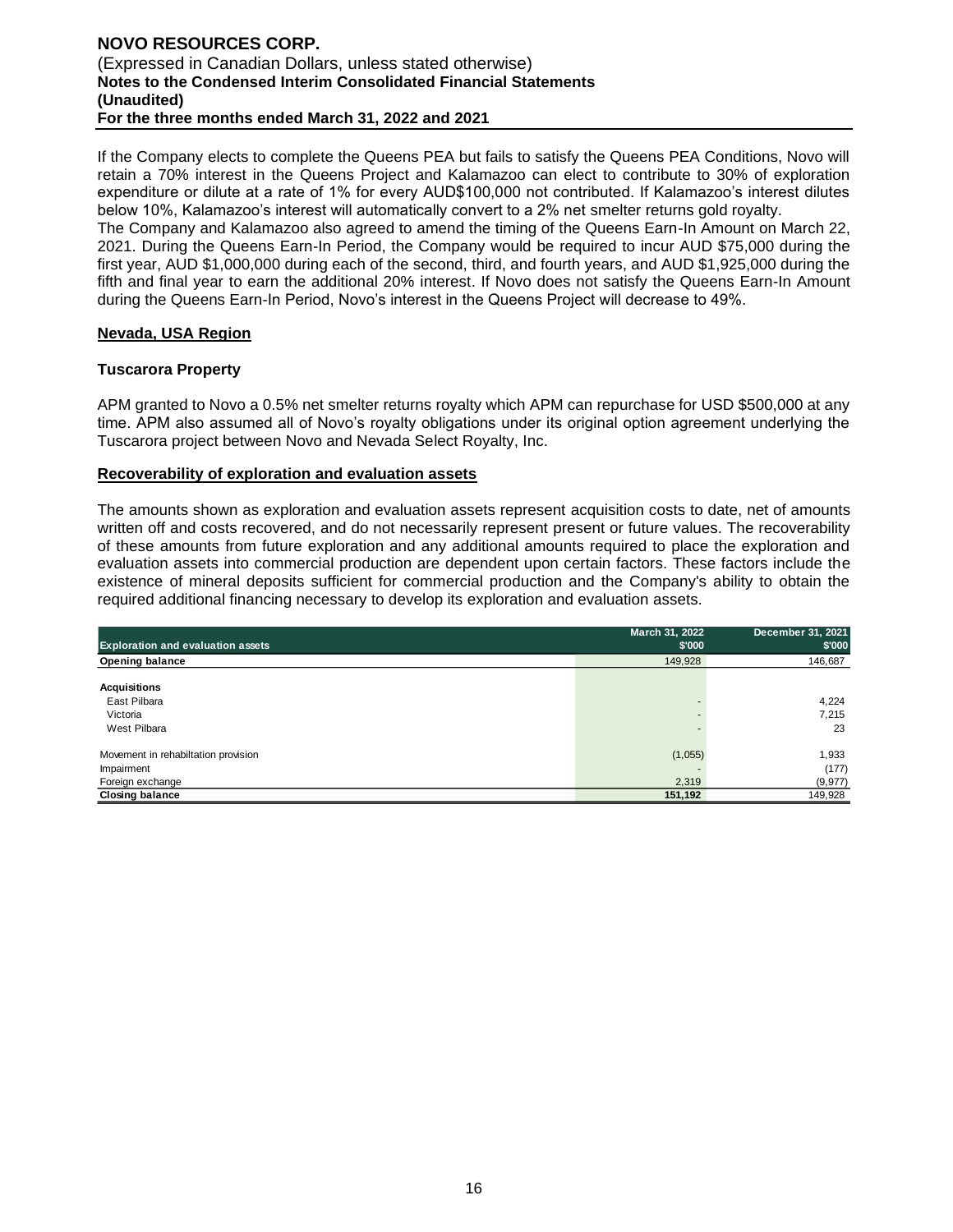# **NOVO RESOURCES CORP.**  (Expressed in Canadian Dollars, unless stated otherwise) **Notes to the Condensed Interim Consolidated Financial Statements (Unaudited)**

**For the three months ended March 31, 2022 and 2021**

# **7. PROPERTY, PLANT, AND EQUIPMENT**

|                                   |                  | <b>Office Furniture and</b> |                         | Dams.Pipelines &  |                         |        |                                |                    |                        |         |
|-----------------------------------|------------------|-----------------------------|-------------------------|-------------------|-------------------------|--------|--------------------------------|--------------------|------------------------|---------|
|                                   | <b>Buildings</b> | Equipment                   | <b>Mining Equipment</b> | <b>Borefields</b> | <b>Exploration Camp</b> |        | Vehicles Leasehold Improvement | <b>Capital WIP</b> | <b>Critical Spares</b> | Tota    |
| Gross carrying amount at cost     | \$'000           | \$'000                      | \$'000                  | \$'000            | \$'000                  | \$'000 | \$'000                         | \$'000             | \$'000                 | \$'000  |
| Opening balance - January 1, 2022 | 4,772            | 620                         | 80,444                  | 10,946            | 662                     | ၁၀ ၊   | 175                            | 3,424              | 1.705                  | 103,129 |
| Additions                         |                  |                             |                         |                   |                         |        |                                | 4,064              |                        | 4,064   |
| Transfers from capital WIP        |                  | 114                         | 2,381                   | 1.178             |                         |        |                                | (3,673)            |                        |         |
| Foreign exchange                  |                  |                             |                         |                   |                         |        |                                |                    |                        | 1,866   |
| <b>Closing balance</b>            | 4,854            | 747                         | 84,263                  | 12,337            |                         |        |                                | 3,884              | 1,735                  | 109,059 |

|                                                |                  | <b>Office Furniture and</b> |                         | Dams, Pipelines & |                         |        |                                |                    |                        |           |
|------------------------------------------------|------------------|-----------------------------|-------------------------|-------------------|-------------------------|--------|--------------------------------|--------------------|------------------------|-----------|
|                                                | <b>Buildings</b> | Equipment                   | <b>Mining Equipment</b> | <b>Borefields</b> | <b>Exploration Camp</b> |        | Vehicles Leasehold Improvement | <b>Capital WIP</b> | <b>Critical Spares</b> | Total     |
| <b>Accumulated Depreciation and Impairment</b> | \$'000           | \$'000                      | \$'000                  | \$'000            | \$'000                  | \$'000 | \$'000                         | \$'000             | \$'000                 | \$'000    |
| Opening balance - January 1, 2022              | (1, 964)         | (312)                       | (23, 121)               | (2,895)           | (260)                   | (218)  | (22)                           |                    |                        | (28, 792) |
| Depreciation                                   | (195)            | (48)                        | (3,957)                 | (674)             |                         | (17)   | (10)                           |                    |                        | (4,931)   |
| Foreign exchange                               |                  | (6)                         | (487)                   | (64)              |                         |        |                                |                    |                        | (604)     |
| <b>Closing balance</b>                         | (2, 196)         | (366)                       | (27, 565)               | (3,633)           | (295)                   | (239)  | (33)                           |                    |                        | (34, 327) |
|                                                |                  |                             |                         |                   |                         |        |                                |                    |                        |           |
| Balance as at December 31, 2021                | 2.808            | 308                         | 57,323                  | 8.051             | 402                     | 163    |                                | 3.424              | 1.705                  | 74,337    |
| Balance as at March 31, 2022                   | 2.658            | 381                         | 56,698                  | 8.704             | 378                     |        |                                | 3.884              | 1.735                  | 74,732    |
|                                                |                  |                             |                         |                   |                         |        |                                |                    |                        |           |

|                                   |                  | <b>Office Furniture and</b> |                         | Dams, Pipelines & |                         |        |                                |                    |                        |          |
|-----------------------------------|------------------|-----------------------------|-------------------------|-------------------|-------------------------|--------|--------------------------------|--------------------|------------------------|----------|
|                                   | <b>Buildings</b> | Equipment                   | <b>Mining Equipment</b> | <b>Borefields</b> | <b>Exploration Camp</b> |        | Vehicles Leasehold Improvement | <b>Capital WIP</b> | <b>Critical Spares</b> | Tota     |
| Gross carrying amount at cost     | \$'000           | \$'000                      | \$'000                  | \$'000            | \$'000                  | \$'000 | \$'000                         | \$'000             | \$'000                 | \$'000   |
| Opening balance - January 1, 2021 | 5,099            | 604                         | 76,168                  | 396               | 697                     | 393    |                                | 7,906              | 1,822                  | 93,085   |
| Additions                         |                  |                             | 28                      | 586               |                         |        |                                | 16,151             |                        | 16,765   |
| Transfers from Capital WIP        |                  |                             | 9,340                   | 10,261            | 375                     |        |                                | (20, 227)          |                        |          |
| Disposals                         |                  |                             |                         |                   | (365)                   |        |                                |                    |                        | (365)    |
| Foreign exchange                  | (327)            | (42)                        | (5,092)                 | (297)             |                         | (26)   |                                | (406)              | (117)                  | (6, 356) |
| <b>Closing balance</b>            | 4.772            | 620                         | 80,444                  | 10.946            | 662                     | 381    |                                | 3.424              | 1.705                  | 103.129  |

|                                                |                  | <b>Office Furniture and</b> |                         | Dams, Pipelines & |                         |        |                                |                    |                        |           |
|------------------------------------------------|------------------|-----------------------------|-------------------------|-------------------|-------------------------|--------|--------------------------------|--------------------|------------------------|-----------|
|                                                | <b>Buildings</b> | Equipment                   | <b>Mining Equipment</b> | <b>Borefields</b> | <b>Exploration Camp</b> |        | Vehicles Leasehold Improvement | <b>Capital WIP</b> | <b>Critical Spares</b> | Tota      |
| <b>Accumulated Depreciation and Impairment</b> | \$'000           | \$'000                      | \$'000                  | \$'000            | \$'000                  | \$'000 | \$'000                         | \$'000             | \$'000                 | \$'000    |
| Opening balance - January 1, 2021              | (270)            | (66)                        | (488)                   | (21)              | (343)                   | (117)  |                                |                    |                        | (1, 305)  |
| Depreciation                                   | (814)            | (164)                       | (4, 184)                | (290)             | 156)                    | (69)   | (23)                           |                    |                        | (5,700)   |
| Disposals                                      |                  |                             |                         |                   | 298                     |        |                                |                    |                        | 298       |
| Impairment                                     | (938)            | (92)                        | (19,010)                | (2,653)           |                         | (42)   |                                |                    |                        | (22, 815) |
| Foreign exchange                               |                  |                             | 561                     |                   |                         |        |                                |                    |                        | 730       |
| <b>Closing balance</b>                         | (1, 964)         | (312)                       | (23, 121)               | (2,895)           | (260)                   | (218)  | (22)                           |                    |                        | (28, 792) |
|                                                |                  |                             |                         |                   |                         |        |                                |                    |                        |           |
| Balance as at December 31, 2020                | 4.829            | 538                         | 75,680                  | 375               | 354                     | 276    |                                | 7.906              | 1.822                  | 91,780    |
|                                                |                  |                             |                         |                   |                         |        |                                |                    |                        |           |
| Balance as at December 31, 2021                | 2.808            | 308                         | 57.323                  | 8.051             | 402                     | 163    |                                | 3.424              | 1.705                  | 74,337    |

Refer to note 13 for details of encumbrances on property, plant and equipment. Refer to note 21 for details of impairment.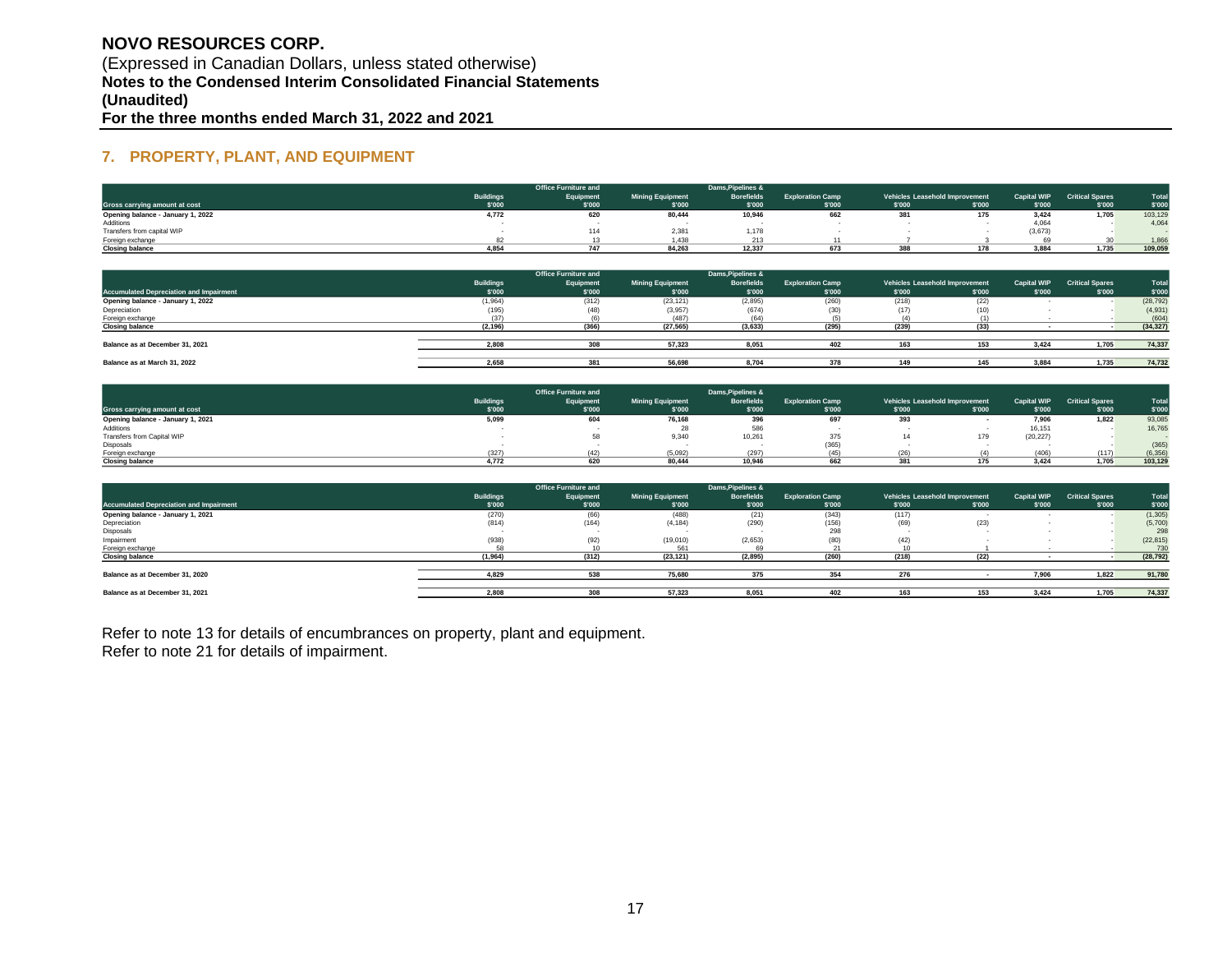#### **8. RIGHT OF USE ASSETS**

|                                                | <b>Properties</b> | <b>Mining Equipment</b> | Total     |
|------------------------------------------------|-------------------|-------------------------|-----------|
| Gross carrying amount at cost                  | \$'000            | \$'000                  | \$'000    |
| Opening balance - January 1, 2022              | 1.288             | 32.888                  | 34,176    |
| Foreign exchange                               | 22                | 568                     | 590       |
| <b>Closing balance</b>                         | 1,310             | 33.456                  | 34,766    |
|                                                |                   |                         |           |
|                                                | <b>Properties</b> | <b>Mining Equipment</b> | Total     |
| <b>Accumulated Depreciation and Impairment</b> | \$'000            | \$'000                  | \$'000    |
| Opening balance - January 1, 2022              | (310)             | (8,088)                 | (8, 398)  |
| Depreciation                                   | (100)             | (2,958)                 | (3,058)   |
| Foreign exchange                               | 20                | (207)                   | (187)     |
| <b>Closing balance</b>                         | (390)             | (11, 253)               | (11, 643) |
|                                                |                   |                         |           |
| Balance as at December 31, 2021                | 978               | 24.800                  | 25,778    |
|                                                |                   |                         |           |
| Balance as at March 31, 2022                   | 920               | 22,203                  | 23,123    |
|                                                | <b>Properties</b> | <b>Mining Equipment</b> | Total     |
| Gross carrying amount at cost                  | \$'000            | \$'000                  | \$'000    |
| Opening balance - January 1, 2021              | 700               | 40,507                  | 41,207    |
| Additions                                      | 1,318             | 12.702                  | 14,020    |
| Disposals                                      | (637)             | (1, 205)                | (1, 842)  |
| Lease modification                             |                   | (16, 639)               | (16, 639) |
| Foreign exchange                               | (93)              | (2, 477)                | (2,570)   |
| <b>Closing balance</b>                         | 1,288             | 32,888                  | 34,176    |
|                                                | <b>Properties</b> | <b>Mining Equipment</b> | Total     |
| <b>Accumulated Depreciation and Impairment</b> | \$'000            | \$'000                  | \$'000    |
| Opening balance - January 1, 2021              | (506)             | (1, 465)                | (1, 971)  |
| Depreciation                                   | (417)             | (12, 613)               | (13,030)  |
| Disposals                                      | 637               | 742                     | 1,379     |
| Impairment                                     |                   | (4,657)                 | (4,657)   |
| Lease modification                             |                   | 9,655                   | 9,655     |
| Foreign exchange                               | (24)              | 250                     | 226       |
| <b>Closing balance</b>                         | (310)             | (8,088)                 | (8, 398)  |
| Balance as at December 31, 2020                | 194               | 39.042                  | 39,236    |
|                                                |                   |                         |           |
| Balance as at December 31, 2021                | 978               | 24.800                  | 25.778    |

The Company's mining contract for the Beatons Creek Project includes various items of mining equipment which have been accounted for as a lease. The lease term of the mining equipment is for three years with an option to extend, which was taken into account in the calculation. The contract was modified, and certain mining equipment was demobilized during the year ended December 31, 2021. As at December 31, 2021 the right of use asset relating to mining equipment was partially impaired – refer to note 21.

The Company's on-site laboratory and sample preparation services include various items of laboratory equipment which have been accounted for as a lease. The term of the laboratory equipment is for three years with an option to extend, which has not been taken into account in the calculation.

The Company also leases office space and properties in Western Australia, to support exploration and operations. The Company applies the recognition exemption for the lease of assets with lease terms of 12 months or less.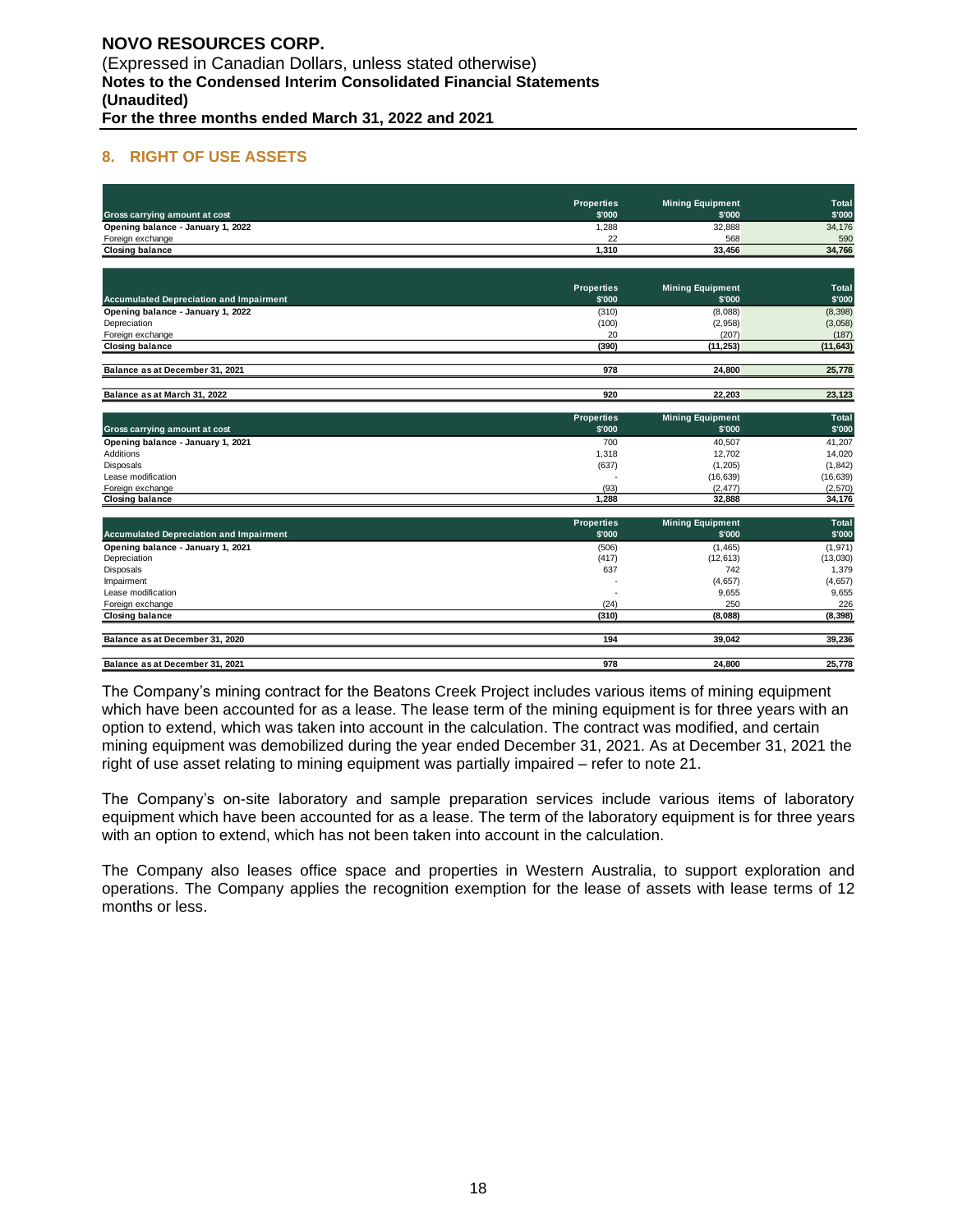#### **9. MINE DEVELOPMENT ASSET**

| Gross carrying amount at cost       | Mine Development Asset<br>\$'000 |
|-------------------------------------|----------------------------------|
| Opening balance - January 1, 2022   | 27,635                           |
| Additions                           | 73                               |
| Changes in rehabilitation provision | (313)                            |
| Foreign exchange                    | 472                              |
| Closing balance                     | 27,867                           |

|                                                | Mine Development Asset |
|------------------------------------------------|------------------------|
| <b>Accumulated Depreciation and Impairment</b> | \$'000                 |
| Opening balance - January 1, 2022              | (20, 667)              |
| Depreciation                                   | (2, 282)               |
| Foreign exchange                               | (403)                  |
| Closing balance                                | (23, 352)              |
|                                                |                        |
| Balance as at December 31, 2021                | 6,968                  |
| Balance as at March 31, 2022                   | 4,515                  |

| Gross carrying amount at cost       | Mine Development Asset<br>\$'000 |
|-------------------------------------|----------------------------------|
| Opening balance - January 1, 2021   | 12.820                           |
| Additions                           | 8,670                            |
| Changes in rehabilitation provision | 7,331                            |
| Foreign exchange                    | (1, 186)                         |
| Closing balance                     | 27.635                           |

| <b>Accumulated Depreciation and Impairment</b> | <b>Mine Development Asset</b><br>\$'000 |
|------------------------------------------------|-----------------------------------------|
| Opening balance - January 1, 2021              |                                         |
| Depreciation                                   | (1,717)                                 |
| Impairment                                     | (19, 433)                               |
| Foreign exchange                               | 483                                     |
| Closing balance                                | (20, 667)                               |
| Balance as at December 31, 2020                | 12,820                                  |
| Balance as at December 31, 2021                | 6,968                                   |

Refer to note 21 for details of impairment.

# **10. INVESTMENT IN ASSOCIATE**

Novo's interest in New Found was accounted for using the equity method up until September 17, 2021 when the Company ceased to exercise significant influence over New Found. The Company's investment in New Found was derecognized as an investment in associate and recognized as marketable securities at fair value and was subsequently remeasured at FVTOCI. Refer to note 5.

New Found is a mineral exploration company engaged in the acquisition, exploration and evaluation of resource properties with a focus on gold properties located in the Provinces of Newfoundland and Labrador and Ontario, Canada.

The fair value of the investment on the date of derecognition was \$107,250,000 based on New Found's September 17, 2021 closing price of \$7.15 on the TSX Venture Exchange (the "TSX-V").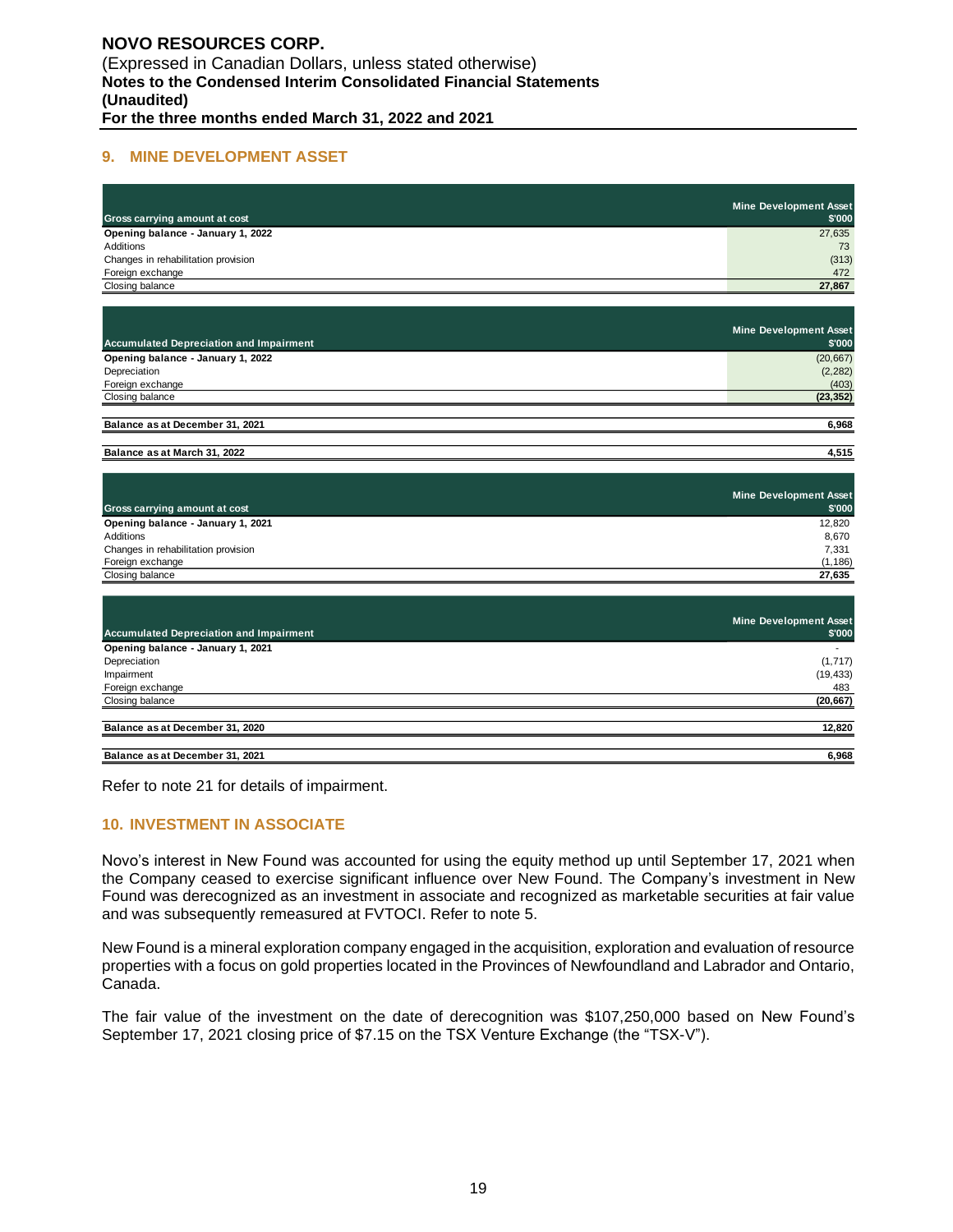The following table illustrates the movement of Novo's investment in New Found for the period to September 17, 2021:

|                                                                                                                                           | December 31, 2021<br>\$'000 |
|-------------------------------------------------------------------------------------------------------------------------------------------|-----------------------------|
| Investment in associate                                                                                                                   |                             |
| Movement in investment in associate<br>Net carrying amount at the beginning of the year<br>Value of interest in New Found - June 17, 2020 | 15,091                      |
| Treasury shares                                                                                                                           | 91                          |
| Share of profit / (loss) from operations of associate                                                                                     | 3,951                       |
| Derecognition of investment - September 17, 2021                                                                                          | (19, 133)                   |
| Net carrying amount at period end                                                                                                         |                             |

The Company agreed to sell its shares in New Found subsequent to March 31, 2022. Refer to note 27.

# **11. ACCOUNTS PAYABLE AND ACCRUED LIABILITIES**

|                                                      | March 31, 2022 | December 31, 2021 |
|------------------------------------------------------|----------------|-------------------|
|                                                      | \$'000         | \$'000            |
| Trade and other payables                             | 1,979          | 3,247             |
| Accrued expenses                                     | 12,506         | 12.731            |
| Accrued expenses - Millennium acquisition stamp duty | 2,961          | 2,911             |
| Employee entitlements                                | 1.367          | 916               |
| Total                                                | 18,813         | 19.805            |

The Millennium acquisition stamp duty accrual totals AUD\$3,350,000.

#### **12. LEASE LIABILITIES**

|                                                     | March 31, 2022<br>\$'000 | December 31, 2021<br>\$'000 |
|-----------------------------------------------------|--------------------------|-----------------------------|
| Opening balance                                     | 30,983                   | 40,211                      |
| Additions                                           |                          | 14,000                      |
| Disposals                                           | $\overline{\phantom{a}}$ | (46)                        |
| Accretion of interest                               | 569                      | 3,093                       |
| Lease modification                                  | $\overline{\phantom{a}}$ | (8,896)                     |
| Payments                                            | (3, 355)                 | (14, 982)                   |
| Foreign exchange                                    | 495                      | (2, 397)                    |
| Closing balance                                     | 28,692                   | 30,983                      |
|                                                     |                          |                             |
| Current                                             | 11,015                   | 12,453                      |
| Non current                                         | 17.677                   | 18,530                      |
|                                                     |                          |                             |
| Expense relating to short term and low value assets | 15                       | 250                         |
| Variable lease payments (included in cost of sales) | 486                      | 1,998                       |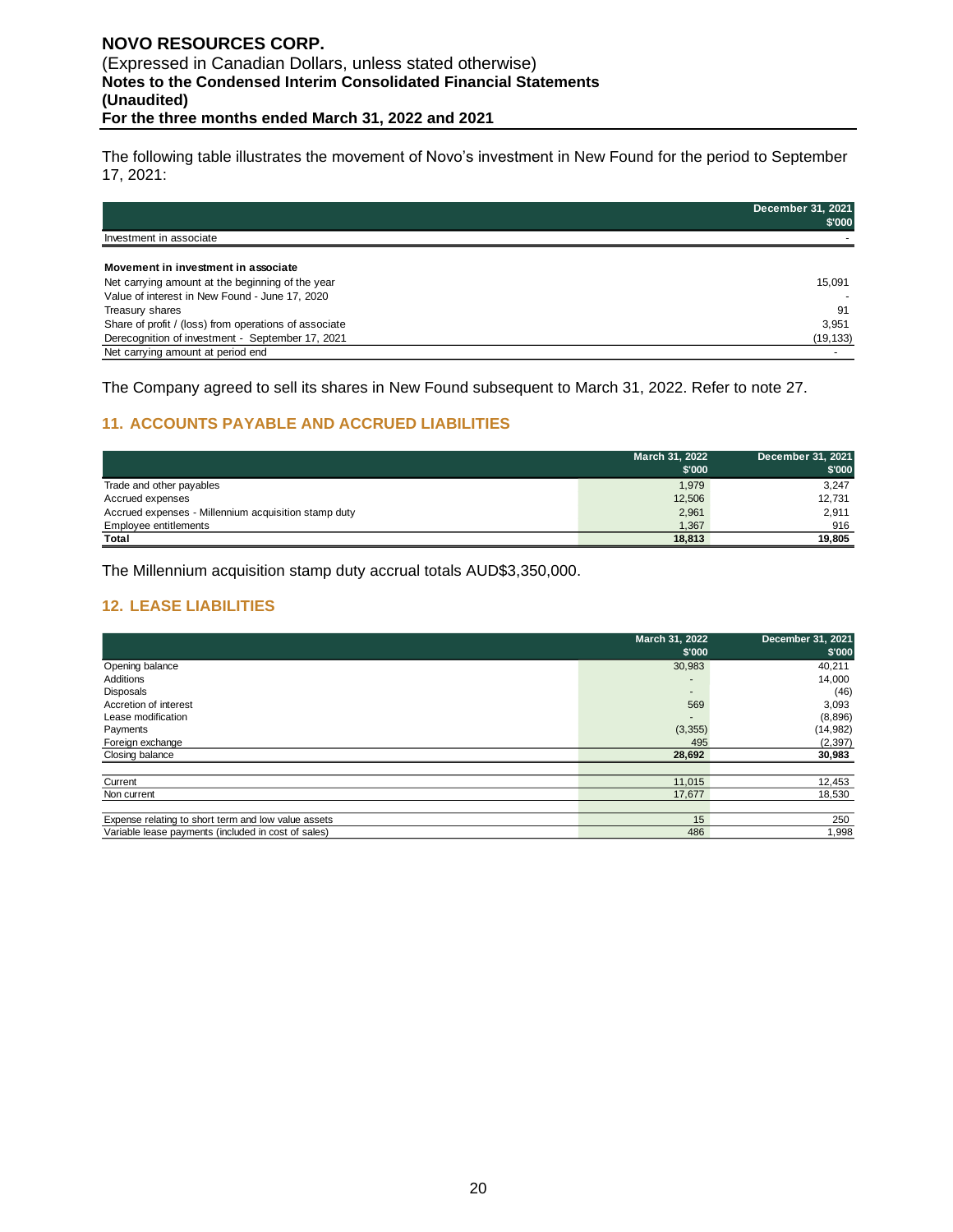#### **13. LOANS AND BORROWINGS**

On September 4, 2020 the Company closed an USD \$60,000,000 financing package (the "Credit Facility") with Sprott Resource Lending Corp. and Sprott Private Resource Lending II (Collector), LP (collectively, "Sprott Lending") to fund the refurbishment of production infrastructure acquired pursuant to the acquisition of Millennium and the development of the Company's Beatons Creek Project.

The Company incurred \$2,724,000 of debt advisory, legal and due diligence fees in conjunction with arranging the Credit Facility. Upon close of the Credit Facility, these transaction costs were attributed to the Credit Facility. These amounts have been included in the respective effective interest rate calculations for the Credit Facility, measured at amortized cost.

Security provided for the Credit Facility includes: a) general security in favour of Sprott Lending, b) a blocked account agreement in favour of Sprott Lending on Conglomerate Gold Exploration (B.V.I.) Ltd.'s bank account, c) contractual assignments to Sprott Lending of certain contractual obligations with the Company and Conglomerate Gold Exploration (B.V.I.) Ltd., d) a debenture of Conglomerate Gold Exploration (B.V.I.) Ltd. charging all of its assets in favour of Sprott Lending, e) an equitable mortgage of Conglomerate Gold Exploration (B.V.I.) Ltd. over its shares in CGE, and f) mining mortgages over mineral tenure held by Beatons Creek Gold Pty Ltd, Nullagine Gold, and Millennium.

The availability of the Credit Facility is subject to certain conditions and covenants, including the maintenance of minimum unrestricted cash and working capital balances. At March 31, 2022 the Company is in compliance with all conditions and covenants in the Credit Facility, as amended or waived.

Pursuant to the terms of the Credit Facility, the Company was able borrow up to USD \$60,000,000 in two tranches, with the first USD \$35,000,000 available immediately and the remaining USD \$25,000,000 ("Sprott Tranche 2") available to be drawn until March 31, 2021, at Novo's sole discretion, upon delivery of a prefeasibility study acceptable to Sprott Lending on the Company's Beatons Creek Project and the satisfaction of certain other conditions (the "Sprott Tranche 2 Conditions").

On April 7, 2021 the Company amended certain terms of this Credit Facility. The amendment terms included Sprott Tranche 2 being amended to a total USD \$15,000,000 and extended until September 30, 2021 ("Amended Sprott Tranche 2").

Interest accrues on the outstanding principal amount of the Credit Facility at a rate of 8% plus the greater of (i) US three-month LIBOR and (ii) 1.00% per annum. All interest is payable in cash on a monthly basis. In addition, the principal is repayable commencing on December 31, 2022 and quarterly thereafter until September 4, 2024 in eight equal instalments.

The Credit Facility matures on September 4, 2024. The Credit Facility is accounted for as a financial liability subsequently measured at amortized cost.

On September 8, 2020, the Company drew down the initial USD \$35,000,000 tranche, subject to an "original issue discount" of 12.286% of the initial advance, and less transaction costs, for net cash proceeds of USD \$30,509,000 (\$39,932,000). Any subsequent drawdown can be made in minimum amounts of USD \$5,000,000 per draw down, subject to a 2% issue discount at the time of draw and satisfaction of customary conditions precedent.

On April 8, 2021, pursuant to the Amended Sprott Tranche 2, the Company drew down an additional USD \$5,000,000, subject to the 2% issue discount. Net cash proceeds totalled USD \$4,893,000 (\$6,153,000). The remaining USD \$10,000,000 of the Amended Sprott Tranche 2 expired undrawn on September 30, 2021.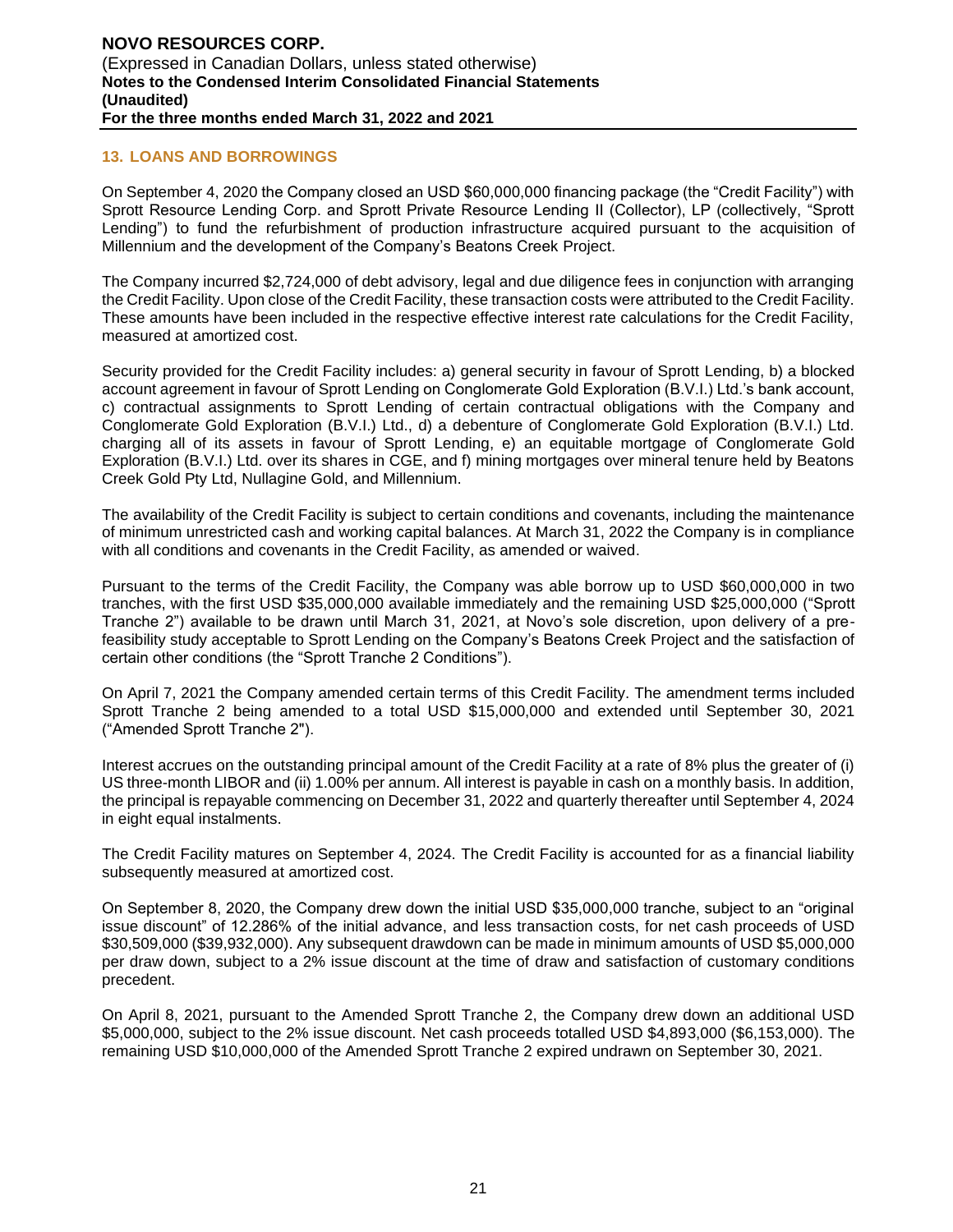#### **NOVO RESOURCES CORP.**  (Expressed in Canadian Dollars, unless stated otherwise) **Notes to the Condensed Interim Consolidated Financial Statements (Unaudited) For the three months ended March 31, 2022 and 2021**

The first draw down of the Credit Facility was initially measured at its fair value of USD \$26,806,000 (\$35,359,000). The effective interest rate on the first tranche was approximately 19% per annum, and the Company has paid USD \$900,000, (\$1,139,000) of interest payable in cash as at March 31, 2022 (USD \$3,528,000 (\$4,405,000) as at December 31, 2021). Interest has been expensed as an operating cost through profit and loss.

The subsequent USD \$5,000,000 draw down was initially measured at its fair value of USD \$4,802,000 (\$6,040,000) excluding the derivative liability. The 2% discount of USD \$100,000 (\$125,790) was included in determining the amortized cost and the calculation of the effective interest rate of 10% per annum. The Company paid total transaction costs of USD \$107,000 (\$135,000).

The floating interest rate floor of 1% over the base rate and the Company's ability to prepay the outstanding principal balance in whole or in part have been determined to be a single compound embedded derivative that is not closely related to the Credit Facility and is bifurcated and accounted for separately. If the Company elects to prepay the outstanding principal balance in whole or in part, the Company shall pay to Sprott Lending such amount that comprises the difference between the amount of interest that would have accrued and been payable to the second anniversary of any drawdown and interest that has accrued and been paid as at the date of the prepayment on the amount of principal being repaid. At each reporting period, the derivative is fair valued with changes in fair value recorded as a gain or loss in the condensed interim consolidated statement of profit or loss and other comprehensive income ("OCI"). At March 31, 2022, the fair value of the derivative USD \$40,000 (\$50,000) (December 31, 2021 - USD \$298,000 (\$378,000)).

|                                           | <b>Credit Facility</b><br>\$'000 | <b>Derivative liability</b><br>\$'000 | <b>Total</b><br>\$'000 |
|-------------------------------------------|----------------------------------|---------------------------------------|------------------------|
| Opening balance January 1, 2022           | 43,723                           | 378                                   | 44,101                 |
| Interest and accretion                    | 1,942                            |                                       | 1,942                  |
| Payment of interest                       | (1, 139)                         |                                       | (1, 139)               |
| Derivative liability change in fair value |                                  | (327)                                 | (327)                  |
| Foreign exchange gain (loss)              | (638)                            |                                       | (639)                  |
| Closing balance - March 31, 2022          | 43,888                           | 50                                    | 43,938                 |
|                                           |                                  |                                       |                        |
| Current                                   | 12.496                           |                                       | 12,496                 |
| Non current                               | 31,392                           | 50                                    | 31,442                 |

|                                                          | <b>Credit Facility</b><br>\$'000 | <b>Derivative liability</b><br>\$'000 | Total<br>\$'000 |
|----------------------------------------------------------|----------------------------------|---------------------------------------|-----------------|
| Opening balance January 1, 2021                          | 34.899                           | 984                                   | 35,883          |
| Fair value on initial recognition (additional draw down) | 6,040                            | 113                                   | 6,153           |
| Interest and accretion                                   | 7,266                            |                                       | 7,266           |
| Payment of interest                                      | (4, 405)                         |                                       | (4, 405)        |
| Derivative liability change in fair value                |                                  | (710)                                 | (710)           |
| Foreign exchange gain (loss)                             | (77)                             | (9)                                   | (86)            |
| Closing balance - December 31, 2021                      | 43.723                           | 378                                   | 44,101          |
|                                                          |                                  |                                       |                 |
| Current                                                  | 6.339                            |                                       | 6,339           |
| Non current                                              | 37.384                           | 378                                   | 37,762          |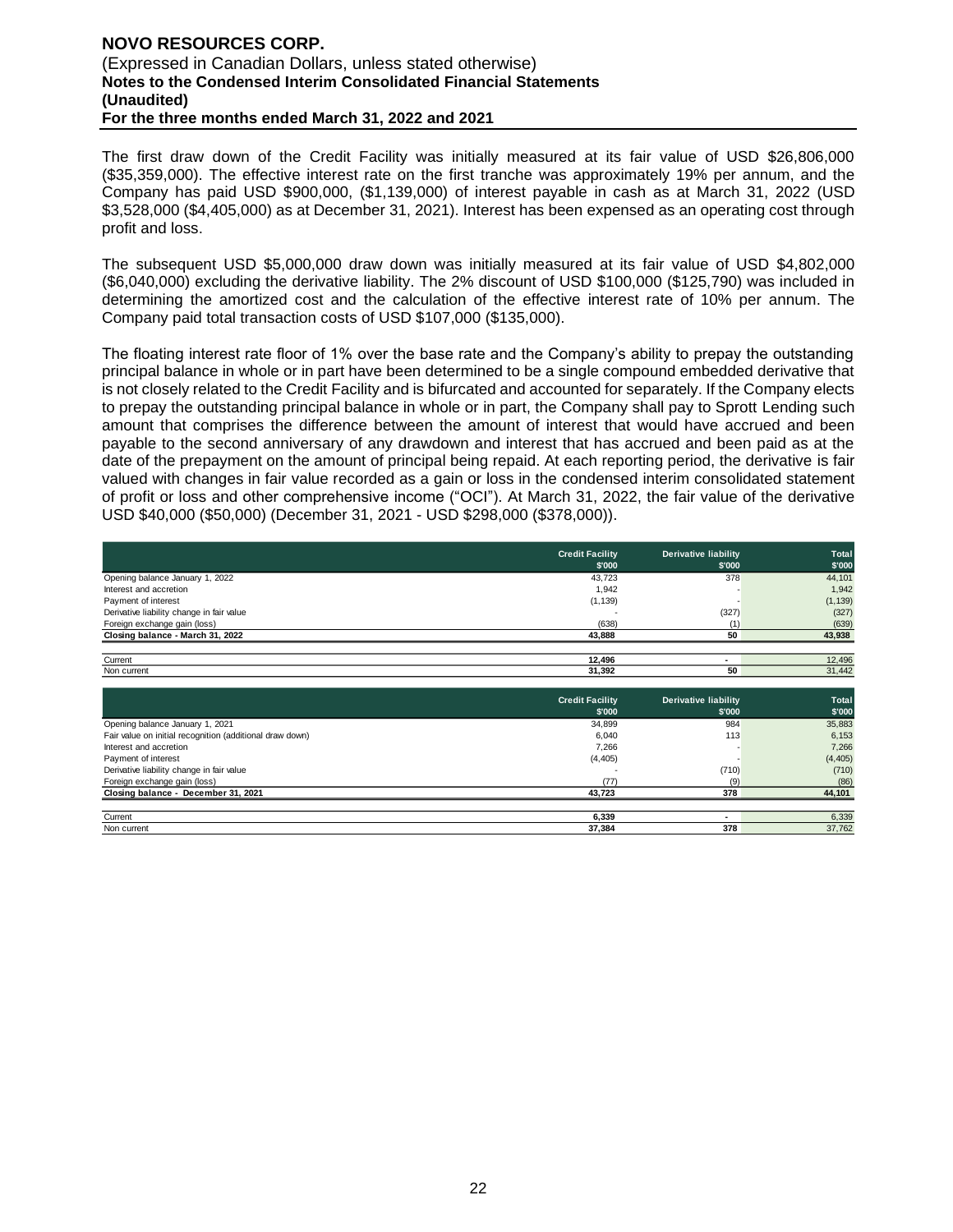#### **14. PROVISION FOR CLOSURE AND RECLAMATION**

The Company recognized a rehabilitation provision on the acquisition of Millennium and the Beatons Creek Project. The Company has calculated the present value of the closure and reclamation provision at March 31, 2022 using a discount rate of 2.50% and inflation rate of 2.00%. The Company has estimated that payments will be made between 2026 and 2036.

Sensitivity analysis was performed to evaluate the difference by extending and shortening the timeframe by 2 years which provided a net present value of \$35,811,000 and \$35,227,000, respectively.

|                                    | March 31, 2022<br>\$'000 | December 31, 2021<br>\$'000 |
|------------------------------------|--------------------------|-----------------------------|
| Opening balance                    | 36,342                   | 28,615                      |
| Accretion on discounted obligation | 145                      | 473                         |
| Change in estimate                 | (1, 368)                 | 9,310                       |
| Foreign Exchange                   | 602                      | (2,056)                     |
| <b>Closing balance</b>             | 35,721                   | 36,342                      |

# **15. SUMITOMO FUNDING LIABILITY & CALL OPTION**

#### *Egina Farmin Arrangement ("EFA")*

On June 7, 2019, the Company entered into the Egina Farmin Agreement ("EFA") to advance its Egina project (the "Project") located near Port Hedland in WA.

Under the EFA, Sumitomo Corporation and its wholly owned Australian subsidiary (together, "Sumitomo") will contribute up to USD \$29.66 million funding to the Project over a 3-year earning period, subject to specific milestones and activity taking place. As at December 31, 2021, Sumitomo has funded AUD \$7,256,000 (CAD \$6,863,000); US\$ 5,000,000) to advance the Project. No further funding was received for the year ended December 31, 2021 and the period ended March 31, 2022.

At any time during the 3-year earning period and upon termination of the funding period, Sumitomo may elect to either:

- acquire up to 40% participating interest in the Farmin Assets if Sumitomo makes an election to establish a joint arrangement with the Company (the "Farmin Option"); or
- exercise their reimbursement option ("Reimbursement Option") resulting in Novo reimbursing Sumitomo's funding contribution in either cash ("Cash Payment Option") or a variable number of shares ("Share Payment Option") subject to Sumitomo having funded US\$5 million in respect for the exploration phase of the project.

Exercising the Farmin Option extinguishes the obligation of the Company to repay Sumitomo any funding contributions previously provided.

The Reimbursement Option is calculated with reference to Sumitomo's funding contributions, which includes certain adjustments including for any notional share of exploration product that Sumitomo has earned over the earning period and, in the case of the Cash Payment Option, accrued interest on the principal outstanding calculated with reference to the London Interbank Offered Rate ("LIBOR") from the date the funding was obtained (the "Reimbursement Payment Amount").

Payment by Novo common shares under the Share Payment Option is subject to specific requirements outlined in the EFA and below. The number of shares to be issued is determined by dividing the Reimbursement Payment Amount by a prescribed issue price.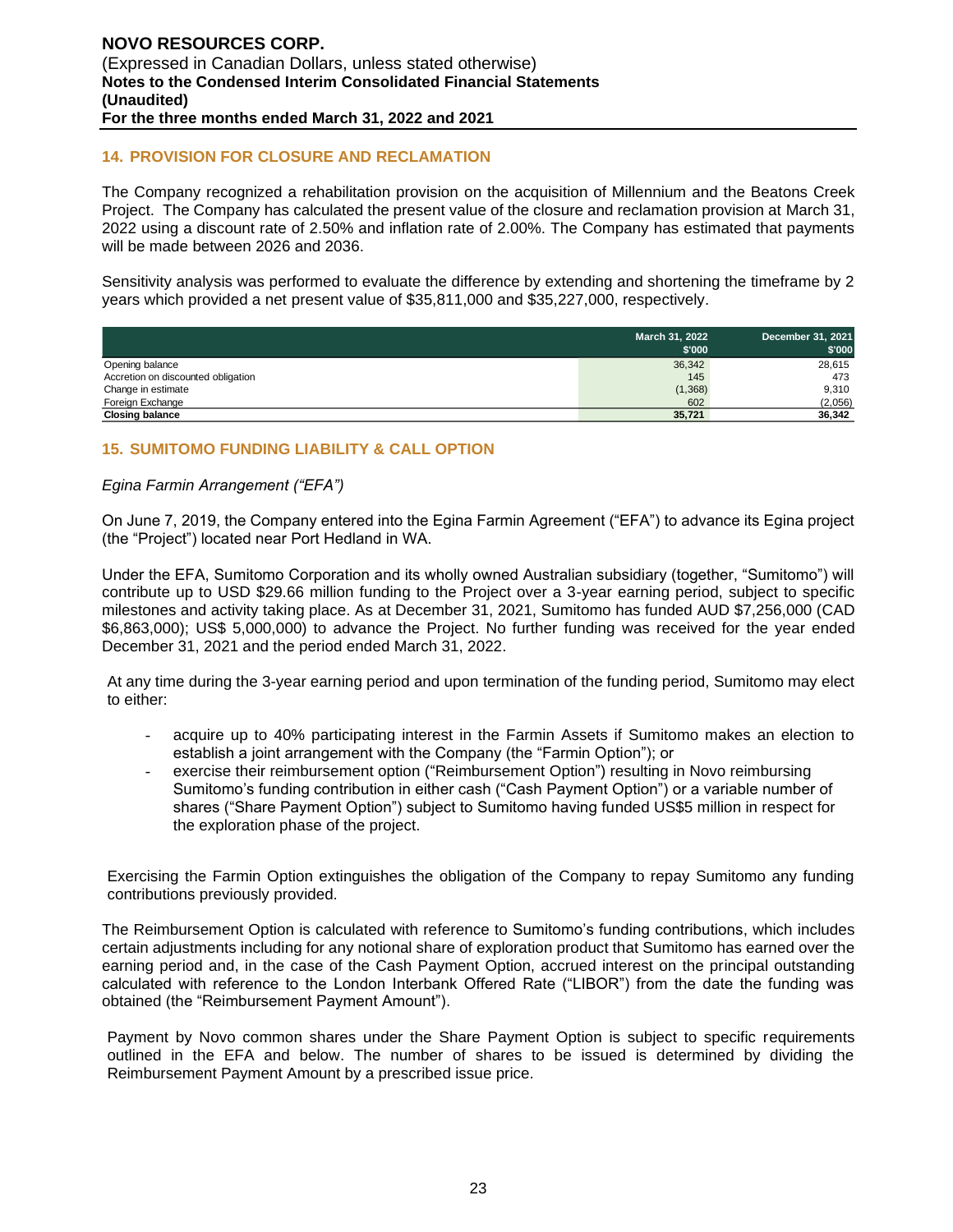The prescribed issue price is the higher of:

- 1. The Company's closing share price of \$2 as at June 7, 2019 (the date of the EFA); or
- 2. The 15% discounted VWAP of the Company at the time of conversion (determined with reference to the EFA requirements and TSX listing policies).

The Company has a financial liability with respect to the Reimbursement Option as it has an unavoidable contractual obligation to reimburse Sumitomo the full Reimbursement Payment Amount in either cash or a variable number of shares, and the Reimbursement Option is at Sumitomo's discretion at all times.

As a result of the unique features and characteristics of the EFA, the Company has elected to designate the financial liability and related embedded derivatives in their entirety at FVTPL. In these circumstances, changes in the fair value of the entire hybrid financial instrument are recognised through profit or loss, except to the extent that the change in fair value is attributable to changes in credit risk of that liability (in which case it is presented in other comprehensive income).

In addition to the financial liability, the EFA has also resulted in a written call option, under which the Company has an obligation to sell a portion of its interest in the Farmin Assets if the counterparty exercises the option. The written call option is a contract to sell a non-financial item, being the physical delivery of a participating interest in the Farmin Assets.

The written call option was initially measured at cost, determined as the residual amount of the consideration received after deducting the fair value of the financial liability (including embedded derivatives).

|                                    | March 31, 2022 | December 31, 2021 |
|------------------------------------|----------------|-------------------|
| <b>Sumitomo funding liability</b>  | \$'000         | \$'000            |
| Opening balance                    | 5,780          | 6,071             |
| Sumitomo liability change in FVTPL | (2, 258)       | (89)              |
| Reimbursement option adjustment    |                | 183               |
| Foreign exchange                   | 53             | (385)             |
| Closing balance                    | 3,575          | 5,780             |

|                              | March 31, 2022 | December 31, 2021 |
|------------------------------|----------------|-------------------|
| Sumitomo written call option | \$'000         | \$'000            |
| Opening balance              | 1,083          | 1.157             |
| Foreign exchange             | 19             | (74)              |
| Closing balance              | 1.102          | 1,083             |

Sumitomo elected to exercise its Reimbursement Option subsequent to March 31, 2022. Refer to note 27.

# **16. CAPITAL AND RESERVES**

#### **Authorized**

Unlimited number of common voting shares without nominal or par value. All issued common shares are fully paid.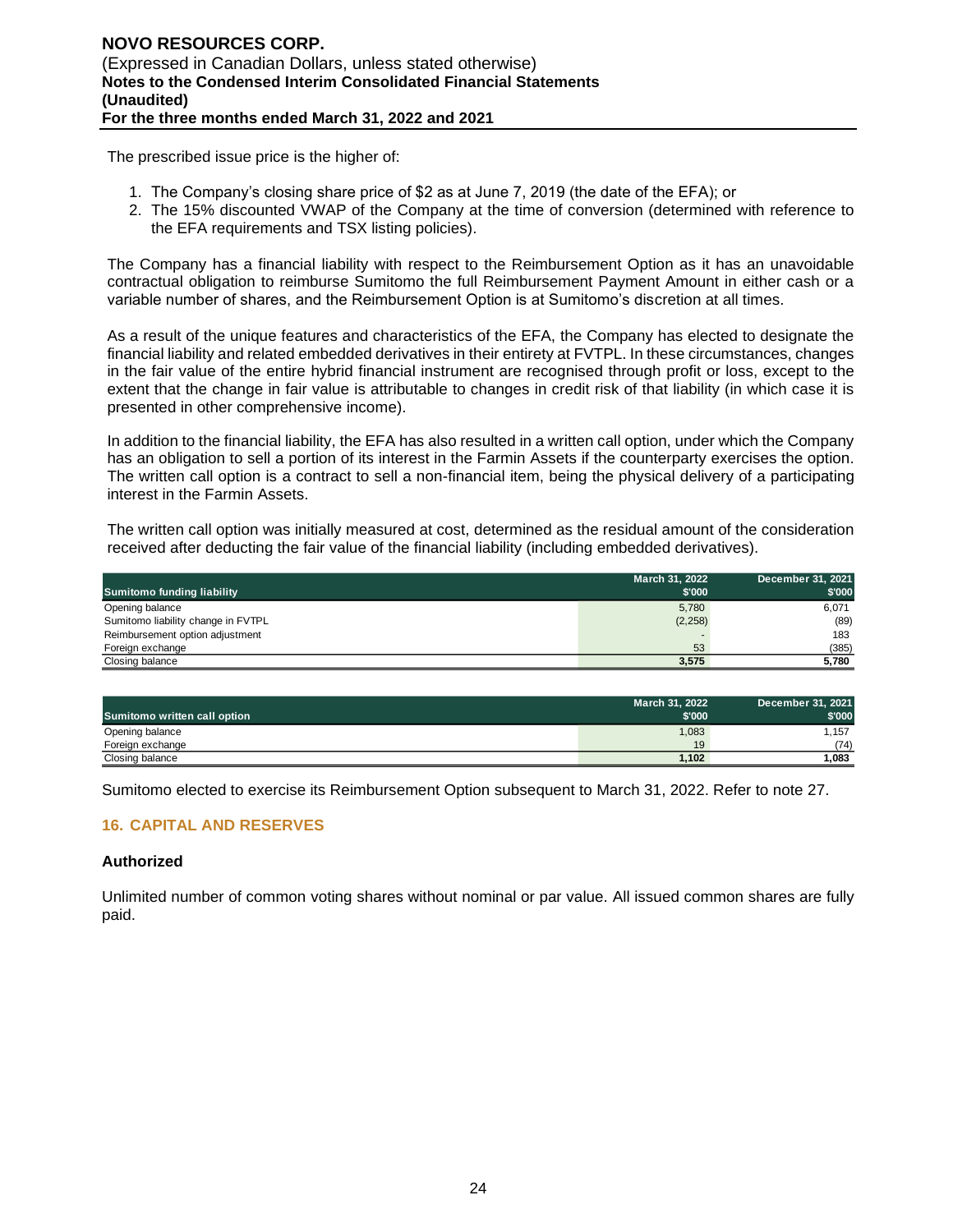#### **Shares issued**

During the period ended March 31, 2022 and the year ended December 31, 2021, shares were issued pursuant to a brokered private placement and mineral property transactions as follows:

a) On May 4, 2021 the Company closed a marketed private placement of special warrants ("Special Warrants") totalling \$26.4 million (the "Offering"). The Company issued 10,353,000 Special Warrants at a price of \$2.55 per Special Warrant. Each Special Warrant converted into one unit of the Company (each a "Special Warrant Unit") without payment of additional consideration on May 31, 2021 due to the Company obtaining a receipt from the British Columbia Securities Commission, as principal regulator, for final short form prospectuses qualifying the Special Warrant Units underlying the Subscription Receipts on May 31, 2021. Each Special Warrant Unit consists of one common share of the Company (each, a "Special Warrant Unit Share") and one-half of one common share purchase warrant (each whole common share purchase warrant, a "Warrant"), with each Warrant being exercisable to acquire one common share of the Company at an exercise price of \$3.00 per Warrant Share until May 4, 2024.

The Special Warrants issued were initially recognized as financial liabilities at fair through profit and loss. The financial liability was valued on May 4, 2021 by valuing the underlying components into which the special warrants convert i.e. a Special Warrant Unit comprised of one common share and one-half of one Warrant. Transaction costs of \$1,759,000 were expensed in the statement of profit or loss. The Company used its share price of \$2.29 to value the 10,353,000 shares and used the Black-Scholes option pricing model to value 5,176,500 Warrants using the assumptions detailed below. On May 31, 2021, when the Special Warrants converted into Special Warrant Units of the Company, the fair value of \$31,027,000 was transferred to equity along with accompanying share issue costs of \$59,000.

|                      | Fair value of special<br>warrants<br>May 4, 2021 | Fair value of special<br>warrants<br>May 31, 2021<br>transferred to equity |
|----------------------|--------------------------------------------------|----------------------------------------------------------------------------|
| Share price          | \$2.29                                           | \$2.42                                                                     |
| Exercise price       | \$3                                              | \$3                                                                        |
| Dividend yield       | 0.00%                                            | 0.00%                                                                      |
| Expected volatility  | 83.01%                                           | 83.31%                                                                     |
| Expected option life | 3 years                                          | 2.93 years                                                                 |

b) Refer to note 5 and 6 for shares issued to acquire marketable securities and exploration and evaluation assets.

#### **Warrants**

The continuity of warrants is as follows:

|                                  | March 31, 2022 |                                           | December 31, 2021 |                                                  |
|----------------------------------|----------------|-------------------------------------------|-------------------|--------------------------------------------------|
|                                  |                | <b>Weighted Average Exercise</b><br>Price |                   | <b>Weighted Average</b><br><b>Exercise Price</b> |
|                                  | <b>Number</b>  |                                           | <b>Number</b>     |                                                  |
| Balance, beginning of the period | 24,681,218     | 4.11                                      | 19,504,718        | 4.40                                             |
| Granted                          |                |                                           | 5,176,500         | 3.00                                             |
| Balance, end of the period       | 24,681,218     | 4.1'                                      | 24.681.218        | 4.11                                             |

Full share equivalent warrants outstanding and exercisable as at March 31, 2022:

| <b>Expiry Date</b> | Price per share | <b>Warrants</b><br><b>Outstanding</b> |
|--------------------|-----------------|---------------------------------------|
| August 27, 2023    | 4.40            | 8,596,184                             |
| September 7, 2023  | 4.40            | 8,853,427                             |
| September 9, 2023  | 4.40            | 726,812                               |
| September 14, 2023 | 4.40            | 1,328,295                             |
| May 4, 2024        | 3.00            | 5,176,500                             |
|                    |                 | 24.681.218                            |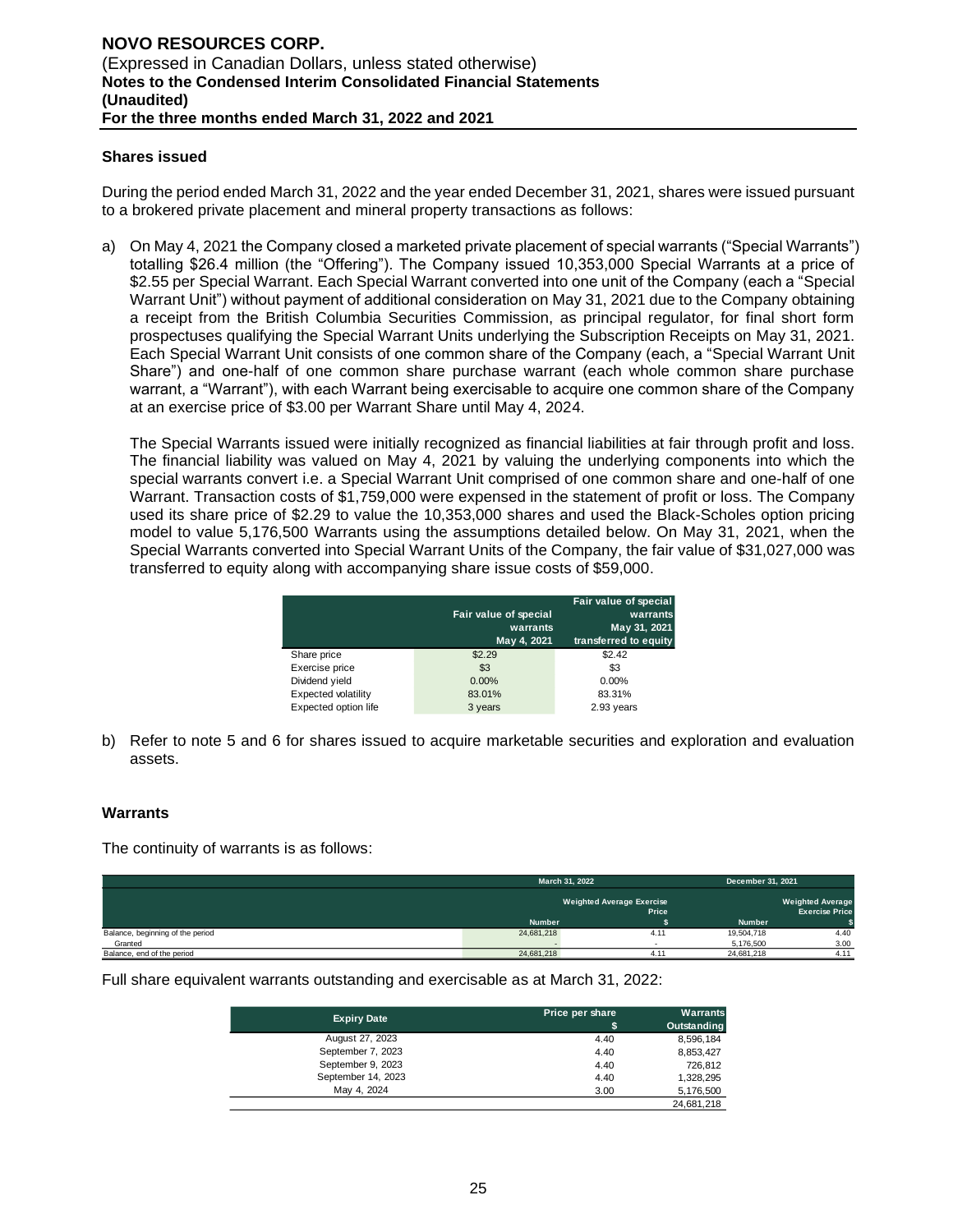Full share equivalent warrants outstanding and exercisable as at December 31, 2021:

| <b>Expiry Date</b> | Price per share<br>\$ | Warrants<br>Outstanding |
|--------------------|-----------------------|-------------------------|
| August 27, 2023    | 4.40                  | 8,596,184               |
| September 7, 2023  | 4.40                  | 8,853,427               |
| September 9, 2023  | 4.40                  | 726.812                 |
| September 14, 2023 | 4.40                  | 1.328.295               |
| May 4, 2024        | 3.00                  | 5,176,500               |
|                    |                       | 24.681.218              |

#### **Share option plan**

Pursuant to the Company's Plan, the maximum number of common shares which can be reserved for issuance under the Plan is 10% of the issued and outstanding shares of the Company. The exercise price of each option ("Option") shall not be less than the closing price of the common shares on the trading day immediately preceding the day on which the Option is granted, less any discount permitted by the Toronto Sock Exchange.

6,410,000 options have fully vested as at December 31, 2021. 4,660,000 of these stock options vested on May 20, 2021, the date on which the Company's projects in aggregate produced their 10,000<sup>th</sup> ounce of gold. 5,190,000 stock options vested on March 31, 2022, on the date on which any of the Company's projects in aggregate produce their  $60,000<sup>th</sup>$  ounce of gold.  $3,000,000$  stock options vest equally over a 3-year period commencing November 2022.

The continuity of stock options is as follows:

|                                          |                                  | March 31, 2022           | December 31, 2021 |                         |
|------------------------------------------|----------------------------------|--------------------------|-------------------|-------------------------|
|                                          | <b>Weighted Average Exercise</b> |                          |                   | <b>Weighted Average</b> |
|                                          |                                  | Price                    |                   | <b>Exercise Price</b>   |
|                                          | <b>Number</b>                    |                          | <b>Number</b>     |                         |
| Options outstanding, beginning of period | 14,600,000                       | 3.18                     | 15,085,000        | 3.31                    |
| Granted                                  |                                  | $\overline{\phantom{0}}$ | 3.000.000         | 1.89                    |
| Exercised                                |                                  | $\overline{\phantom{a}}$ | (1,875,000)       | (1.05)                  |
| Expired/cancelled                        | (70,000)                         | (4.31)                   | (1,610,000)       | (4.46)                  |
| Options outstanding, end of period       | 14,530,000                       | 3.18                     | 14,600,000        | 3.18                    |

The options outstanding and exercisable at March 31, 2022 were as follows:

|                           | <b>Outstanding Options</b>       |                              | <b>Exercisable Options</b> |                         |
|---------------------------|----------------------------------|------------------------------|----------------------------|-------------------------|
|                           | <b>Weighted Average Exercise</b> | <b>Weighted Average</b>      |                            | <b>Weighted Average</b> |
|                           | Price                            | <b>Remaining Contractual</b> |                            | <b>Exercise Price</b>   |
| <b>Number Outstanding</b> | \$                               | <b>Life</b>                  | <b>Number Exercisable</b>  |                         |
| 1,750,000                 | 0.95                             | 0.18                         | ٠                          | 0.95                    |
| 1.775.000                 | 1.57                             | 0.30                         | 1.775.000                  | 1.57                    |
| 1.750.000                 | 7.70                             | 0.56                         | 1.750.000                  | 7.70                    |
| 800,000                   | 3.47                             | 0.84                         | 800.000                    | 3.47                    |
| 285,000                   | 4.60                             | 1.18                         | 285,000                    | 4.60                    |
| 5,170,000                 | 3.57                             | 2.83                         | 5.170.000                  | 3.57                    |
| 3.000.000                 | 1.89                             | 4.65                         | ۰                          | 1.90                    |
| 14.530.000                | 3.18                             | 2.16                         | 9.780.000                  | 3.51                    |

The options outstanding and exercisable at December 31, 2021 were as follows:

| <b>Outstanding Options</b> |                                           | <b>Exercisable Options</b>                              |                           |                                                  |
|----------------------------|-------------------------------------------|---------------------------------------------------------|---------------------------|--------------------------------------------------|
|                            | <b>Weighted Average Exercise</b><br>Price | <b>Weighted Average</b><br><b>Remaining Contractual</b> |                           | <b>Weighted Average</b><br><b>Exercise Price</b> |
| <b>Number Outstanding</b>  | \$                                        | Life                                                    | <b>Number Exercisable</b> |                                                  |
| 1.750.000                  | 0.95                                      | 0.43                                                    | 1.750.000                 | 0.95                                             |
| 1.775.000                  | 1.57                                      | 0.55                                                    | 1.775.000                 | 1.57                                             |
| 1.750.000                  | 7.70                                      | 0.80                                                    | 1.750.000                 | 7.70                                             |
| 800,000                    | 3.47                                      | 1.08                                                    | 800,000                   | 3.47                                             |
| 335,000                    | 4.60                                      | 1.43                                                    | 335.000                   | 4.60                                             |
| 5.190.000                  | 3.57                                      | 3.07                                                    |                           | 3.57                                             |
| 3.000.000                  | 1.89                                      | 4.90                                                    |                           | 1.90                                             |
| 14.600.000                 | 3.18                                      | 2.40                                                    | 6.410.000                 | 3.47                                             |

For the period ended March 31, 2022, the total share-based payment expense was \$1,292,000 (year ended December 31, 2021: \$10,015,000).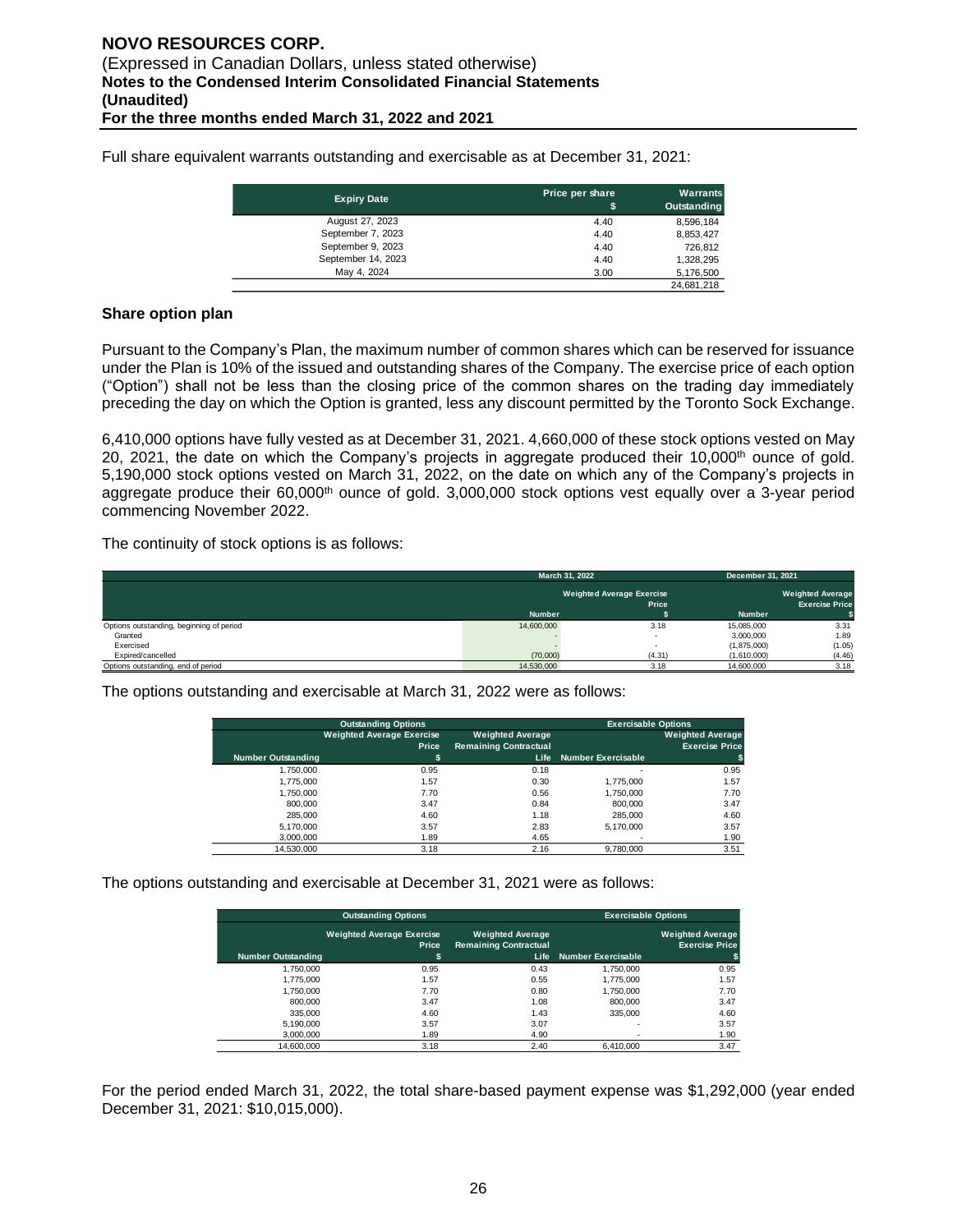#### **Loss per share**

As the Company has made a loss for the period ended March 31, 2022, all options on issue are considered antidilutive and have not been included in the calculation of diluted earnings per share. These options could potentially dilute basic earnings per share in the future. Since the end of the period, no further options have been issued and no options have been exercised.

#### **Nature and purpose of reserves**

The option reserve is used to recognize the value of equity-settled share-based payments provided to employees, including key management personnel, as part of their remuneration.

The warrant reserve is used to recognize the value of equity-settled call options provided as compensation to financing underwriters, if any.

The Comet Well deferred consideration reserve was used to recognize the value of the Subsequent Consideration Shares. See note 6 for further details.

The foreign currency translation reserve is used to recognize exchange differences arising from the translation of the financial statements of foreign subsidiaries.

The reserve of financial assets at FVTOCI is used to recognize movements in fair value of investments where an irrevocable election has been made at initial acquisition to present fair value movements in OCI.

A reconciliation of the Company's annual movement in accumulated OCI is as follows:

|                                                 | <b>Movement in FVTOCI</b> | Foreign exchange on<br>translation of subsidiaries | Total     |
|-------------------------------------------------|---------------------------|----------------------------------------------------|-----------|
|                                                 | \$'000                    | \$'000                                             | \$'000    |
| Balance as at December 31, 2020 restated        | 6.028                     | 299                                                | 6,327     |
|                                                 |                           |                                                    |           |
| <b>APM Shares</b>                               | 45                        |                                                    | 45        |
| Calidus shares                                  | 2,470                     |                                                    | 2,470     |
| E3D shares                                      | 9,813                     |                                                    | 9,813     |
| <b>Essential Metals</b>                         | 36                        |                                                    | 36        |
| Kalamazoo shares                                | (2,025)                   |                                                    | (2,025)   |
| <b>GBM</b> shares                               | (267)                     |                                                    | (267)     |
| New Found shares                                | 27,450                    |                                                    | 27,450    |
| Deferred tax on marketable securities           | (3, 181)                  |                                                    | (3, 181)  |
| Foreign exchange on translation of subsidiaries |                           | (14, 696)                                          | (14, 696) |
| Total                                           | 34,341                    | (14,696)                                           | 19,645    |
| Balance as at December 31, 2021                 | 40,369                    | (14, 397)                                          | 25,972    |
|                                                 |                           |                                                    |           |
| E3D shares                                      | (237)                     |                                                    | (237)     |
| Kalamazoo shares                                | (321)                     |                                                    | (321)     |
| <b>GBM</b> shares                               | 209                       |                                                    | 209       |
| New Found shares                                | (20, 850)                 |                                                    | (20, 850) |
| Deferred tax on marketable securities           | 2,501                     |                                                    | 2,501     |
| Foreign exchange on translation of subsidiaries |                           | 3,429                                              | 3,429     |
| Total                                           | (18, 698)                 | 3.429                                              | (15, 269) |
| Balance as at March 31, 2022                    | 21,671                    | (10, 968)                                          | 10,703    |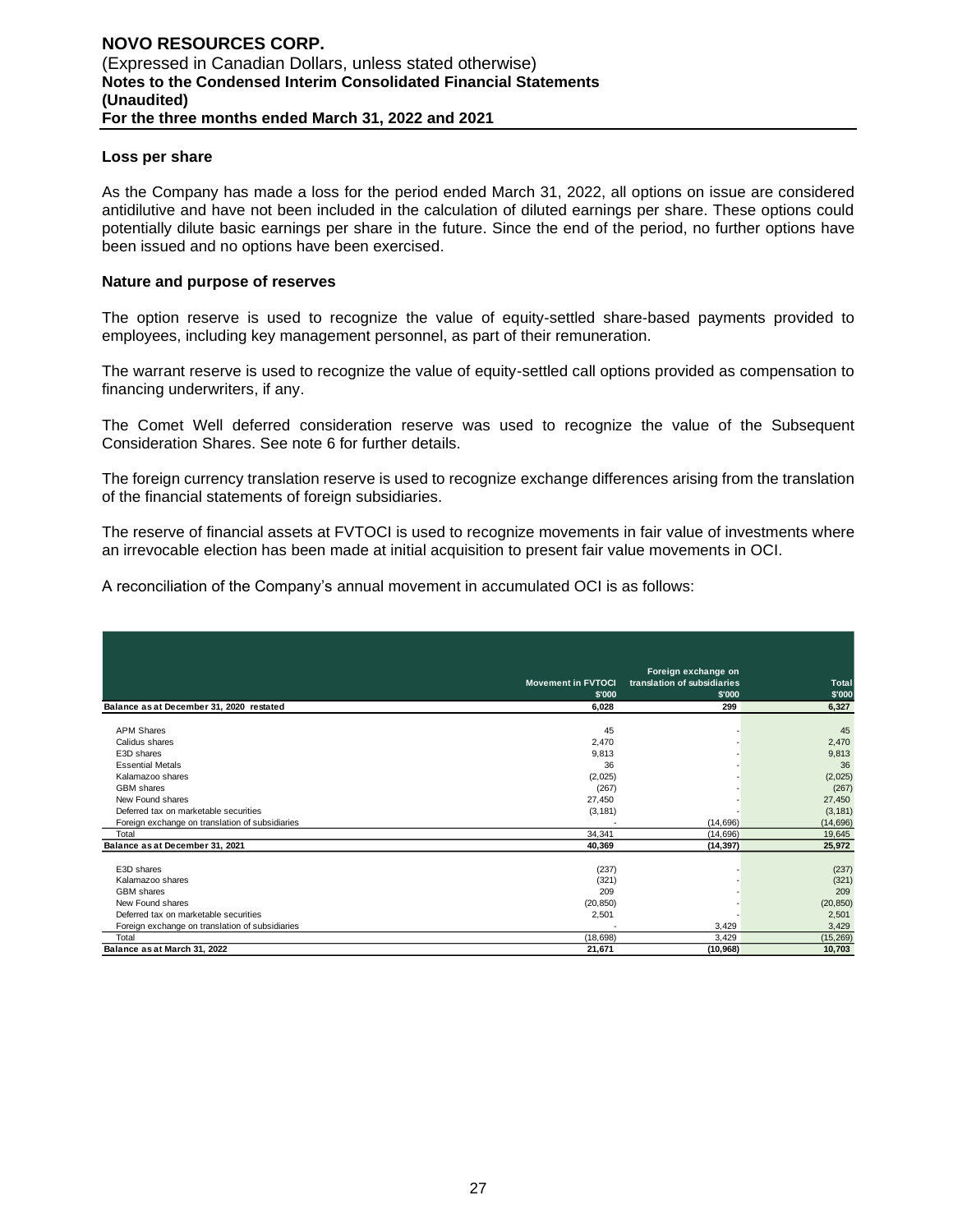#### **17. REVENUE**

|                                                                      | March 31, 2022<br>\$'000 | March 31, 2021<br>\$'000 |
|----------------------------------------------------------------------|--------------------------|--------------------------|
| Revenue from contracts with customers earned during mine development |                          |                          |
| Gold sales                                                           |                          | 7,699                    |
| Silver sales                                                         |                          | 19                       |
| Revenue from contracts with customers earned after mine development  |                          |                          |
| Gold sales                                                           | 31,821                   |                          |
| Silver sales                                                         | 54                       |                          |
| Total                                                                | 31,875                   | 7.718                    |

# **18. COST OF SALES**

|                                                 | March 31, 2022<br>\$'000 | March 31, 2021<br>\$'000 |
|-------------------------------------------------|--------------------------|--------------------------|
| Costs of sales incurred during mine development |                          |                          |
| Cost of sales (including royalties)             |                          | 7,718                    |
| Costs of sales incurred after mine development  |                          |                          |
| Cost of production                              | 27,086                   |                          |
| Depreciation & depletion                        | 7,104                    |                          |
| Royalties                                       | 2,235                    |                          |
| Treatment and refining charges                  | 106                      |                          |
| Changes in inventory                            | 844                      |                          |
| Total                                           | 37,375                   | 7.718                    |

# **19. GENERAL ADMINISTRATION**

|                      | March 31, 2022<br>\$'000 | March 31, 2021<br>\$'000 |
|----------------------|--------------------------|--------------------------|
| Accounting and audit | 180                      | 50                       |
| Consulting services  | 293                      | 114                      |
| Insurance            | 218                      | 226                      |
| Legal fees           | 67                       | 67                       |
| Office and general   | 753                      | 1,196                    |
| Share based payments | 1,292                    | 4,328                    |
| Wages and salaries   | 1,198                    | 1,664                    |
| Total                | 4,001                    | 7,645                    |

# **20. EXPLORATION EXPENDITURE**

|                         | March 31, 2022 | March 31, 2021 |
|-------------------------|----------------|----------------|
|                         | \$'000         | \$'000         |
| Field work              | 3,672          | 2,162          |
| Office and general      | 32             | 381            |
| Tenement administration | 334            | 305            |
| Total                   | 4,038          | 2,848          |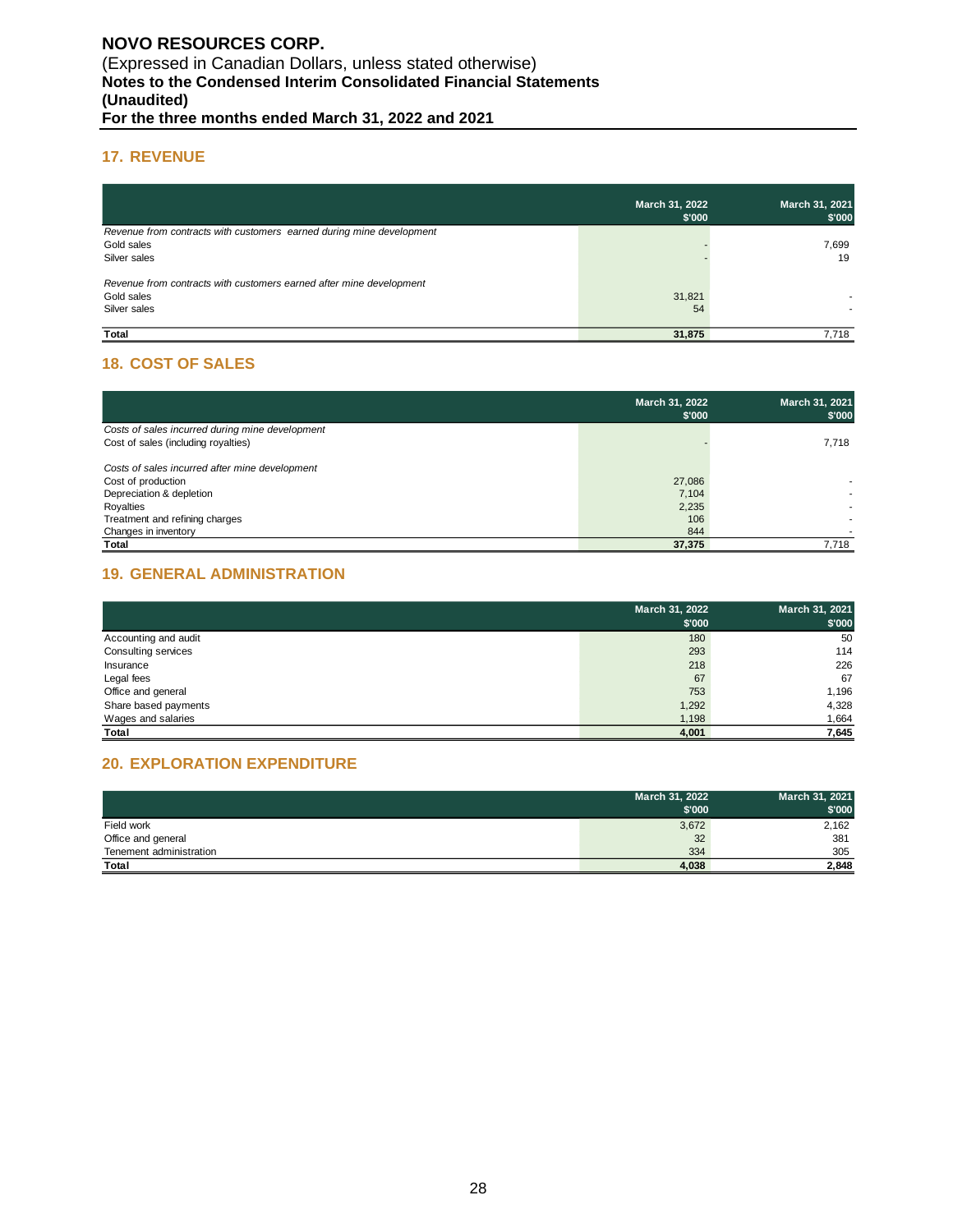#### **21. IMPAIRMENT OF NON-CURRENT ASSETS**

Each asset or CGU is evaluated at each reporting period to determine whether there are any indications of impairment. If any such indications of impairment exist, a formal estimate of the recoverable amount is performed.

The following indicators of potential impairment were identified in the period ended March 31, 2022:

- (i) the current uncertainty regarding the timing of the receipt of the requisite approvals for the Fresh component of the Beatons Creek Project mineral resource, and
- (ii) current indications that the Oxide component of the Beatons Creek Project's estimated economically recoverable mineral resource is not achieving forecast production due to high head grade variability.

Variable head grades compared to forecast are due to previous reliance on wide-spaced grade control drilling which resulted in lower accuracy of the modelled high-nugget effects in the Beatons Creek Oxide mineral resource, combined with higher mining dilution associated with more complex mining areas. A revised mining approach with continued closer-spaced grade control drilling has been implemented to mitigate this risk to the extent possible.

The recoverable amount of the CGU is based on a fair value less costs of disposal ("FVLCD") analysis which models the projected discounted cash flows expected to be derived from the Beatons Creek Project. The posttax nominal discount rate used in the current estimate of recoverable amount is 8.62%. In addition, a 35% adjustment was applied to the currently anticipated production volume of the Fresh component of the Beatons Creek Project to reflect estimated economic recoverability from a mineral resource estimate which includes inferred mineral resources.

The recoverable amount of the CGU was assessed at March 31, 2022, and no further impairment has been recognised.

#### **Assumptions**

The projected cash flows used in the FVLCD analysis are affected by changes in assumptions for the \$/oz Au resource multiple, gold price, foreign exchange rates, production volume, and discount rates.

The table below summarises the key assumptions used:

| <b>Details</b>                                          | 2022            | 2023            | 2024            | 2025            | Long-Term       |
|---------------------------------------------------------|-----------------|-----------------|-----------------|-----------------|-----------------|
| Level 2                                                 |                 |                 |                 |                 |                 |
| Gold price (US\$/oz)<br>Foreign exchange rate (USD/AUD) | \$1,789<br>1.38 | \$1,731<br>1.37 | \$1.715<br>1.37 | \$1.705<br>1.36 | \$1,615<br>1.36 |
| \$/oz Au resource multiple                              | \$34            | \$34            | \$34            | \$34            | \$34            |
|                                                         |                 |                 |                 |                 |                 |
| Level 3                                                 |                 |                 |                 |                 |                 |
| Gold recoveries (%)                                     | 92%             | 92%             | 92%             | 92%             | 92%             |
| Discount rate (post-tax)                                | 8.62%           | 8.62%           | 8.62%           | 8.62%           | 8.62%           |
| Mineral resource modifying factor                       | 35%             | 35%             | 35%             | 35%             | 35%             |

The determination of FVLCD was considered to be a level 3 fair value measurement as it is derived from valuation techniques that include inputs that are not based on observable market data. Any variation in these key assumptions may result in further impairment or lead to a reversal of impairment in future periods.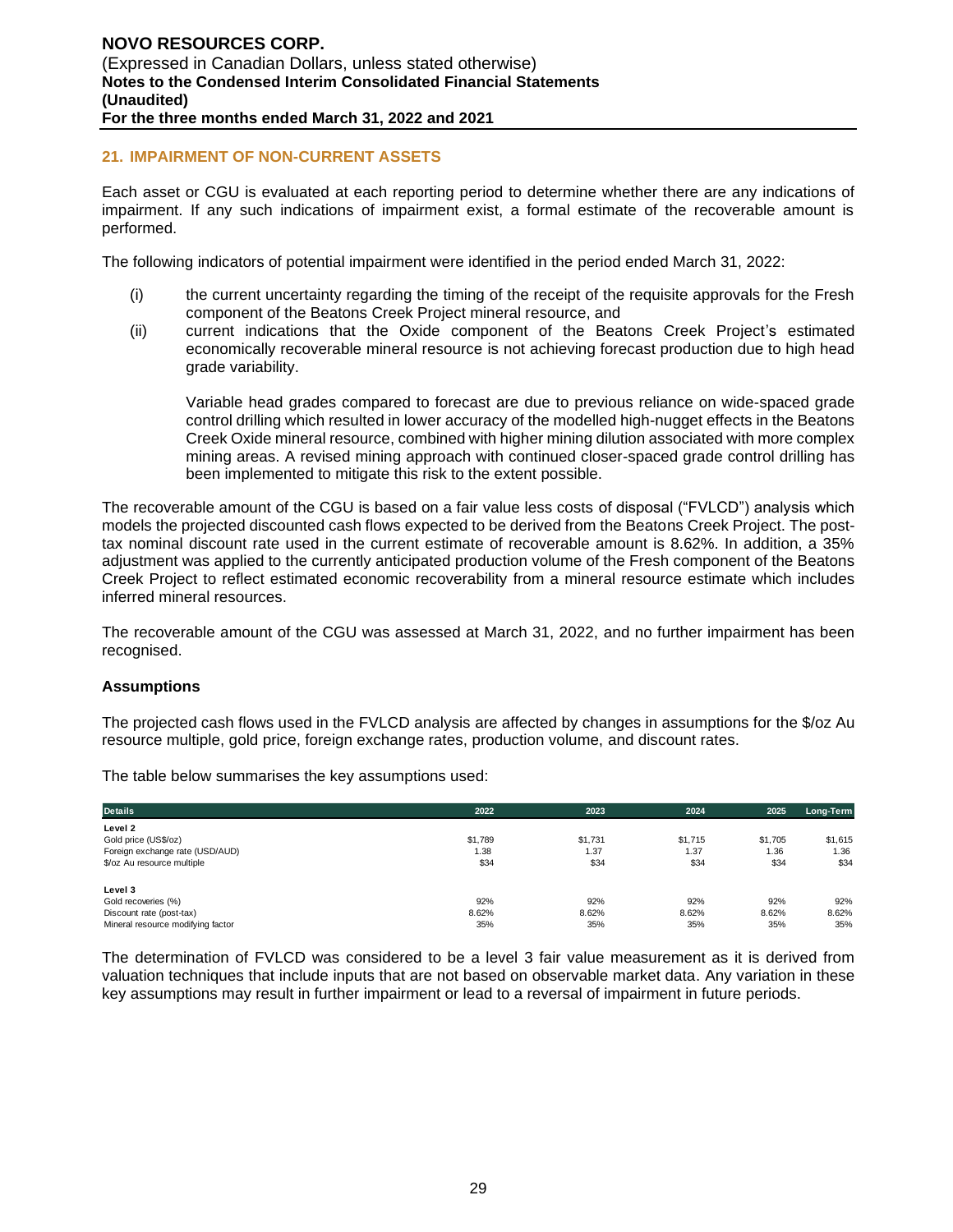#### **22. OTHER INCOME / (EXPENSES), NET**

|                                                    | March 31, 2022<br>\$'000 | March 31, 2021<br>\$'000 |
|----------------------------------------------------|--------------------------|--------------------------|
| Change in fair value of GBM and Kalamazoo warrants | 70                       | (1, 166)                 |
| Foreign exchange gain                              | 582                      | 223                      |
| Other income                                       | 18                       |                          |
| Share of loss of associate (New Found) (Note 10)   |                          | (966)                    |
| Total                                              | 670                      | (1, 903)                 |

# **23. FINANCE ITEMS**

|                                            | March 31, 2022<br>\$'000 | March 31, 2021<br>\$'000 |
|--------------------------------------------|--------------------------|--------------------------|
| Interest income on bank deposits           | 10                       |                          |
| <b>Finance income</b>                      | 10                       |                          |
|                                            |                          |                          |
| Deferred consideration accretion expense   |                          | 2                        |
| Derivative liability change in fair value  | (327)                    | (221)                    |
| Lease interest expense                     | 570                      | 30                       |
| Rehabilitation provision accretion expense | 146                      | 68                       |
| Sprott debt facility interest              | 1,944                    | 1,646                    |
| Sumitomo liability change in fair value    | (2,259)                  | (92)                     |
| <b>Finance costs</b>                       | 74                       | 1,433                    |

#### **24. RELATED PARTY DISCLOSURES**

#### *Key Management Personnel Disclosures*

During the periods ended March 31, 2022 and 2021, the following amounts were incurred with respect to the key management and directors of the Company:

|                                                    | March 31, 2022<br>\$'000 | March 31, 2021<br>\$'000 |
|----------------------------------------------------|--------------------------|--------------------------|
| Consulting services - short term employee benefits | 45                       | 45                       |
| Wages and salaries - short term employee benefits  | 415                      | 388                      |
| Share-based payments                               | 871                      | 1.667                    |
| Total                                              | 1,331                    | 2,100                    |

#### **25. FINANCIAL INSTRUMENTS**

#### **a) Fair value**

The Company's financial instruments include cash, short-term investments, other receivables, marketable securities, accounts payable, lease liabilities and accrued liabilities, the Sumitomo funding liability, the Credit Facility, the derivative liability). The fair value hierarchy reflects the significance of inputs in making fair value measurements as follows:

- Level 1 applies to assets or liabilities for which there are quoted prices in active markets for identical assets or liabilities.
- Level 2 applies to assets or liabilities for which there are inputs other than quoted prices included in Level 1 that are observable for the asset or liability, either directly such as quoted prices for similar assets or liabilities in active markets or indirectly such as quoted prices for identical assets or liabilities in markets with insufficient volume or infrequent transactions.
- Level 3 − applies to assets or liabilities for which there is unobservable market data.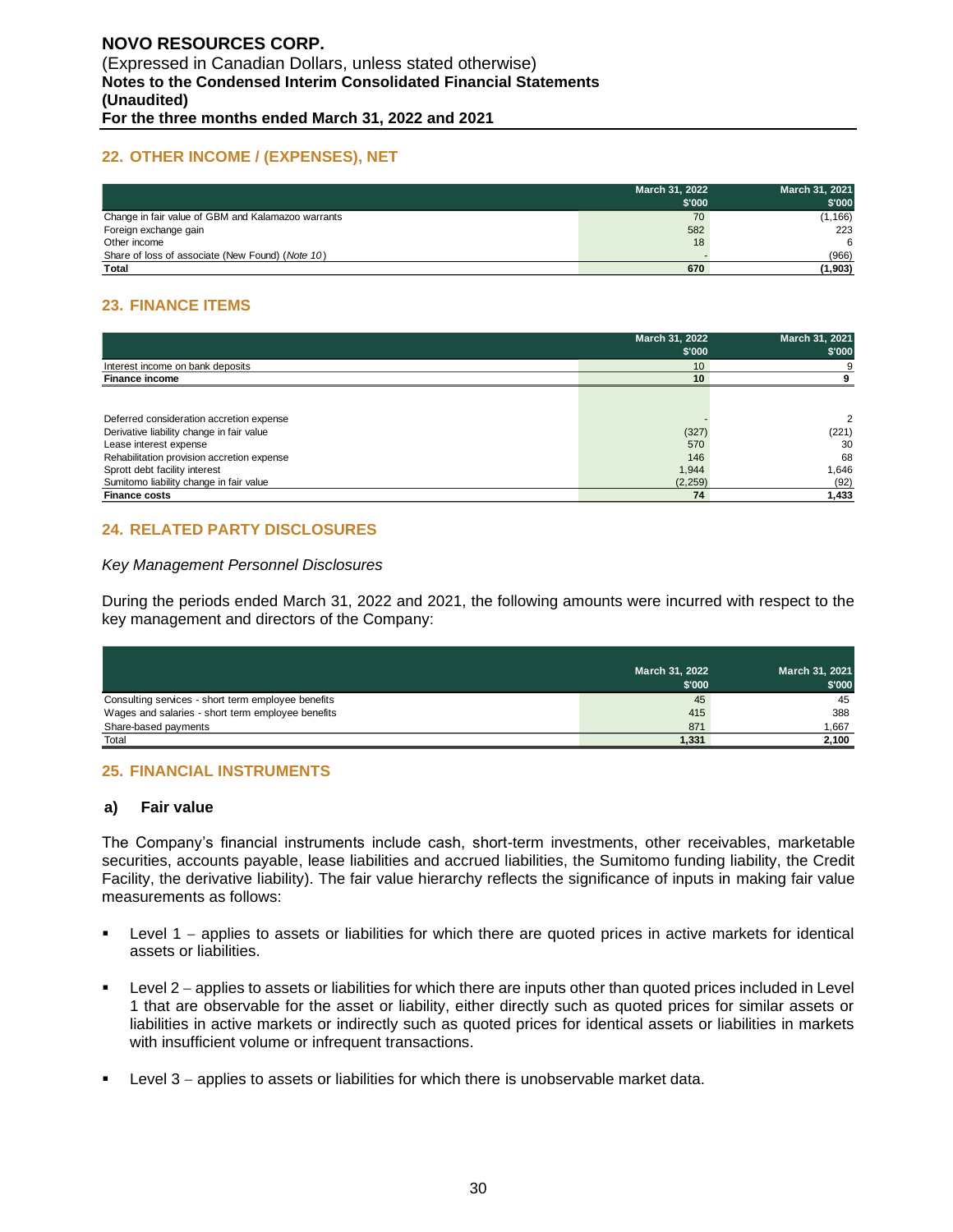The recorded amounts of cash, short-term investments, other receivables and accounts payable and accrued liabilities approximate their respective fair values due to their short-term nature. The Sumitomo funding liability and its related embedded derivatives are measured in their entirety as at FVTPL, except to the extent that the change in fair value is attributable to changes in credit risk of the Sumitomo funding liability in which case it is presented in other comprehensive income. The Credit Facility was initially recognized at fair value and is subsequently measured at amortized cost using the effective interest method. The derivative liability was initially recognized at fair value and is subsequently measured in its entirety at FVTPL.

Financial Instruments carried at fair value:

- The marketable securities for listed shares are measured using Level 1 inputs. The fair value of marketable securities are measured at the closing market price obtained from the Australian Securities Exchange.
- **•** The marketable securities balance for the GBM Warrants is measured using Level 2 inputs. The fair values of the GBM Warrants have been determined using a Black-Scholes option pricing model.
- The marketable securities balance held in E3D is measured using Level 3 inputs. The value of the shares held in E3D was determined using the fair value of USD \$6.27 which represents the price at which E3D raised funds. Refer to note 5.
- The Sumitomo funding liability balance is measured using Level 3 inputs. At March 31, 2022, the fair value of the liability was determined using a Binomial Option Pricing Model and a Monte Carlo simulation including the Company's share price of \$1.06 and accompanying volatility of 80.13%, various interest rates (including AUD risk-free rates of 0.220% and US 3MLIBOR of 0.860%), and the Company's estimated credit rating presented the contractual value that the Company would repay if Sumitomo were to exercise their Reimbursement Option (see note 15). The fair value of the liability at December 31, 2021 represented the contractual value that the Company would repay if Sumitomo were to exercise their Reimbursement Option.
- The embedded derivative associated with the Credit Facility was measured using Level 3 inputs. The fair value of the derivative was determined by using a Black 76 model including accretion due to the passage of time, agreed repayment schedules, required interest payments, changes in the applicable interest rate (US three-month LIBOR or 1%), and changes in the Company's credit spread.

|                                                                                                  |                                                      | <b>Fair Value Hierarchy</b>                          |                   |                 |  |
|--------------------------------------------------------------------------------------------------|------------------------------------------------------|------------------------------------------------------|-------------------|-----------------|--|
|                                                                                                  | Level 1<br>\$'000                                    | Level 2<br>\$'000                                    | Level 3<br>\$'000 | Total<br>\$'000 |  |
| As at March 31, 2022<br><b>Financial assets at Fair Value</b><br>Marketable Securities           | 118,517                                              | 377                                                  | 16,270            | 135,164         |  |
| <b>Financial Liabilities at Fair Value</b><br>Sumitomo funding liability<br>Derivative liability | $\overline{\phantom{a}}$<br>$\overline{\phantom{a}}$ | $\overline{\phantom{a}}$<br>$\overline{\phantom{a}}$ | 3,575<br>50       | 3,575<br>50     |  |
| Total March 31, 2022                                                                             | 118,517                                              | 377                                                  | 19,895            | 138,789         |  |
| As at December 31, 2021<br><b>Financial assets at Fair Value</b><br>Marketable Securities        | 139,401                                              | 301                                                  | 16,507            | 156,209         |  |
| <b>Financial Liabilities at Fair Value</b><br>Sumitomo funding liability<br>Derivative liability | $\sim$<br>$\overline{\phantom{a}}$                   | $\overline{\phantom{a}}$<br>$\overline{\phantom{a}}$ | 5,780<br>378      | 5,780<br>378    |  |
| Total December 31, 2021                                                                          | 139,401                                              | 301                                                  | 22,665            | 162,367         |  |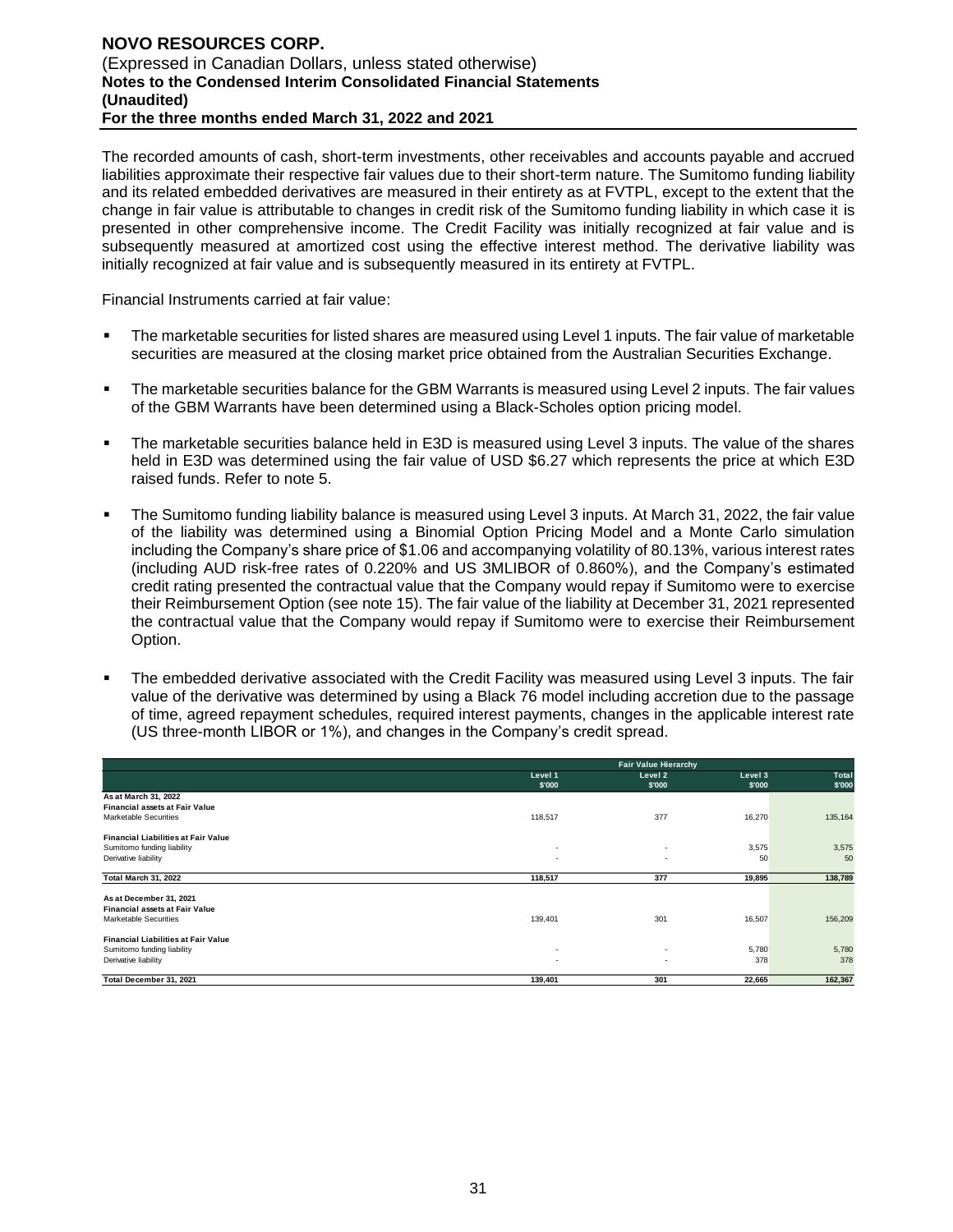# **NOVO RESOURCES CORP.**  (Expressed in Canadian Dollars, unless stated otherwise) **Notes to the Condensed Interim Consolidated Financial Statements (Unaudited)**

**For the three months ended March 31, 2022 and 2021**

|                                                                               | March 31, 2022<br>\$'000 | December 31, 2021<br>\$'000 |
|-------------------------------------------------------------------------------|--------------------------|-----------------------------|
|                                                                               |                          |                             |
| Reconciliation of the fair value measurement of Level 3 unlisted investments  |                          |                             |
| Opening balance                                                               | 16,423                   | 6,610                       |
| Remeasurement recognised through other comprehensive income                   | (237)                    | 9,813                       |
| <b>Closing balance</b>                                                        | 16.186                   | 16,423                      |
|                                                                               |                          |                             |
| Reconciliation of the fair value measurement of Level 3 financial liabilities |                          |                             |
| Opening balance                                                               | 6,158                    | 7.055                       |
| Purchases                                                                     |                          |                             |
| Remeasurement recognised through profit and loss                              | (2,586)                  | (710)                       |
| Foreign currency translation adjustment                                       | 53                       | (187)                       |
| <b>Closing balance</b>                                                        | 3.625                    | 6,158                       |

Financial instruments carried at amortized cost:

The Credit Facility is measured using Level 3 inputs. The carrying value of the Credit Facility was recognized using the effective interest rate method and was adjusted by the value of the derivative liability.

The fair value of the Credit Facility is shown in the table below:

|                 | <b>Carrying Value</b>    |                             |                          | <b>Fair Value</b>           |  |
|-----------------|--------------------------|-----------------------------|--------------------------|-----------------------------|--|
|                 | March 31, 2022<br>\$'000 | December 31, 2021<br>\$'000 | March 31, 2022<br>\$'000 | December 31, 2021<br>\$'000 |  |
| Credit facility | 43,888                   | 43.723                      | 45.728                   | 44.212                      |  |

There were no transfers between levels or changes in the valuation techniques and processes or inputs for determining fair value for financial instruments during the year.

#### **26. SEGMENT INFORMATION**

Each of the Company's reportable operating segments consists of mining and exploration operations and are reported in a manner consistent with internal reporting used to assess the performance of each segment and make decisions about resources to be allocated to the segments. On this basis the Company's reportable segments are as follows:

- mining operations, which include the Company's development, production and administration in relation to the Beatons Creek Project; and
- exploration operations.

The information reported below as at and for the period ended March 31, 2022 and the period ended March 31, 2021 is based on the information provided to the Chief Executive Officer.

|                                                     | March 31, 2022                     |                                         |                              |                 |
|-----------------------------------------------------|------------------------------------|-----------------------------------------|------------------------------|-----------------|
|                                                     | <b>Mining operations</b><br>\$'000 | <b>Exploration operations</b><br>\$'000 | Unallocated<br>\$'000        | Total<br>\$'000 |
| Revenue                                             | 31,875                             | ٠                                       | $\overline{\phantom{0}}$     | 31,875          |
| Segment result - net loss for the period before tax | (6,929)                            | (3, 211)                                | (2, 793)                     | (12, 933)       |
| Total assets                                        | 204.860                            | 76,139                                  | 146,018                      | 427,017         |
| <b>Total liabilities</b>                            | 78,879                             | 8,755                                   | 52,032                       | 139,666         |
|                                                     | March 31, 2021                     |                                         |                              |                 |
|                                                     | <b>Mining operations</b><br>\$'000 | <b>Exploration operations</b><br>\$'000 | <b>Unallocated</b><br>\$'000 | Total<br>\$'000 |
| Revenue                                             | 7,718                              | ٠                                       |                              | 7,718           |
| Segment result - net loss for the period before tax | (1, 231)                           | 9,426                                   | (7,075)                      | 1,120           |
| Total assets                                        | 239,274                            | 86,705                                  | 38,626                       | 364,605         |
| <b>Total liabilities</b>                            | 71.725                             | 12,889                                  | 36.126                       | 120.740         |